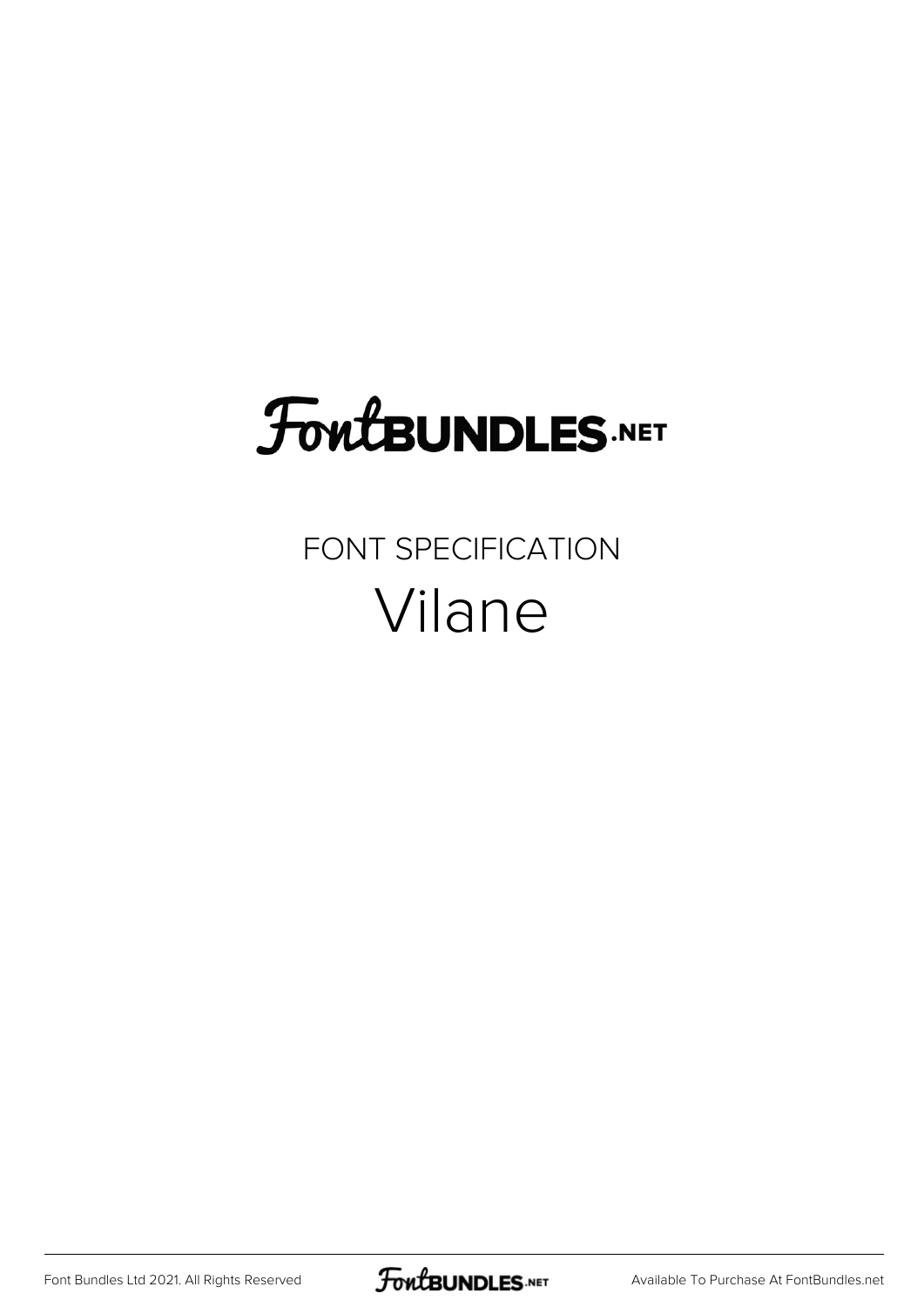#### Vilane SemBd - Regular

**Uppercase Characters** 

## ABCDEFGHIJKLMNOP QRSTUVWXYZ

Lowercase Characters

## abcdefghijkImnopgr stuvwxyz

**Numbers** 

### 0123456789

Punctuation and Symbols

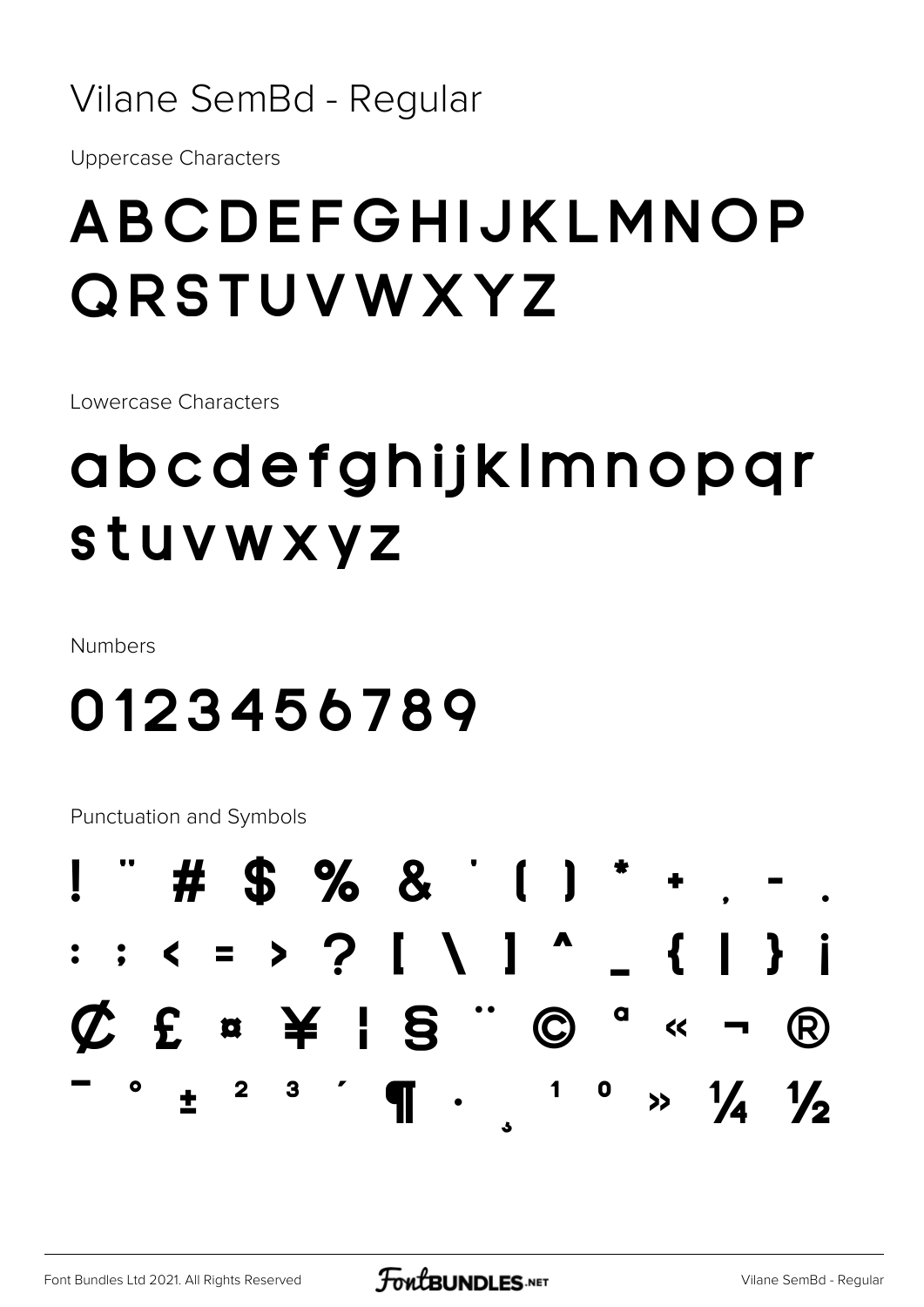All Other Glyphs

# **À Á Â Ã Ä Å Æ Ç È É Ê Ë Ì Í Î Ï Ð Ñ Ò Ó Ô Õ Ö × Ø Ù Ú Û Ü Ý Þ ß à á â ã ä å æ ç è é ê ë ì**

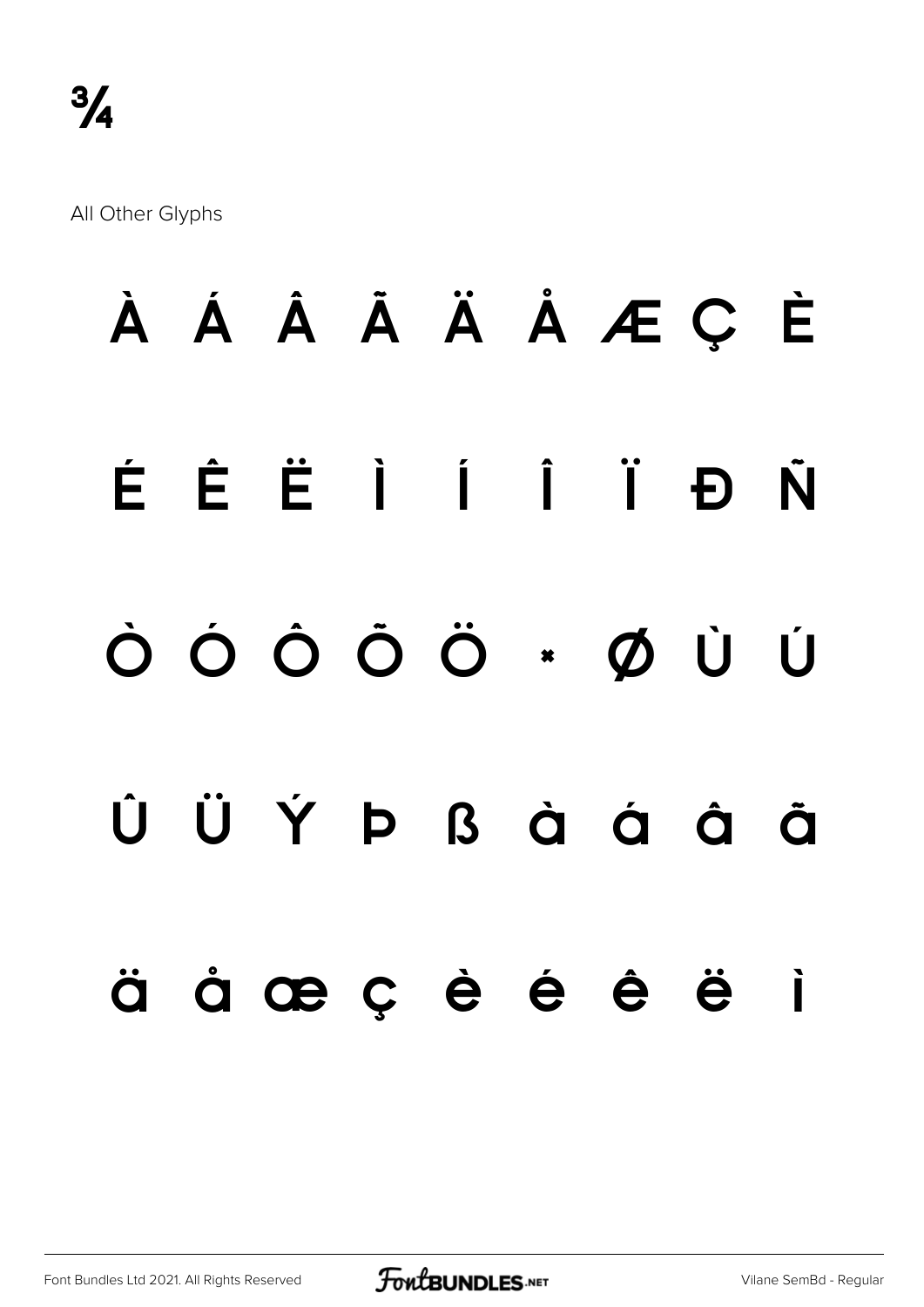## i i i ð ñ ò ó ô ö ÷ Ø Ù Ú Û Ü Ý Þ Ö ÿĀā Ă ă Ą ą Ć ć Ĉ ĉ Č ċ Č č Ď ď Đ È ē Ě è Ė è E e đ ĚěĜĝĜğĜġĢ Hh**Hh**ii  $\overline{1}$ à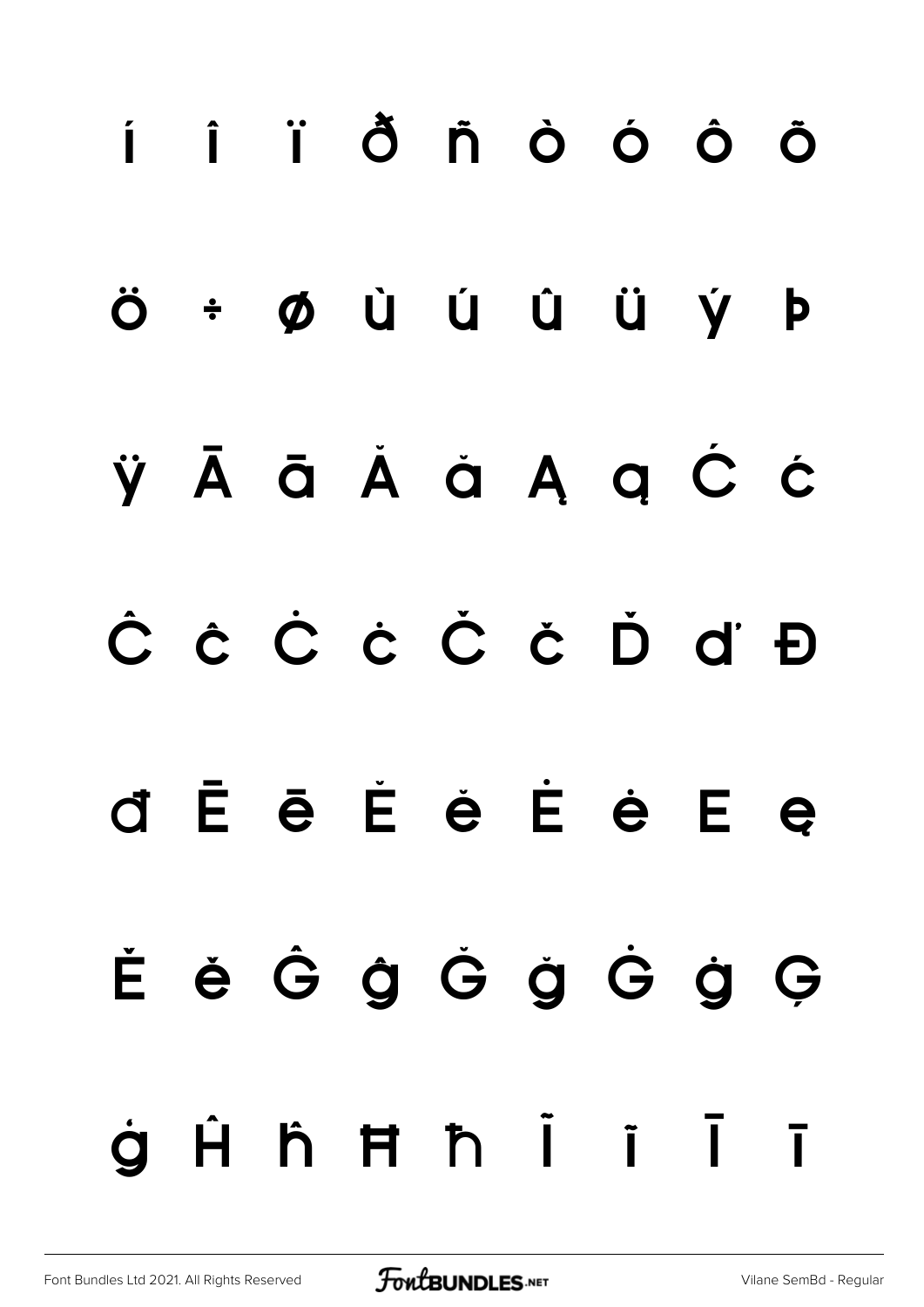## Û Ü U I İ İ İ Ü Ü KKKLÍLJL  $\int$ L I Ł ł Ń ń Ņ ņ  $\mathbf{r}$ N ň n Ŋ ŋ Ō ō Ŏ ŏ ÖÖŒœRŕŖŗ R řŚŚŜŜŜŞŞŠŠ t Ť ť Ŧ ŧ Ů ũ  $\bigcup$ T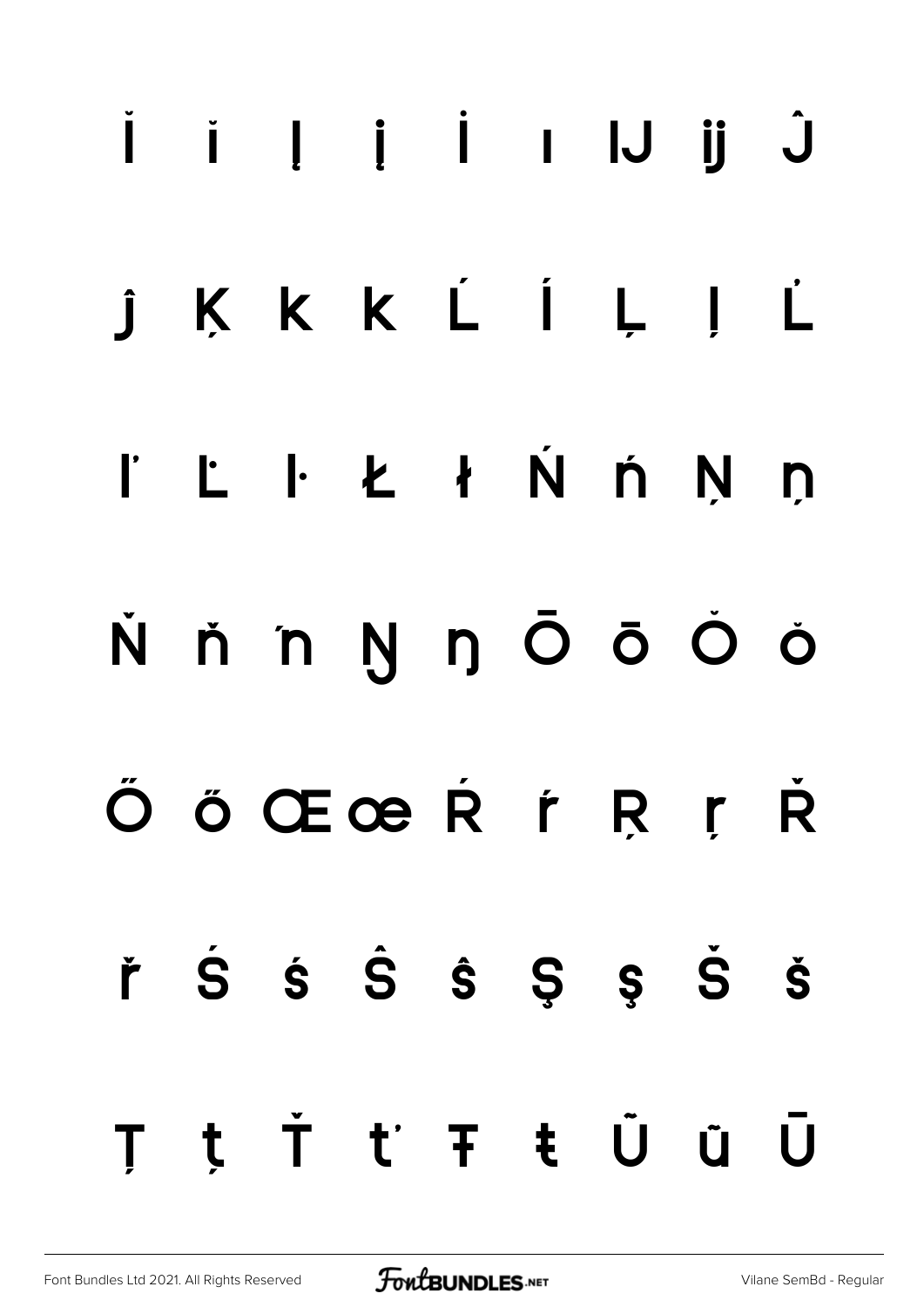## **ū Ŭ ŭ Ů ů Ű ű Ų ų Ŵ ŵ Ŷ ŷ Ÿ Ź ź Ż ż Ž ž ſ ƒ Ș ș Ț ț ˆ ˇ ˉ ˘ ˙ ˚ ˛ ˜ ˝ ̦ Δ Ω μ π Ѐ Ё Ђ Ѓ Є Ѕ І Ї Ј Љ Њ Ћ Ќ Ѝ Џ А Б В Г Д Е Ж З**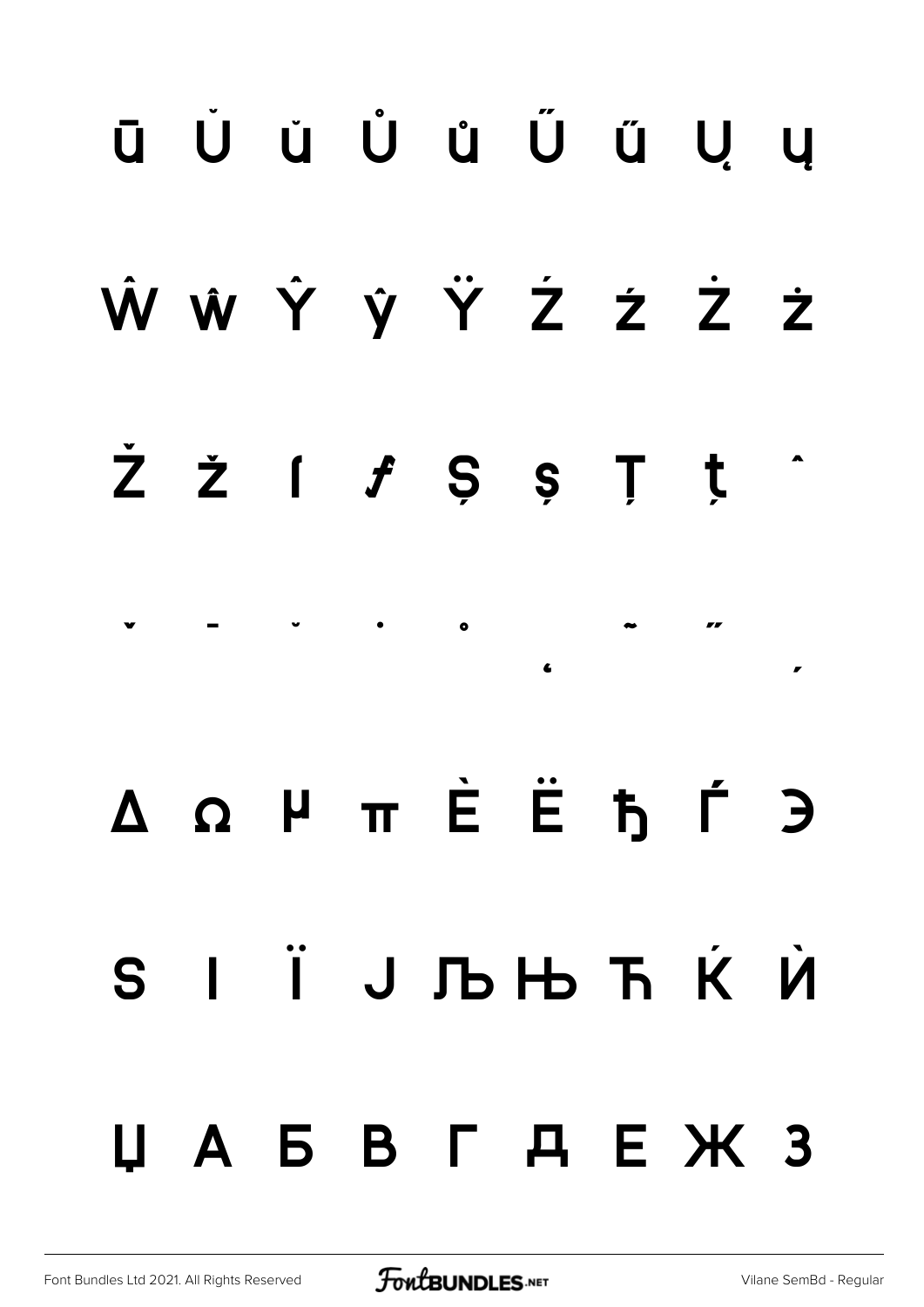## ИЙКЛМНОПР **СТФХЦЧШЩЬ**  $H$   $\Theta$   $\overline{H}$   $\overline{H}$   $\overline{H}$   $\overline{H}$   $\overline{H}$   $\overline{H}$   $\overline{H}$   $\overline{H}$   $\overline{H}$ W W W W W W Y V -66  $+$   $+$  $\ldots$  ‰ < > /  $\vdash$  £ Pts  $\epsilon$  No  $\mathsf{M}$   $\lambda$   $\mathsf{M}$   $\mathsf{\Sigma}$  - /  $\cdot$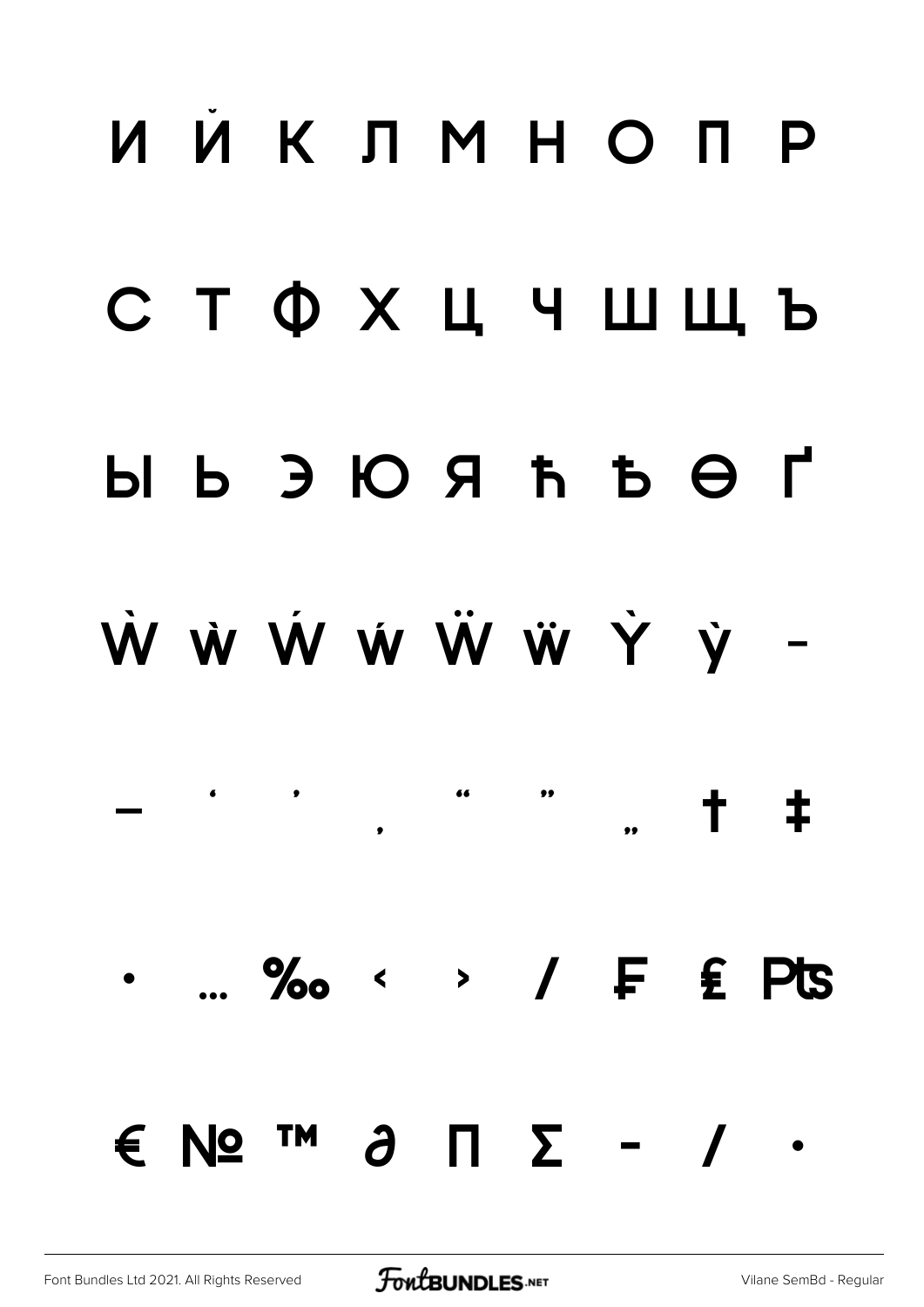|                |            |                          | # $$ \% 8$ $1$ $1$                                                                                       |                                           |  |
|----------------|------------|--------------------------|----------------------------------------------------------------------------------------------------------|-------------------------------------------|--|
|                |            |                          |                                                                                                          |                                           |  |
|                |            |                          | $1 - 1 - i$                                                                                              |                                           |  |
|                |            |                          | £ ¤ ¥ ¦ § " © a «                                                                                        |                                           |  |
| $\blacksquare$ | $\bigcirc$ |                          | $\begin{array}{ccccccccccccccccccccc} - & & & \circ & & & \pm & & ^2 & & ^3 & & ^\prime & & \end{array}$ |                                           |  |
|                |            | $\P$ . $\qquad \qquad$ . |                                                                                                          | $\frac{1}{4}$ $\frac{1}{2}$ $\frac{3}{4}$ |  |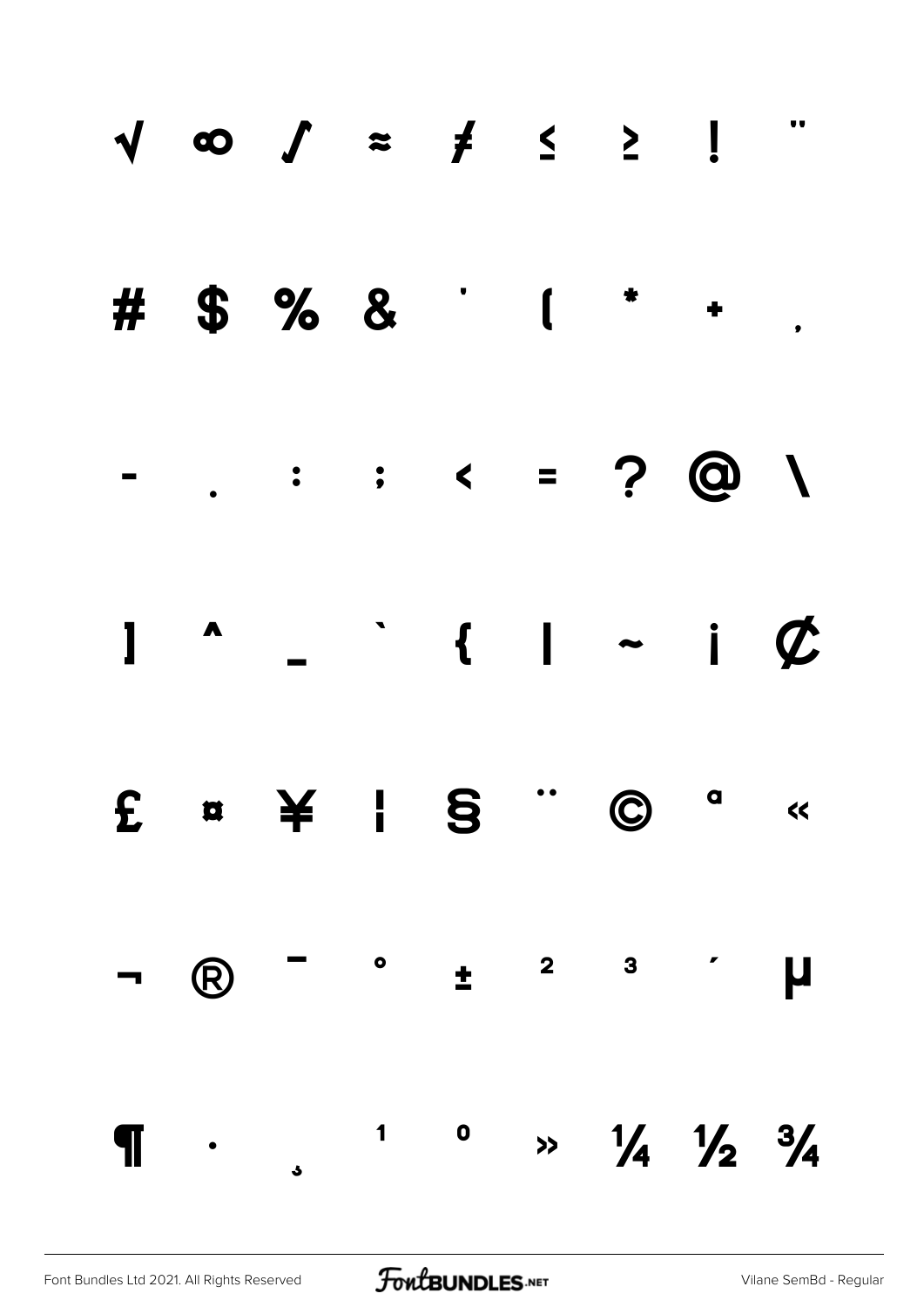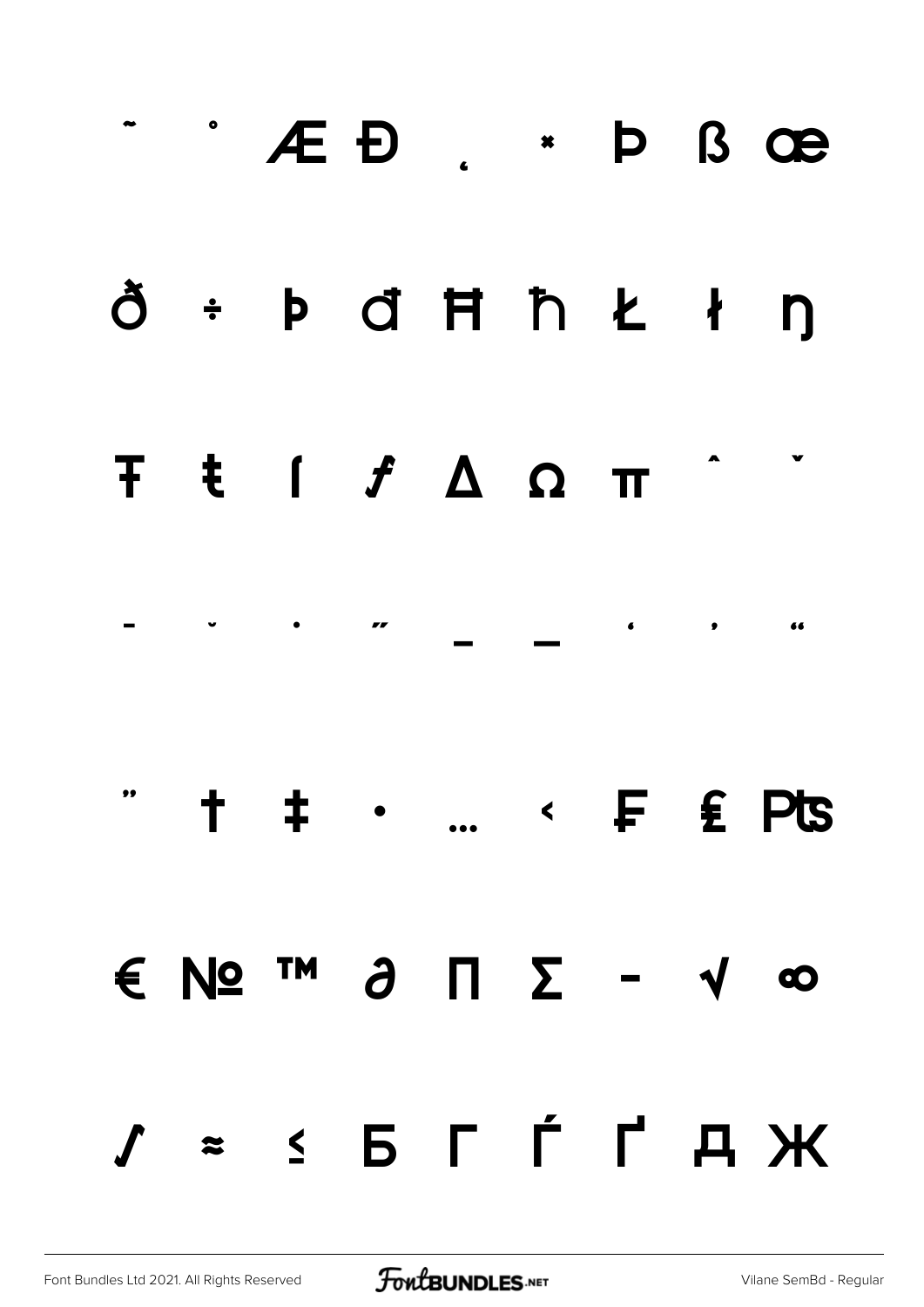## 3 ИКЛМНОПР

## СТФЧЦШЩЏЬ

### $b$   $b$   $b$   $b$   $b$   $c$   $d$   $d$   $d$

### ħ ђ b Œœ ff fi fl ffi

### ffl <sub>ft</sub>

Font Bundles Ltd 2021. All Rights Reserved

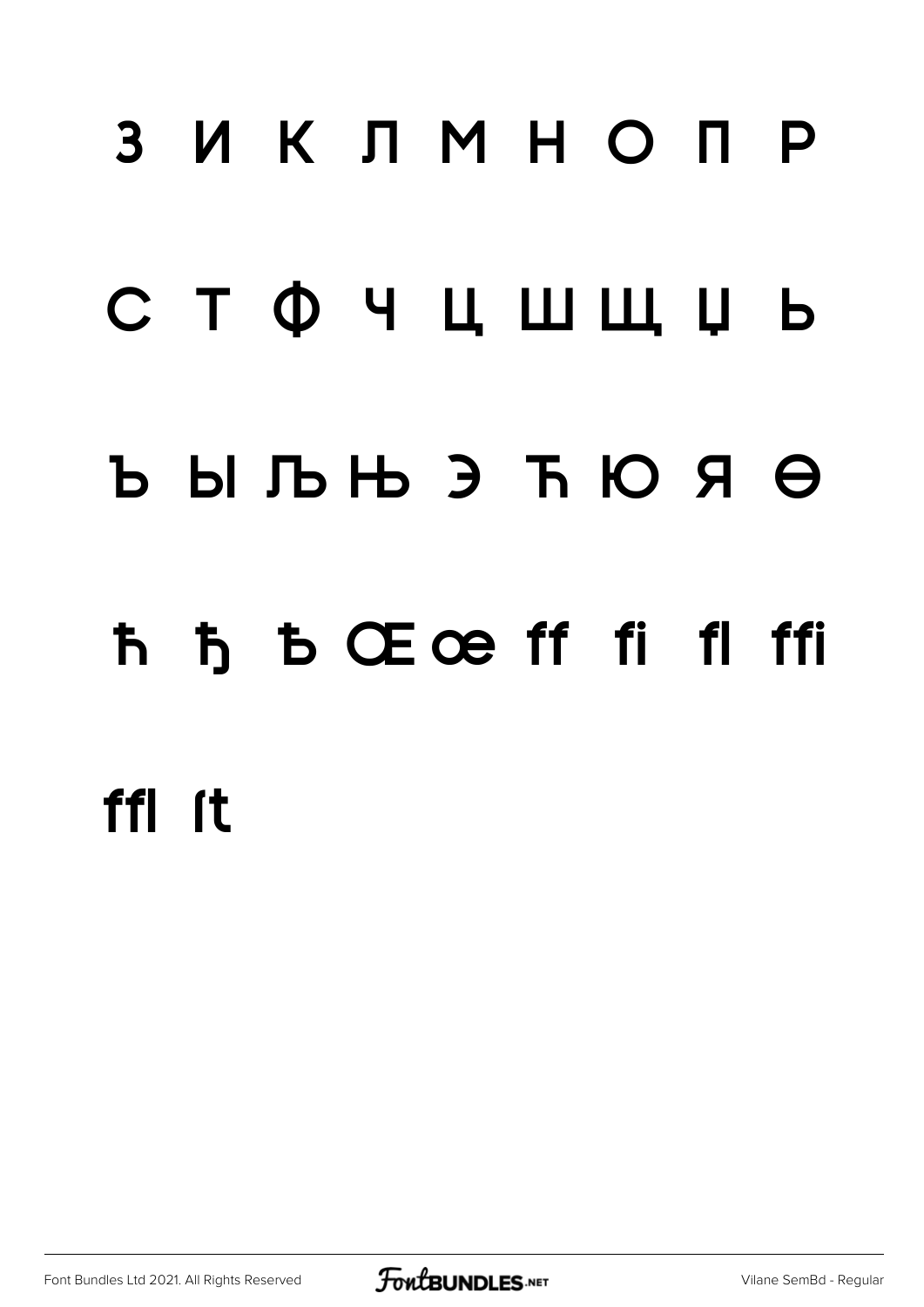#### Vilane Thin - Regular

**Uppercase Characters** 

### ABCDEFGHIJKLMNOP QRSTUVWXYZ

Lowercase Characters

## abcdefghijkImnopqrs tuvwxyz

**Numbers** 

### 0123456789

Punctuation and Symbols

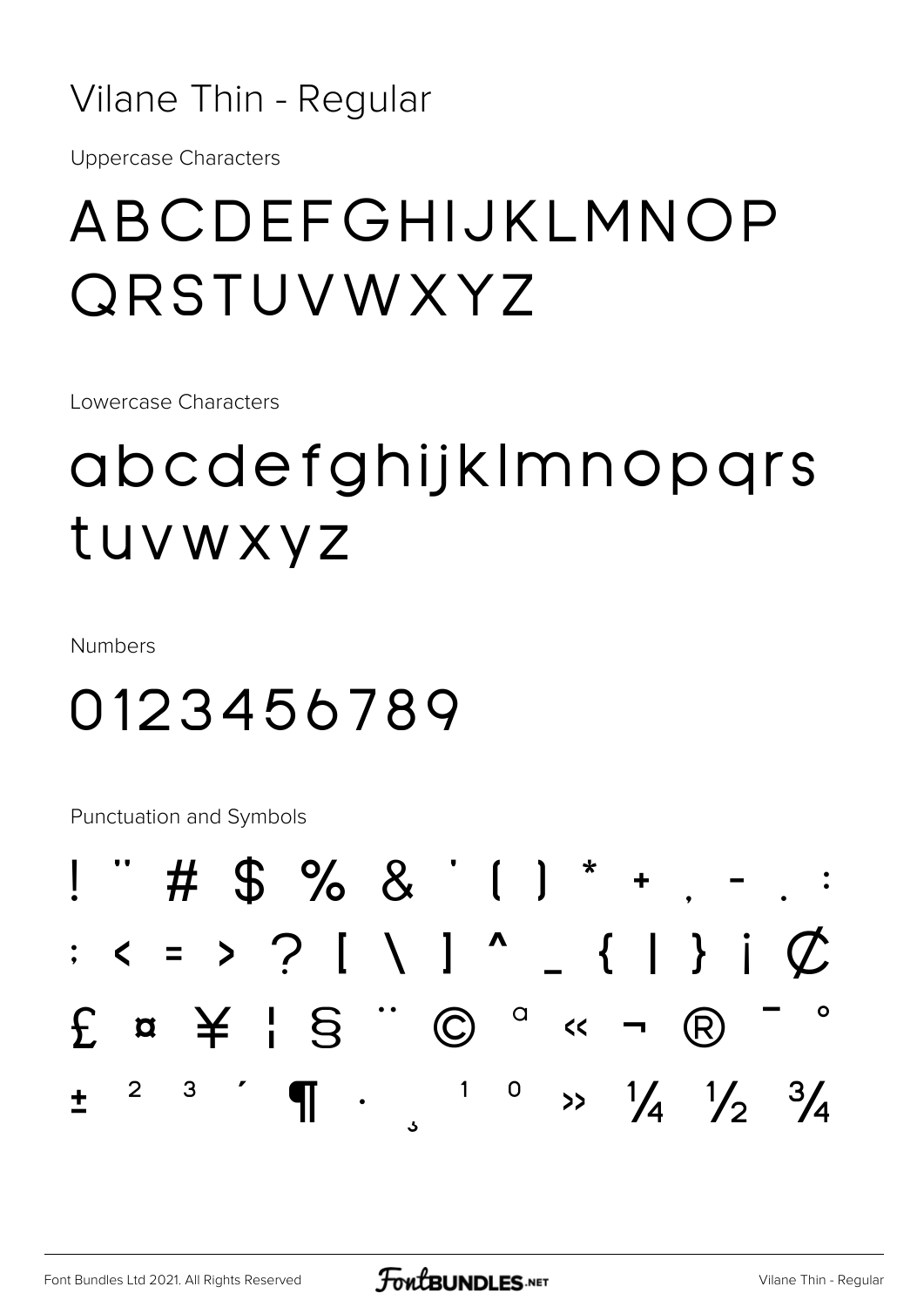All Other Glyphs

# À Á Â Ã Ä Å Æ Ç È É Ê Ë Ì Í Î Ï Ð Ñ Ò Ó Ô Õ Ö × Ø Ù Ú Û Ü Ý Þ ß à á â ã ä å æ ç è é ê ë ì í î ï ð ñ ò ó ô õ

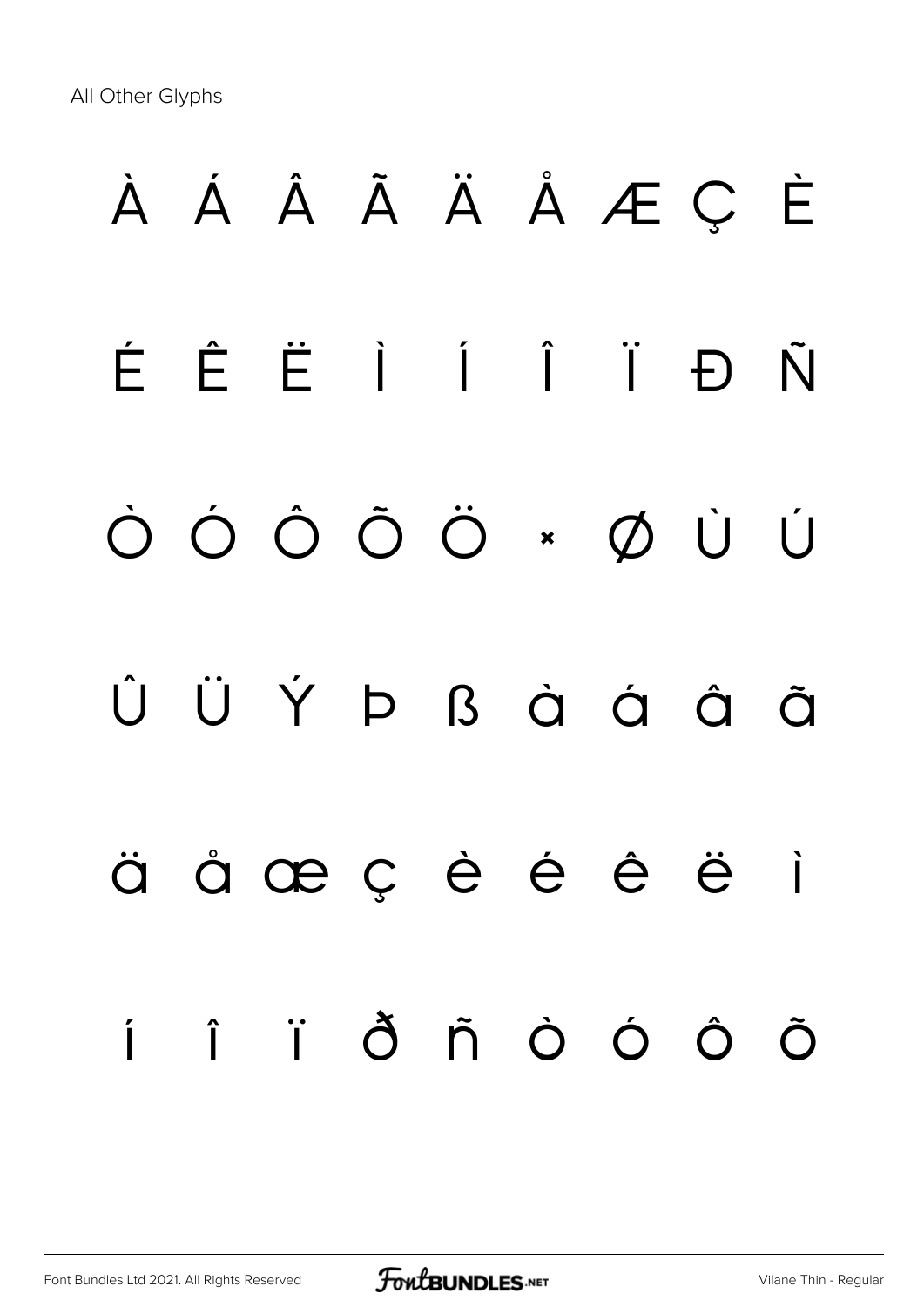## Ö ÷ Ø Ù Ú Û Ü Ý þ ŸĀ ā Ă ă Ą ą Ć Ć Ĉ ĉ Ċ ċ Č č Ď ď Đ d Ē ē Ě ě É ė E ę ĚěĜĝĞğĠġĢ Hh Hh Ï Ï ġ  $\overline{1}$  $\hat{\mathsf{J}}$ i | | | | | |J |j  $\check{\mathsf{I}}$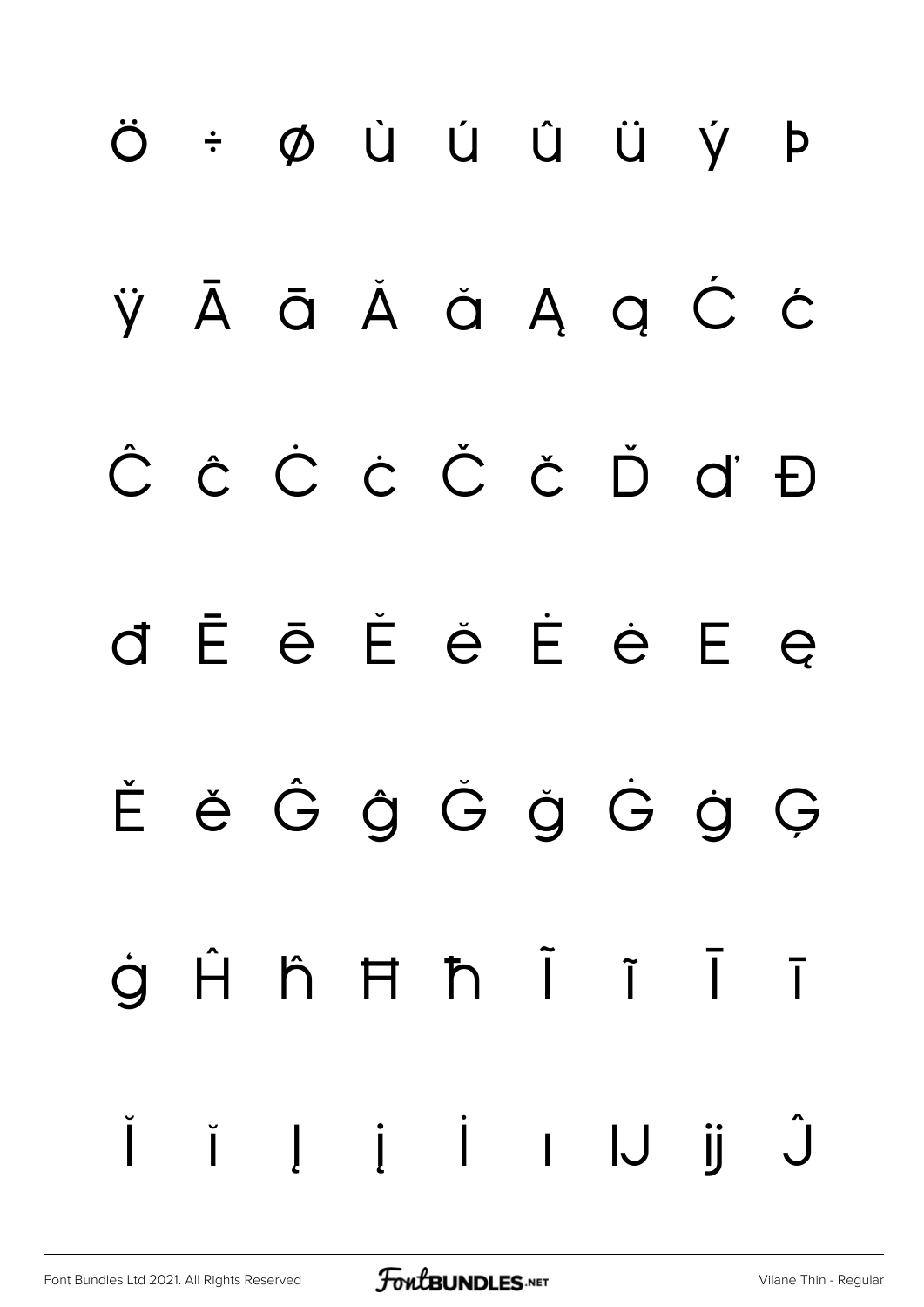## j K K K L Í L J L I L I Ł ł Ń ń Ņ ņ Ňňn ŊŋŌōŎ ÖÖŒœŘŕŖŗ **R** řŚŚŜŜŜŞŞŠŠ t Ť ť Ŧ ŧ Ũ ũ  $\bigcup$  $\top$ Ŭ Ŭ Ů Ů Ű Ű Ŭ Ų Ū  $\overline{u}$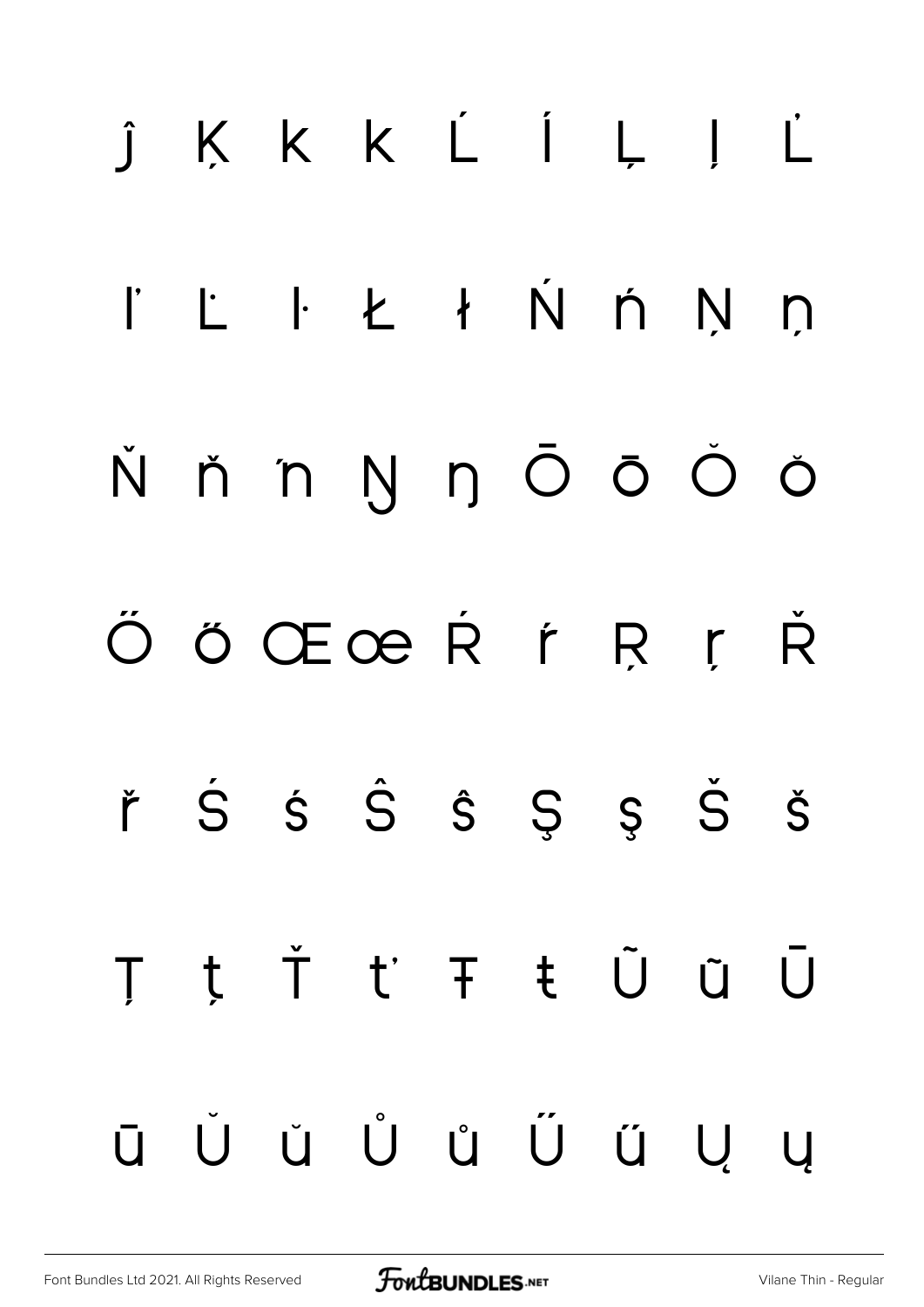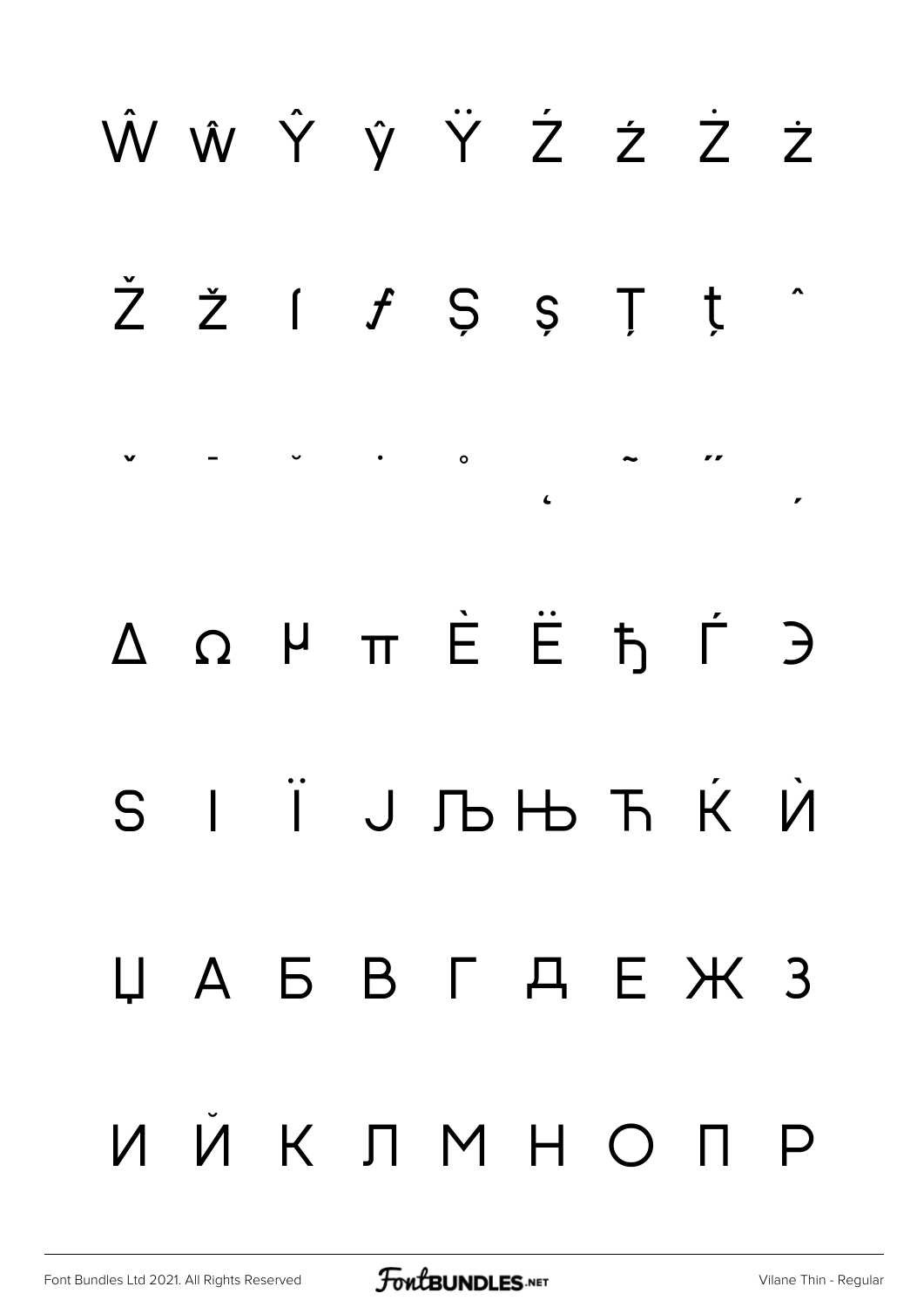## СТФХЦЧШШЬ ŴŴŴŴŴŴŶÝ- $\begin{array}{ccccc}\n\bullet & & & \bullet & & \bullet & \bullet\n\end{array}$  $\left( \begin{array}{ccc} 0 & 0 & 0 \\ 0 & 0 & 0 \\ 0 & 0 & 0 \\ 0 & 0 & 0 \\ 0 & 0 & 0 \\ 0 & 0 & 0 \\ 0 & 0 & 0 \\ 0 & 0 & 0 \\ 0 & 0 & 0 \\ 0 & 0 & 0 \\ 0 & 0 & 0 \\ 0 & 0 & 0 \\ 0 & 0 & 0 \\ 0 & 0 & 0 & 0 \\ 0 & 0 & 0 & 0 \\ 0 & 0 & 0 & 0 \\ 0 & 0 & 0 & 0 \\ 0 & 0 & 0 & 0 & 0 \\ 0 & 0 & 0 & 0 & 0 \\ 0 & 0 & 0 & 0 & 0 \\$  $+$  $\ddagger$ ... ‰ < > / F £ Pts  $\epsilon$  No  $\alpha$   $\alpha$   $\beta$   $\alpha$   $\beta$   $\alpha$   $\beta$   $\beta$  $\sqrt{\infty}$   $\int$  =  $\neq$   $\leq$   $\geq$   $\mid$  $\bullet$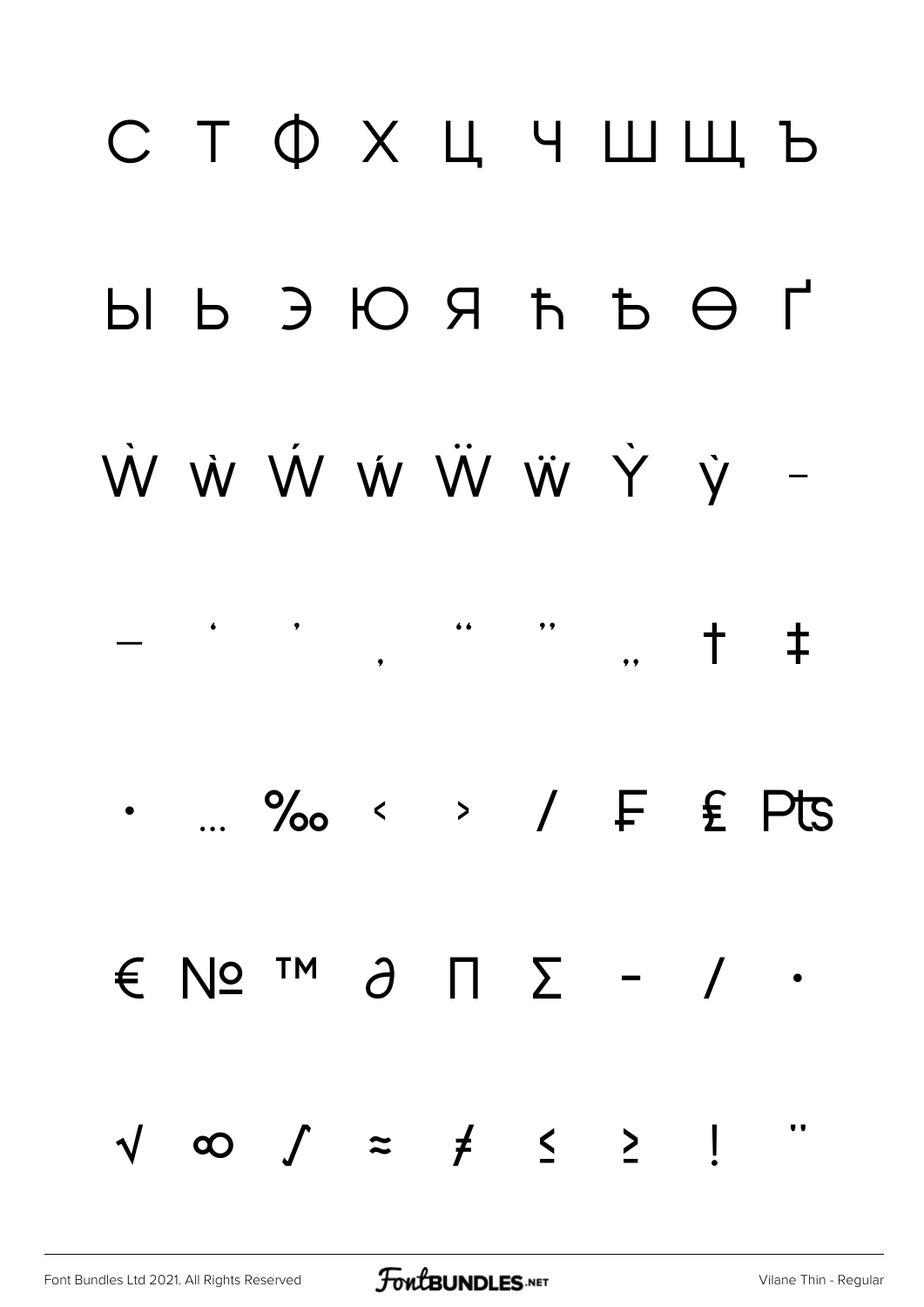|  | # \$ % & ' ( * + .                                                                                                                                                                                                                                                                                                                                                                                                                               |  |  |  |
|--|--------------------------------------------------------------------------------------------------------------------------------------------------------------------------------------------------------------------------------------------------------------------------------------------------------------------------------------------------------------------------------------------------------------------------------------------------|--|--|--|
|  |                                                                                                                                                                                                                                                                                                                                                                                                                                                  |  |  |  |
|  | $1$ $\sim$ $ \sim$ $1$ $ \sim$ $1$ $\not\subset$                                                                                                                                                                                                                                                                                                                                                                                                 |  |  |  |
|  | $E \quad a \quad \not\cong \quad   \quad S \quad \text{``}\quad \textcircled{c} \quad \text{``}$                                                                                                                                                                                                                                                                                                                                                 |  |  |  |
|  | $\begin{array}{ccccccccccccccccccccc}\n\mathbf{-} & \mathbf{0} & \mathbf{-} & \circ & \mathbf{1} & \mathbf{1} & \mathbf{2} & \mathbf{3} & \mathbf{3} & \mathbf{4} & \mathbf{5} & \mathbf{6} & \mathbf{6} & \mathbf{7} & \mathbf{8} & \mathbf{8} & \mathbf{9} & \mathbf{1} & \mathbf{1} & \mathbf{1} & \mathbf{1} & \mathbf{1} & \mathbf{1} & \mathbf{1} & \mathbf{1} & \mathbf{1} & \mathbf{1} & \mathbf{1} & \mathbf{1} & \mathbf{1} & \mathbf$ |  |  |  |
|  |                                                                                                                                                                                                                                                                                                                                                                                                                                                  |  |  |  |
|  | - AED. * D B OB                                                                                                                                                                                                                                                                                                                                                                                                                                  |  |  |  |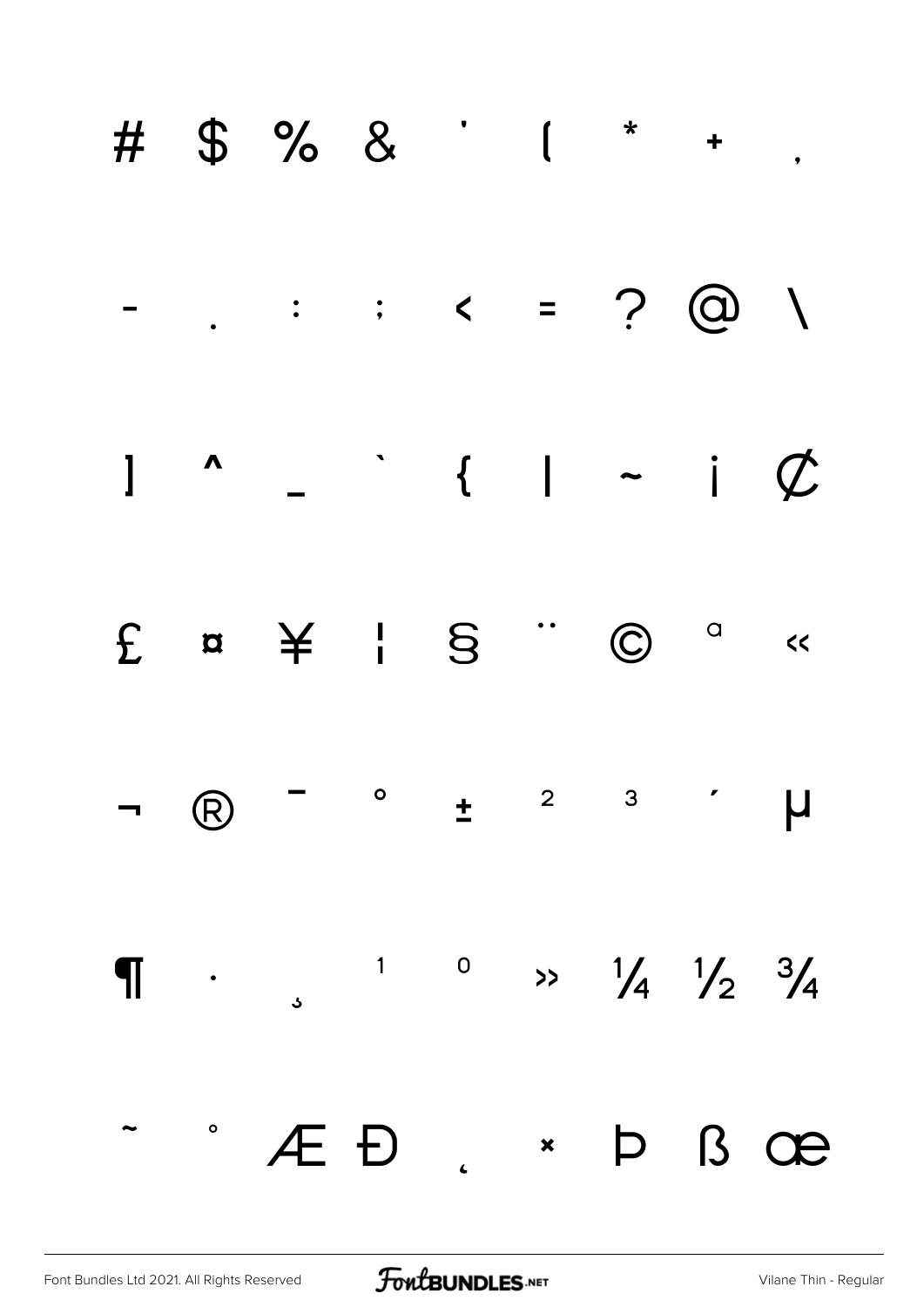| ð ÷ þ đ Ħ ħ Ł ł ŋ                                                                                                                                                                                                                                                                                                                                                                                                                                                                   |  |  |  |  |
|-------------------------------------------------------------------------------------------------------------------------------------------------------------------------------------------------------------------------------------------------------------------------------------------------------------------------------------------------------------------------------------------------------------------------------------------------------------------------------------|--|--|--|--|
| F ŧ ſ ƒ Δ Ω π                                                                                                                                                                                                                                                                                                                                                                                                                                                                       |  |  |  |  |
|                                                                                                                                                                                                                                                                                                                                                                                                                                                                                     |  |  |  |  |
| $\qquad \qquad \, \texttt{+ + + \cdot } \quad \texttt{+} \quad \texttt{+} \quad \texttt{+} \quad \texttt{+} \quad \texttt{+} \quad \texttt{+} \quad \texttt{+} \quad \texttt{+} \quad \texttt{+} \quad \texttt{+} \quad \texttt{+} \quad \texttt{+} \quad \texttt{+} \quad \texttt{+} \quad \texttt{+} \quad \texttt{+} \quad \texttt{+} \quad \texttt{+} \quad \texttt{+} \quad \texttt{+} \quad \texttt{+} \quad \texttt{+} \quad \texttt{+} \quad \texttt{+} \quad \texttt{+} \$ |  |  |  |  |
| $\epsilon$ No $\epsilon$ $\theta$ $\pi$ $\epsilon$ - $\sqrt{\infty}$                                                                                                                                                                                                                                                                                                                                                                                                                |  |  |  |  |
| $J = S B \cap \Gamma A H$                                                                                                                                                                                                                                                                                                                                                                                                                                                           |  |  |  |  |
| 3 ИКЛМНОПР                                                                                                                                                                                                                                                                                                                                                                                                                                                                          |  |  |  |  |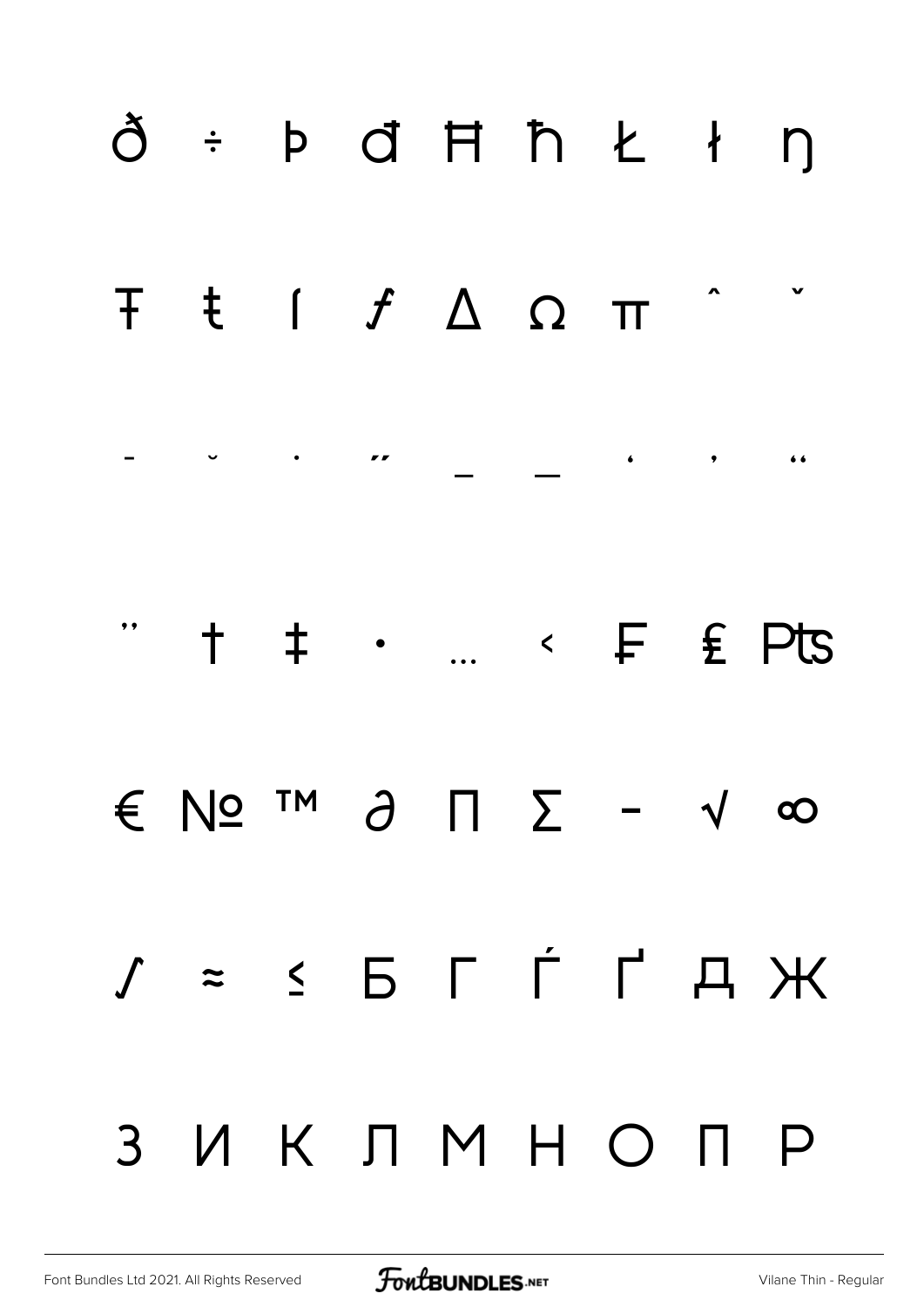# СТФЧЦШЩЏЬ  $\begin{matrix} \text{D} & \text{D} & \text{D} & \text{D} & \text{D} & \text{D} & \text{D} & \text{D} & \text{D} & \text{D} & \text{D} & \text{D} & \text{D} & \text{D} & \text{D} & \text{D} & \text{D} & \text{D} & \text{D} & \text{D} & \text{D} & \text{D} & \text{D} & \text{D} & \text{D} & \text{D} & \text{D} & \text{D} & \text{D} & \text{D} & \text{D} & \text{D} & \text{D} & \text{D} & \text{D} & \text{D}$ Ћ Ђ Ѣ Œœ ff fi fl ffi ffl (t

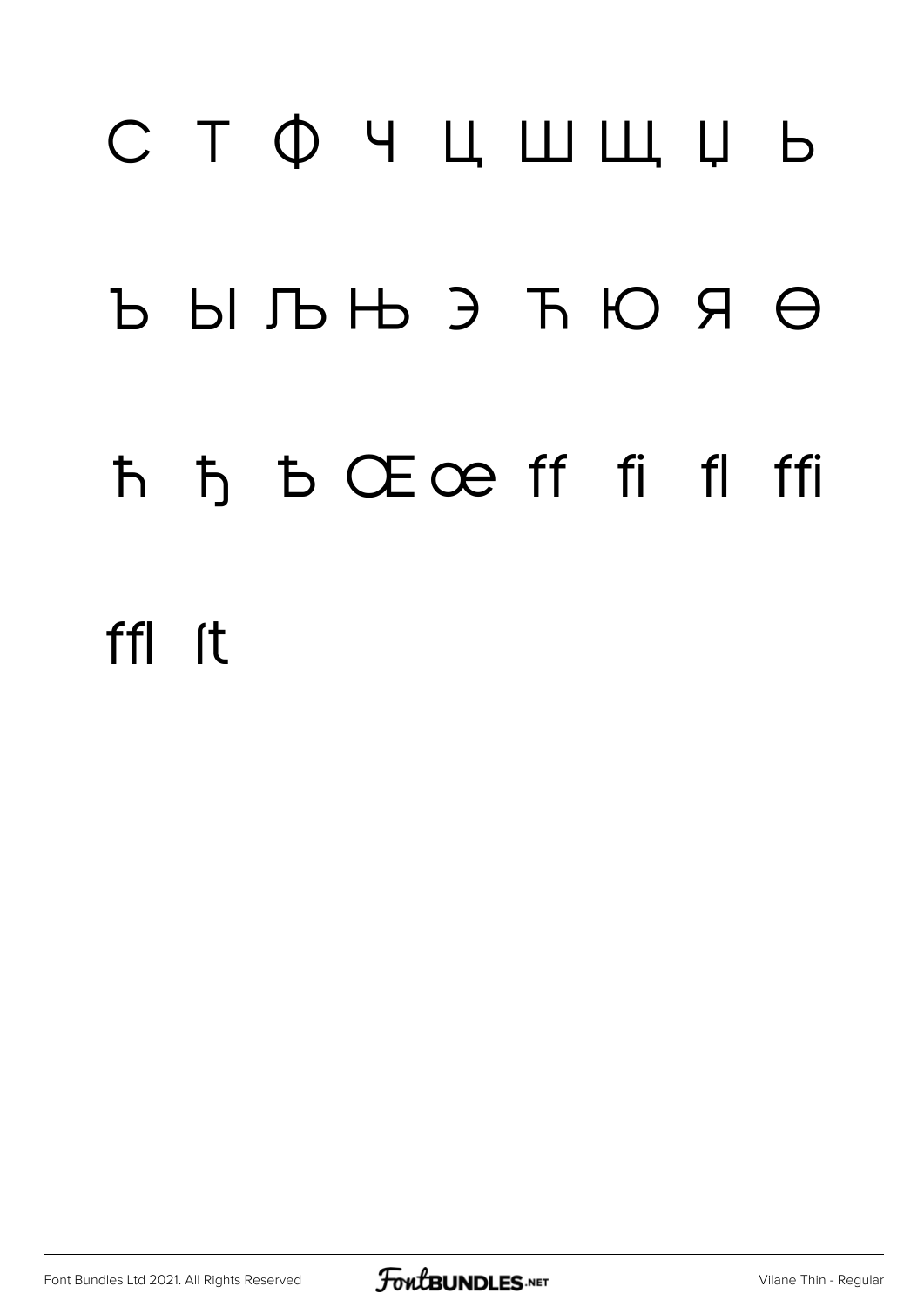#### Vilane Med - Regular

**Uppercase Characters** 

### ABCDEFGHIJKLMNOP QRSTUVWXYZ

Lowercase Characters

## abcdefghijkImnopqr stuvwxyz

Numbers

### 0123456789

Punctuation and Symbols

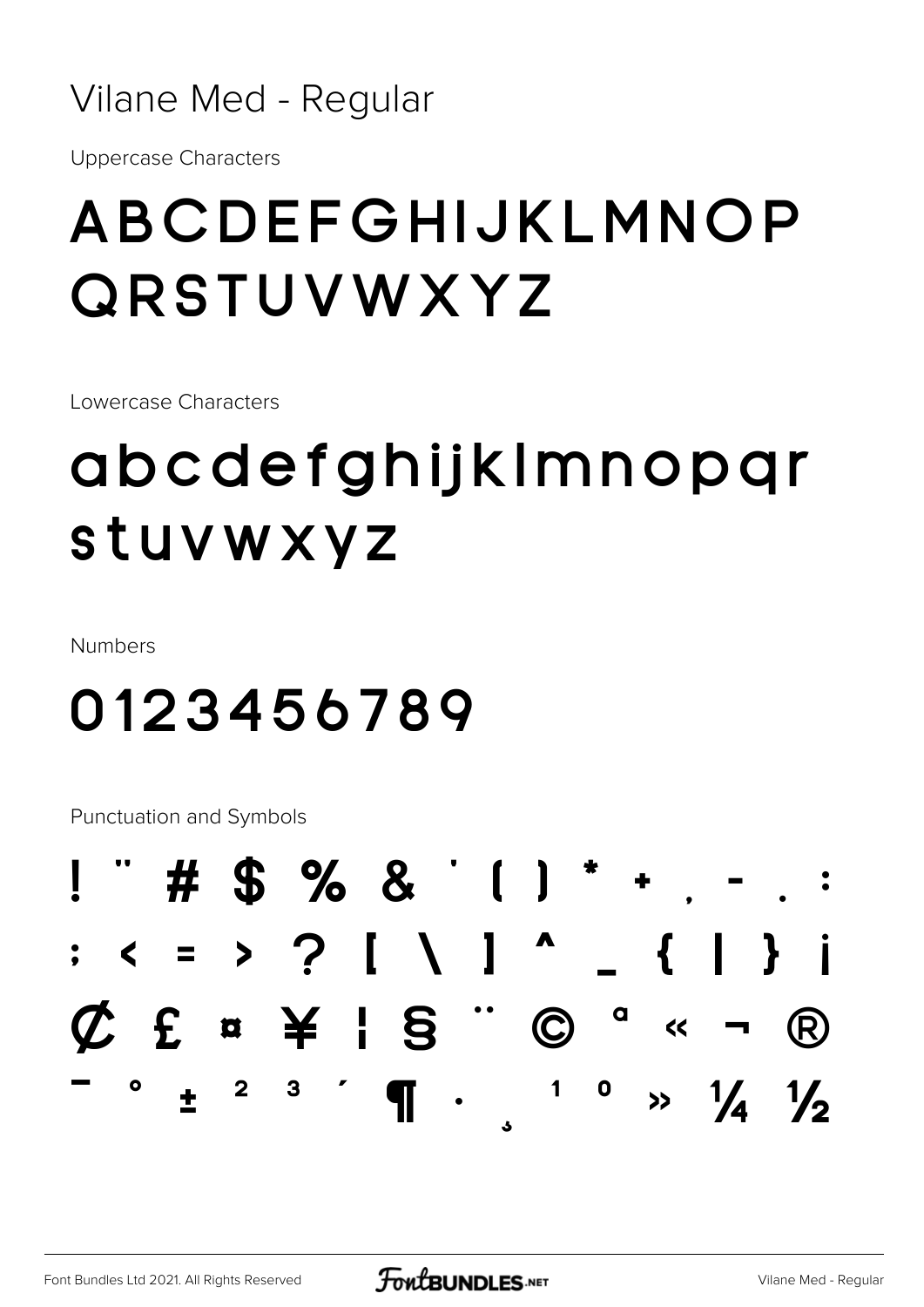All Other Glyphs

## À Á Â Ã Ä Å Æ Ç È ÉÊËÌÍÏĐ Ñ ÒÓÔÔÖ \* ØÙÚ ÜÝÞßàáâ  $\hat{U}$ Õ àœçèéê ä  $\blacksquare$

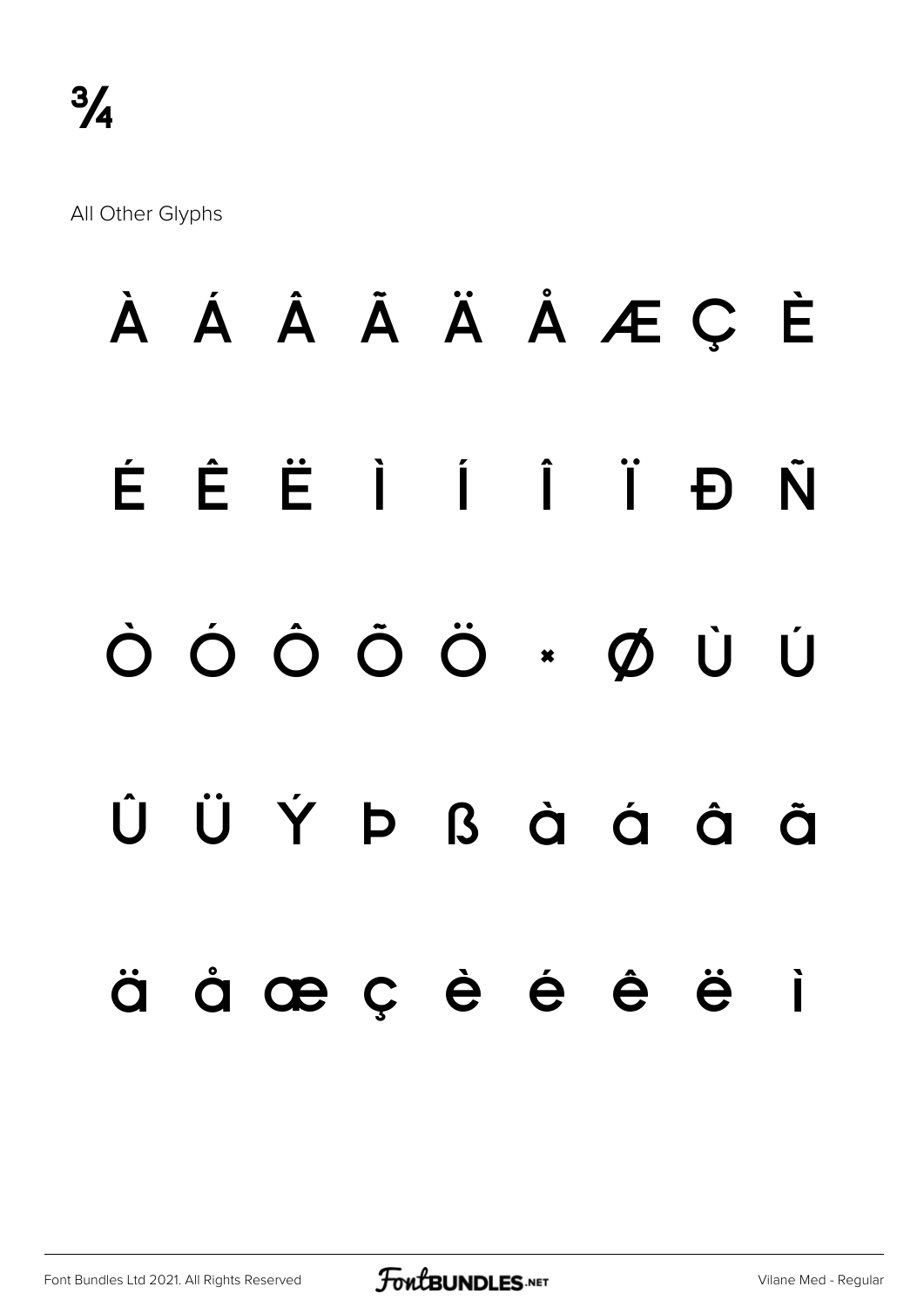## i î ï ð ñ ò ó ô õ ÷ Ø Ù Ú Û Ü Ý Þ Ö ÿĀā Ă ă Ą ą Ć ć Ĉ ĉ Č ċ Č č Ď ď Đ d Ē ē Ě ė Ė ė E e ĚěĜĝĞğĜġĢ Hh Hh İ İ  $\overline{1}$ à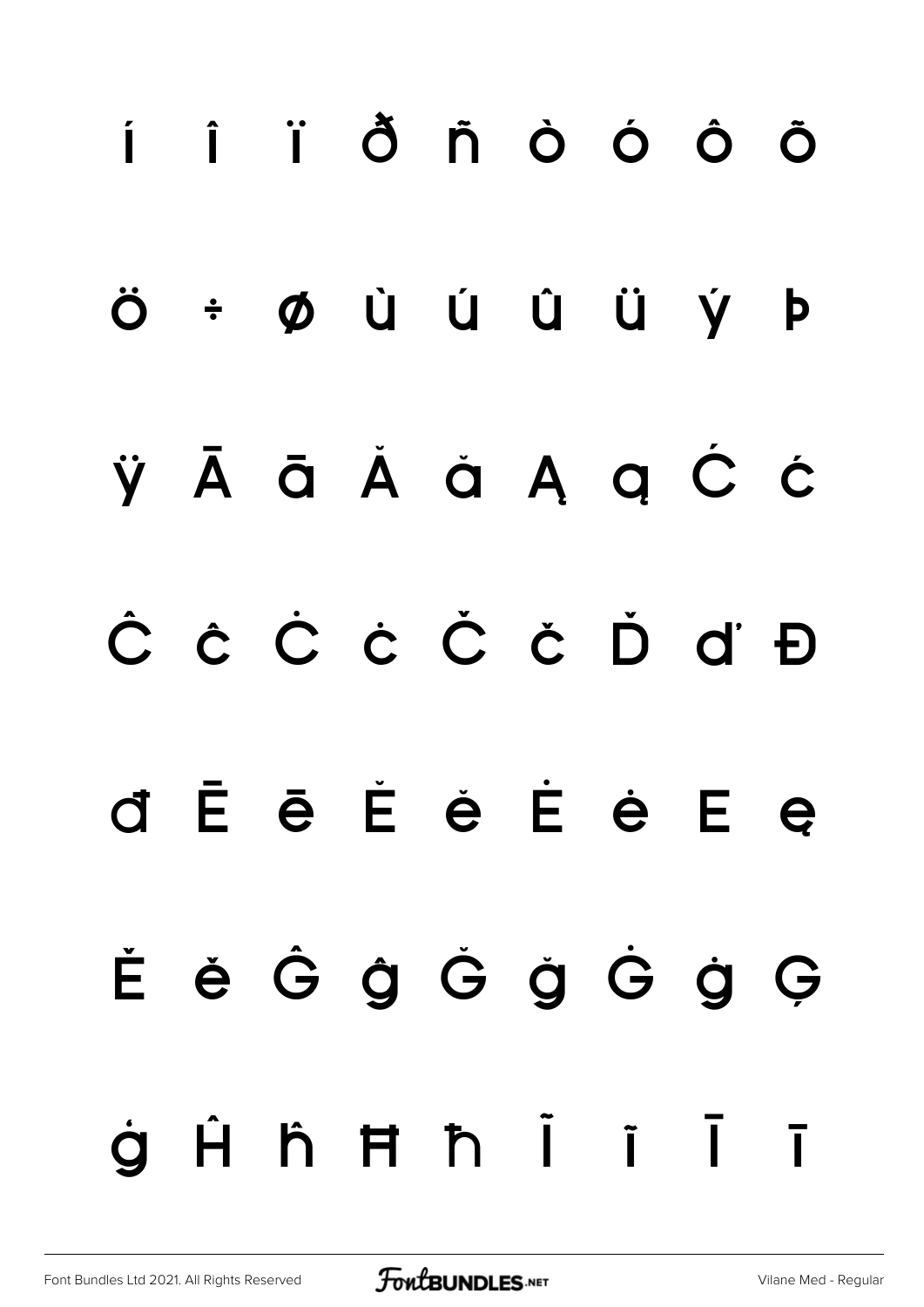## Û JU I İ İ JÜ J KKKLÍLI  $\overline{L}$  $\int$ L I Ł ł Ń ń Ņ ņ  $\mathbf{r}$ N ň n Ŋ ŋ Ō ō Ŏ ŏ ÖÖŒœRŕŖŗ Ŕ řŚŚŜŜŜŞŞŠŠ tŤ ťŦ ŧŨũ U T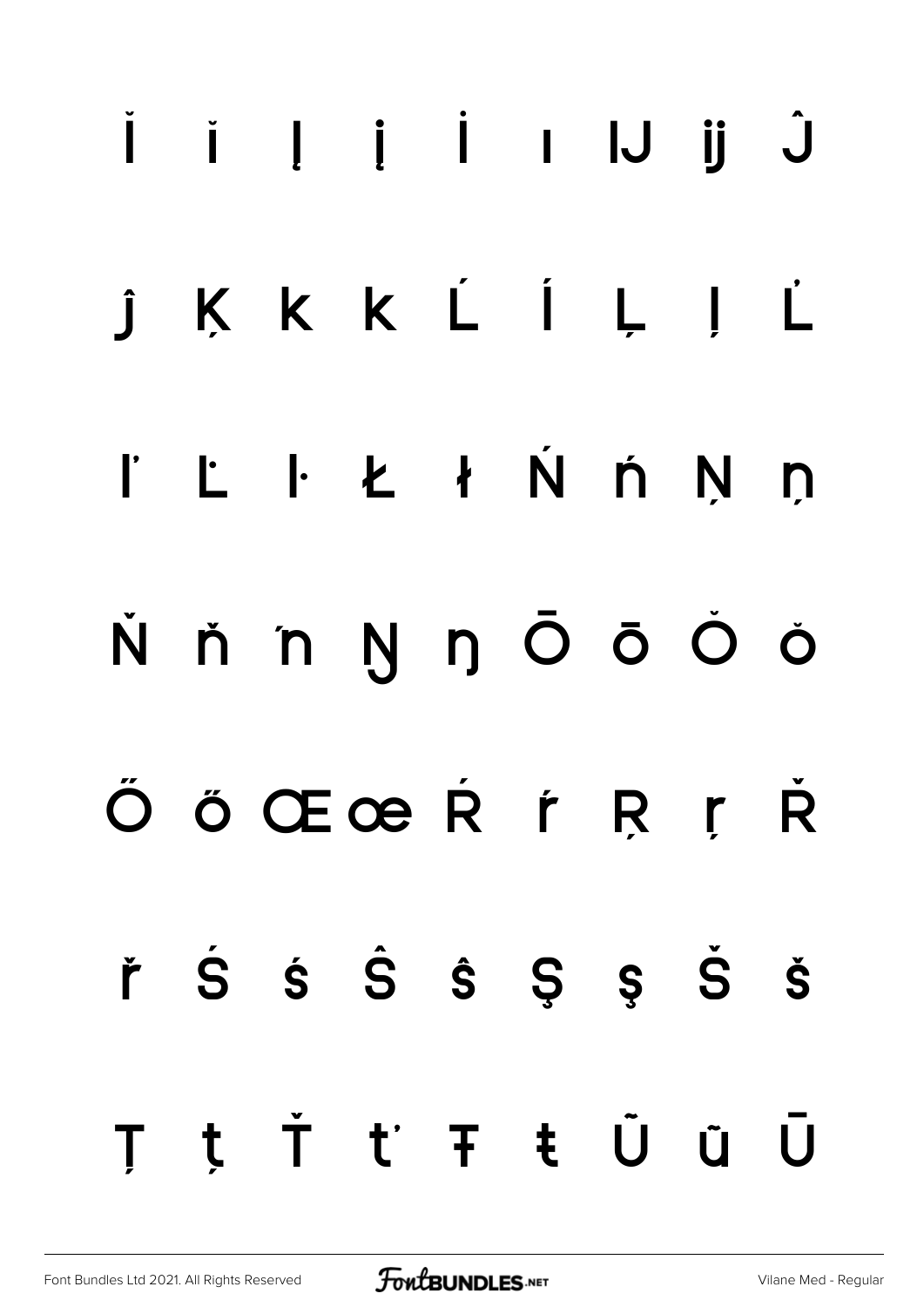## ū Ŭ ŭ Ů ů Ű ű Ų ų Ŵ ŵ Ŷ ŷ Ÿ Ź ź Ż ż  $\dot{Z}$   $\dot{Z}$   $\dot{f}$   $\dot{S}$   $\dot{S}$   $\ddot{J}$   $\dot{J}$ ˇ ˉ ˘ ˙ ˚  $\overline{a}$   $\overline{a}$   $\overline{a}$ Δ Ω μ π Ѐ Ё Ђ Ѓ Є S I Ï J Љ Њ Ћ Ќ Ѝ Џ А Б В Г Д Е Ж З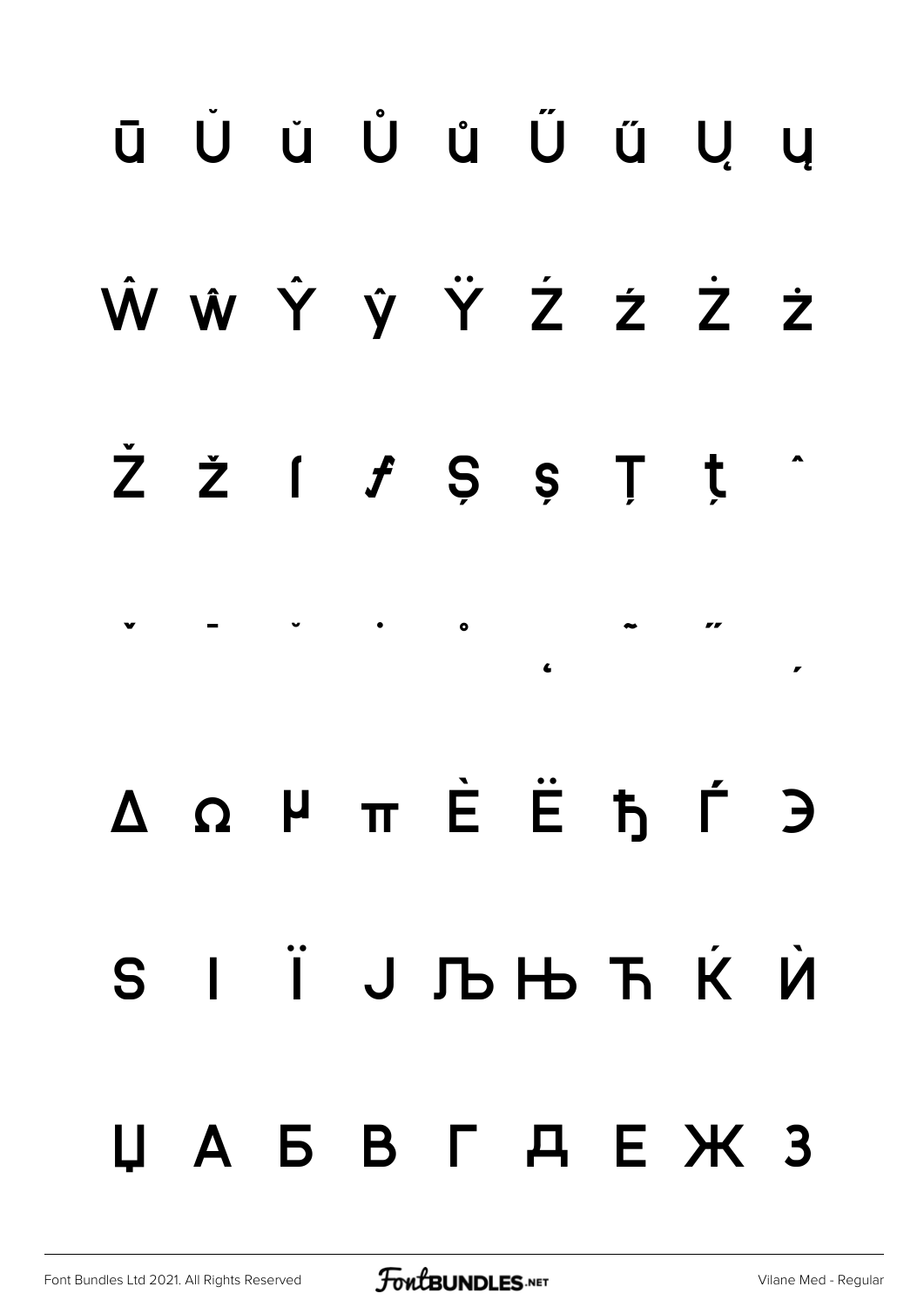## ИЙКЛМНОПР **СТФХЦЧШЩЬ**  $H$   $\Theta$   $H$   $\Theta$   $\Theta$   $\Theta$   $\Theta$   $\Theta$ W W W W W W Y V - $66$  $+$   $+$  $\sim$  %  $\sim$   $\sim$  / F £ Pts  $\epsilon$  No  $\mathsf{M}$  and  $\mathsf{M}$  and  $\mathsf{M}$  and  $\mathsf{M}$  $\bullet$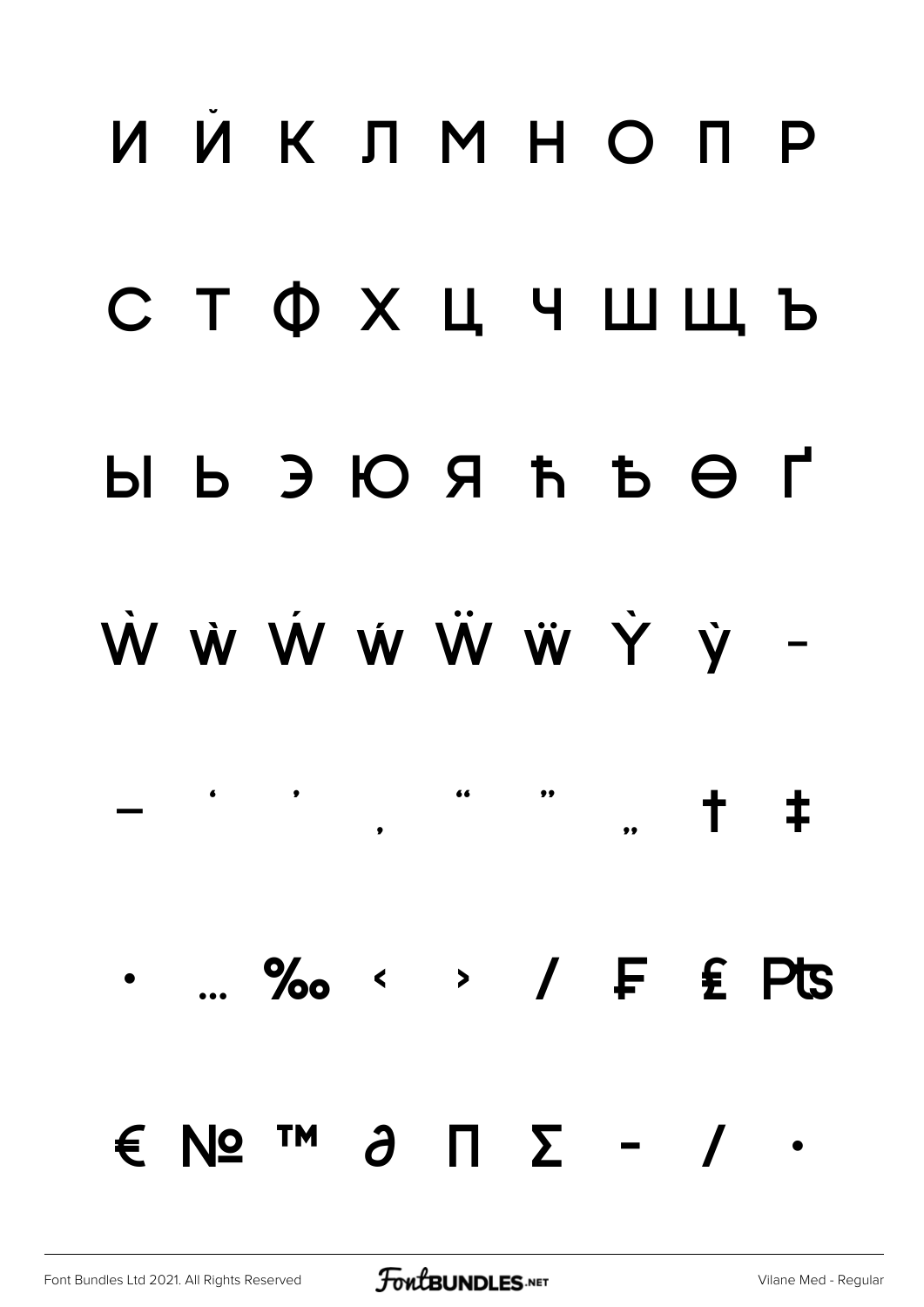|                          |            |        |              | $\begin{array}{cccccccccccccccccc} \sqrt{100} & \sqrt{100} & \sqrt{100} & \frac{1}{2} & \frac{1}{2} & \frac{1}{2} & \frac{1}{2} & \frac{1}{2} & \frac{1}{2} & \frac{1}{2} & \frac{1}{2} & \frac{1}{2} & \frac{1}{2} & \frac{1}{2} & \frac{1}{2} & \frac{1}{2} & \frac{1}{2} & \frac{1}{2} & \frac{1}{2} & \frac{1}{2} & \frac{1}{2} & \frac{1}{2} & \frac{1}{2} & \frac{1}{2} & \frac{1}{2} & \frac{1}{2} & \$ |                                           |  |
|--------------------------|------------|--------|--------------|----------------------------------------------------------------------------------------------------------------------------------------------------------------------------------------------------------------------------------------------------------------------------------------------------------------------------------------------------------------------------------------------------------------|-------------------------------------------|--|
|                          |            |        |              | # $$ \% 8$ $1 * +$                                                                                                                                                                                                                                                                                                                                                                                             |                                           |  |
|                          |            |        |              |                                                                                                                                                                                                                                                                                                                                                                                                                |                                           |  |
|                          |            |        |              | $1 - 1 - i$                                                                                                                                                                                                                                                                                                                                                                                                    |                                           |  |
|                          |            |        |              | £ ¤ ¥ ¦ § " © a «                                                                                                                                                                                                                                                                                                                                                                                              |                                           |  |
| $\overline{\mathcal{A}}$ | $\bigcirc$ |        |              | $\begin{array}{ccccccccccccccccc} - & & & \circ & & & \pm & & ^2 & & ^3 & & ^{\prime} & & \end{array}$                                                                                                                                                                                                                                                                                                         |                                           |  |
|                          |            | $\P$ . | $\mathbf{1}$ |                                                                                                                                                                                                                                                                                                                                                                                                                | $\frac{1}{4}$ $\frac{1}{2}$ $\frac{3}{4}$ |  |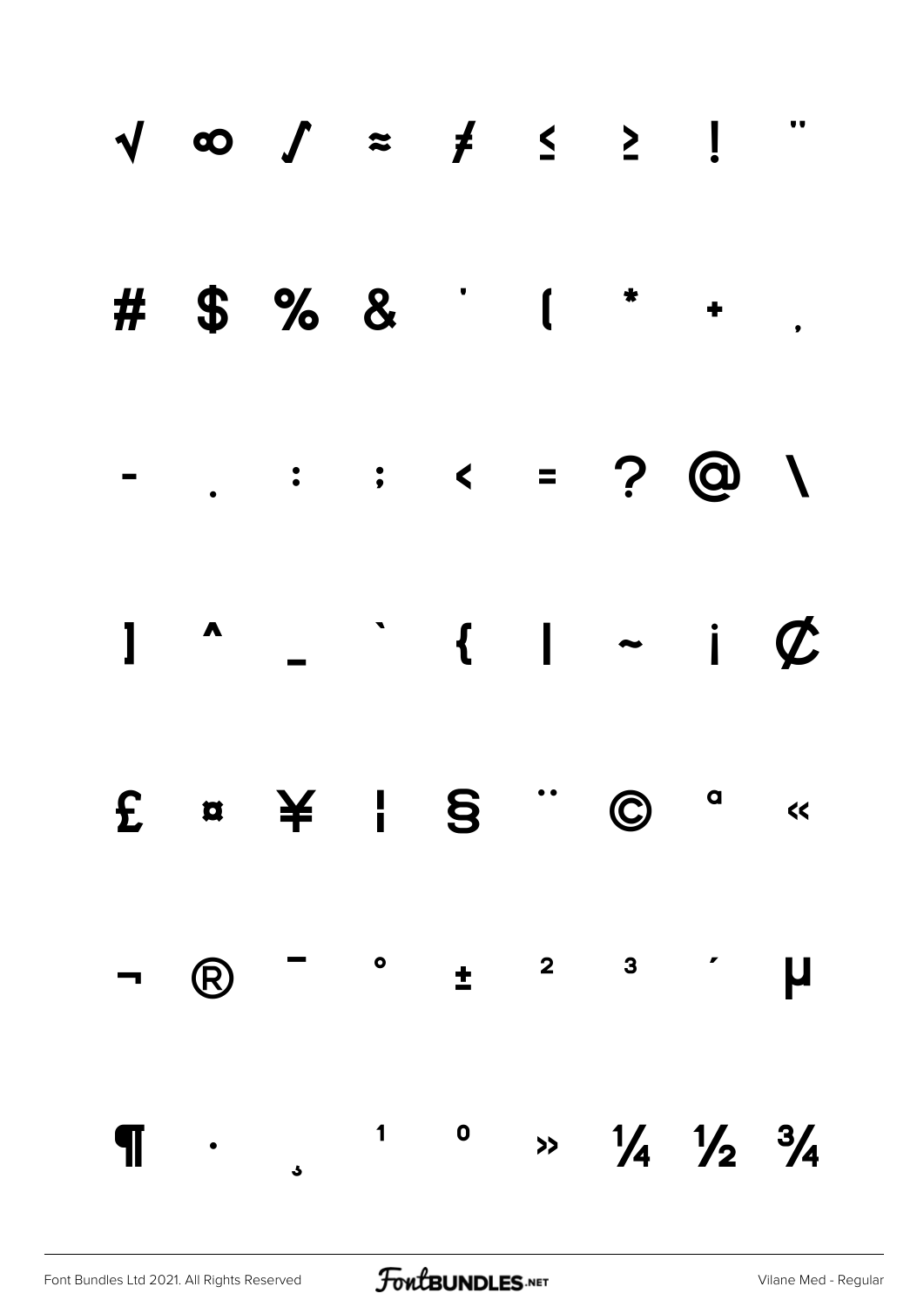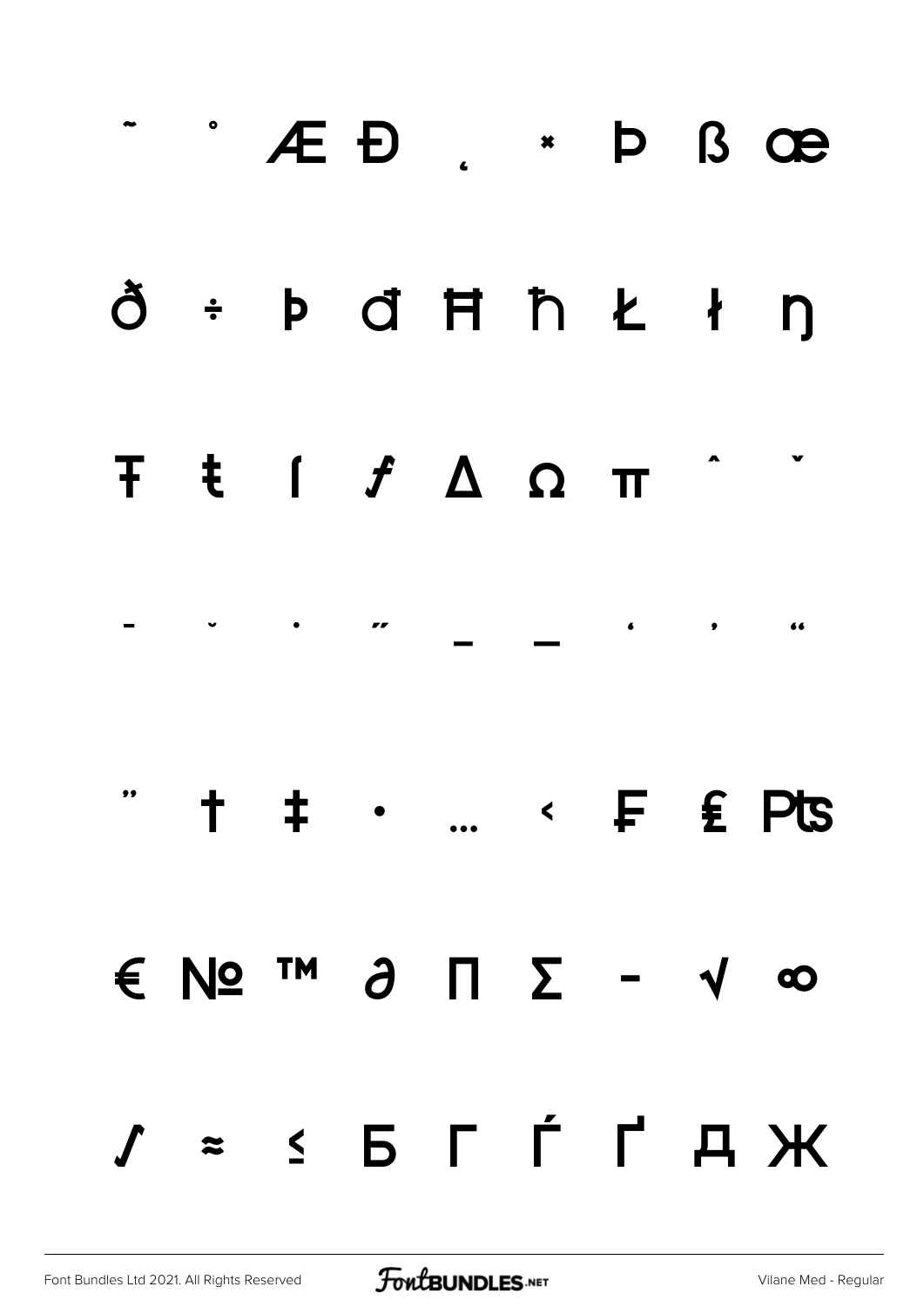## 3 ИКЛМНОПР

### СТФЧЦШЩЏЬ

### $b$   $b$   $b$   $b$   $b$   $c$   $d$   $d$   $d$

### ħ ђ b Œœ ff fi fl ffi

### ffl <sub>It</sub>

Font Bundles Ltd 2021. All Rights Reserved

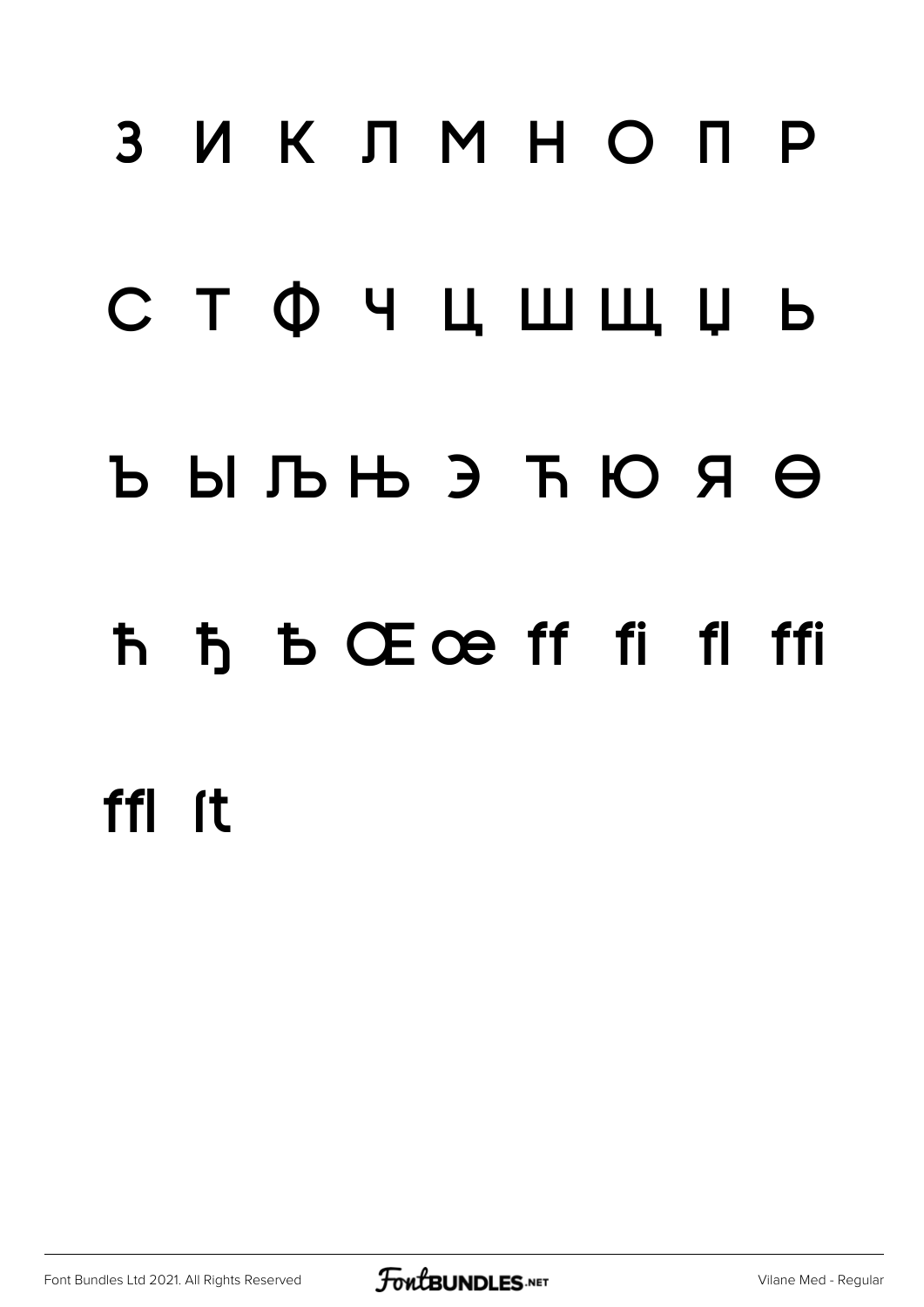#### Vilane Bold - Bold

**Uppercase Characters** 

## ABCDEFGHIJKLMNOP QRSTUVWXYZ

Lowercase Characters

## abcdefghijkImnopar stuvwxyz

Numbers

### 0123456789

Punctuation and Symbols

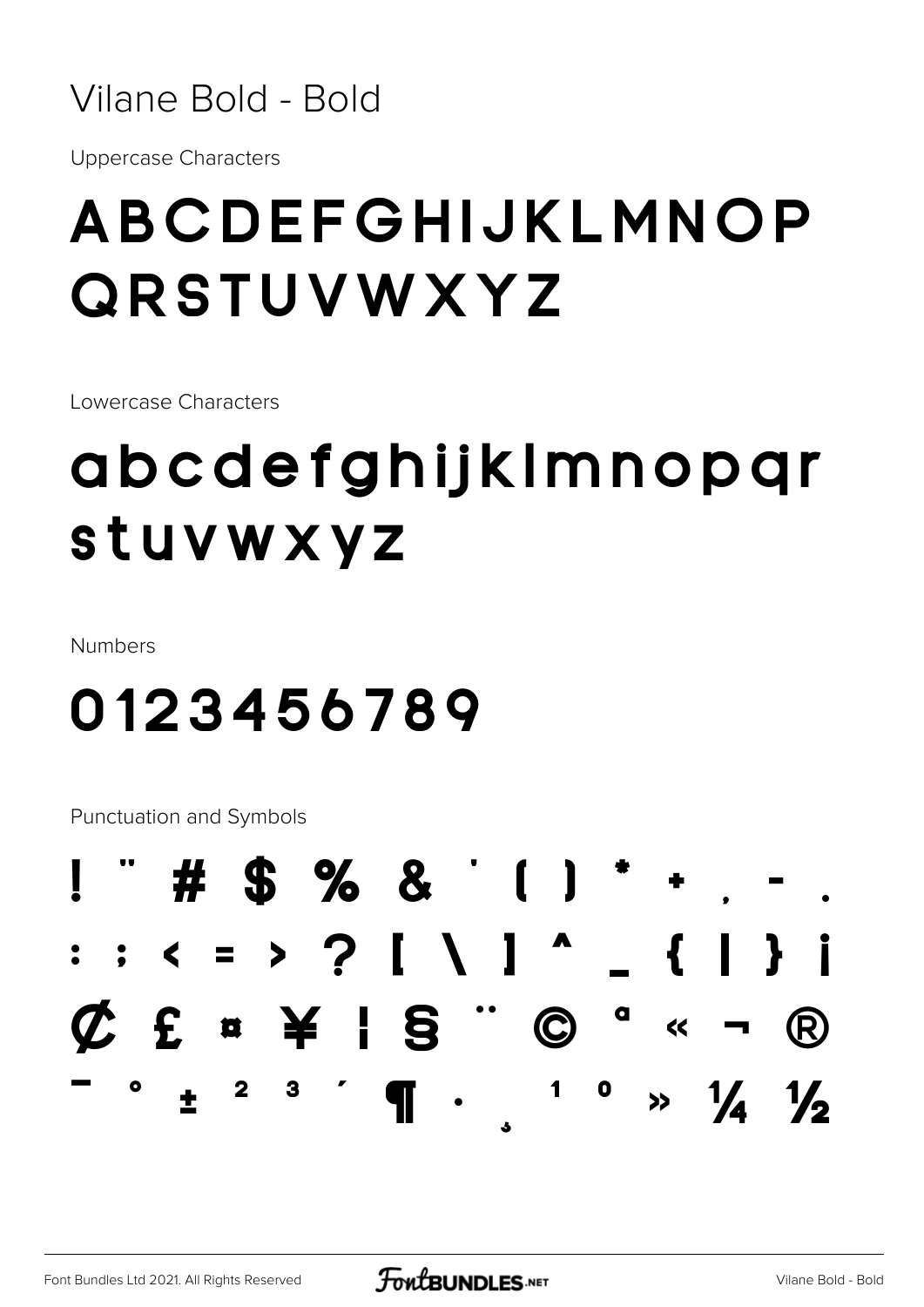All Other Glyphs

### À Á Â Ã Ä Å Æ Ç È ÉÊËÌÍÏĐ N ÒÓÔÔÖ·ØÙ Ú ÜÝÞßàáå Û Õ àœçèéê ë ä  $\blacksquare$

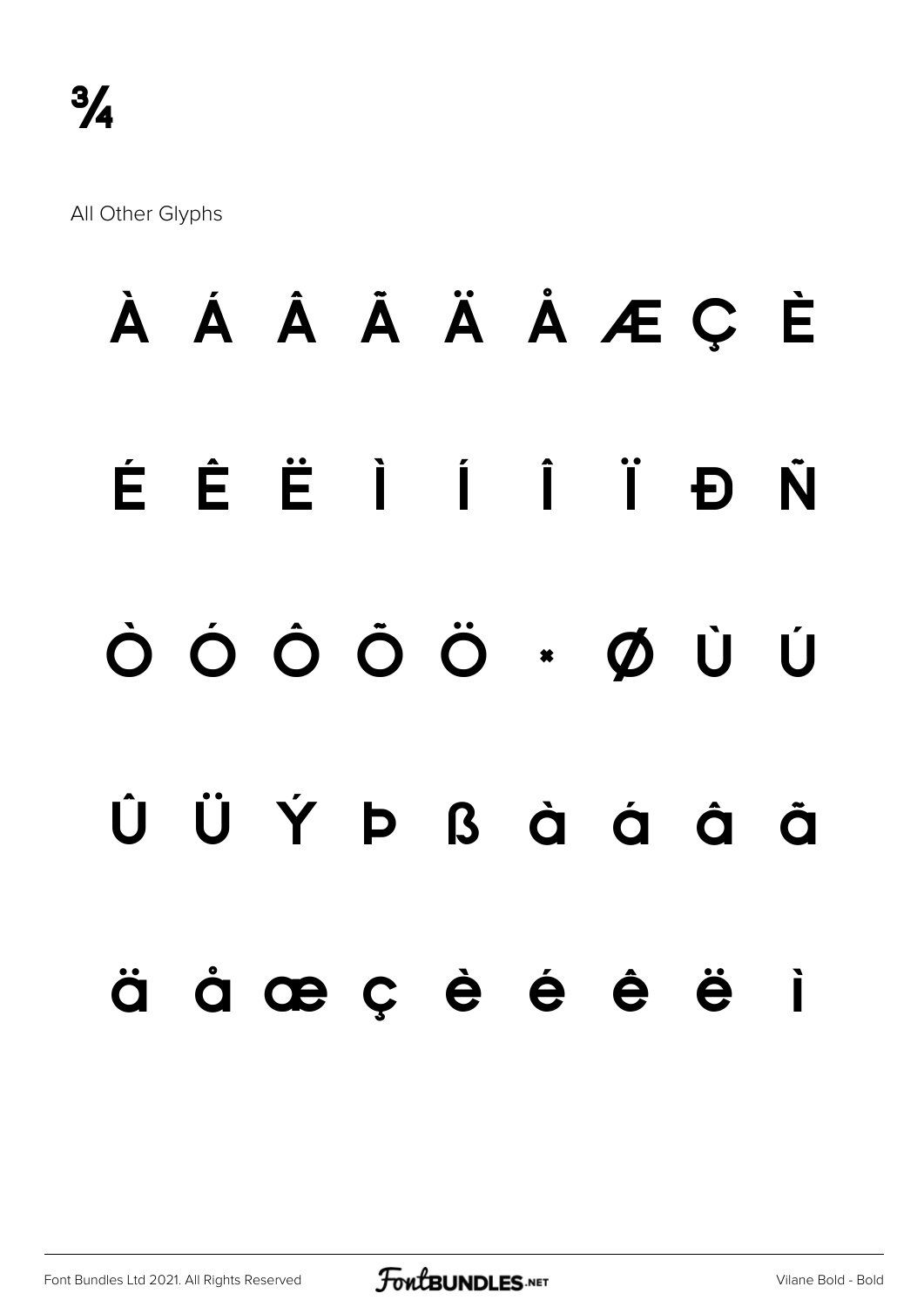## i i i ð ň ò ó ô ö ÷ Ø Ù Ú Û Ü Ý Þ Ö ÿĀā Ă à Ą ą Ć ć Ĉ ĉ Ĉ ċ Č č Ď ď Đ d È è È è È è E e È è Ĝ ĝ Ĝ ġ Ġ ġ Ģ **Hhmhii**  $\overline{1}$ à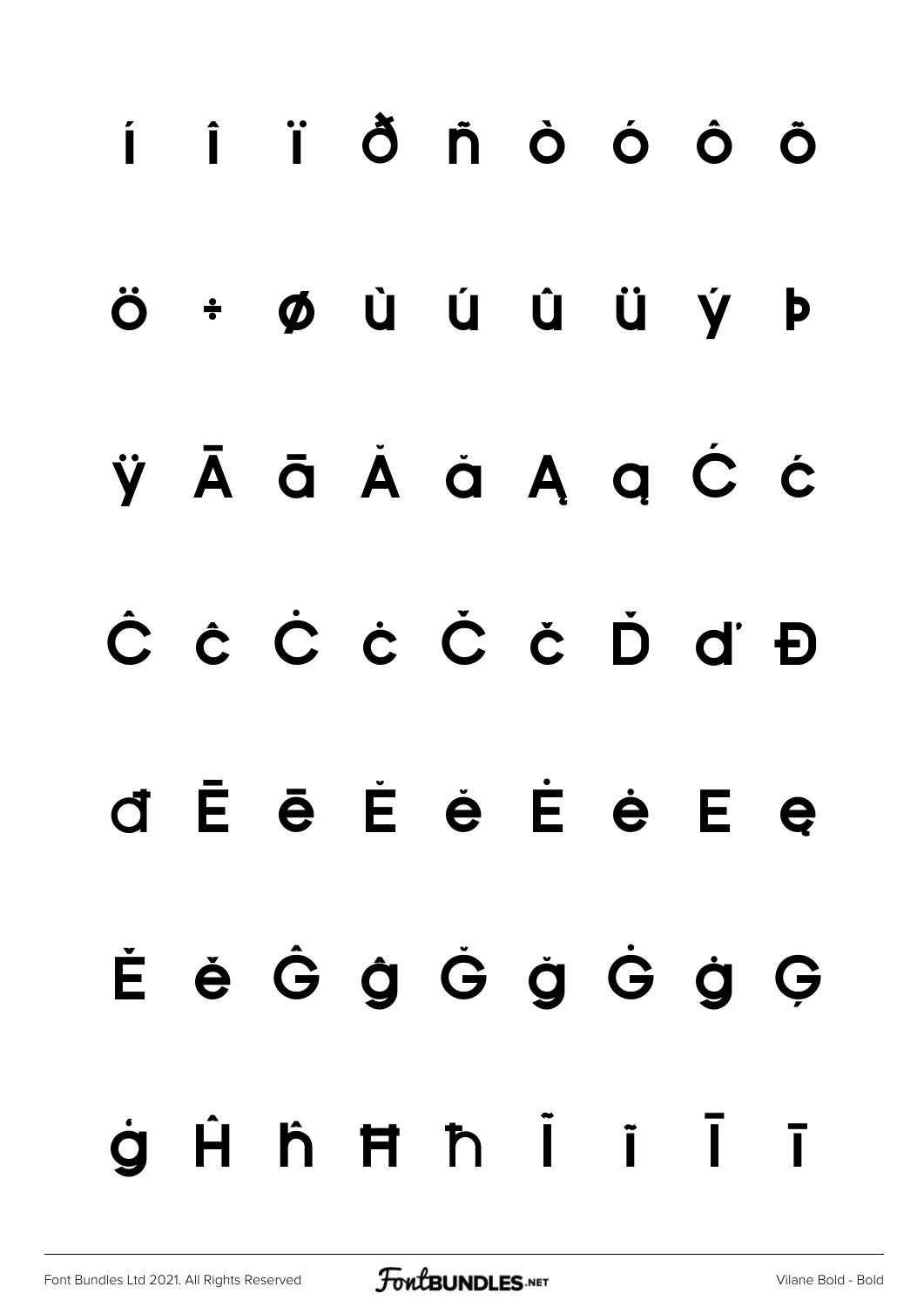## Û U U I İ U Ü Ü KKKLÍLI L  $\hat{\mathbf{J}}$ I L I Ł ł Ń ń Ņ ņ N ň n Ŋ ŋ Ō ō Ŏ ŏ ÖÖŒœRFRF R řŚŚŜŜŜŞŞŠŠ t Ť ť Ŧ ŧ Ů ů  $\overline{U}$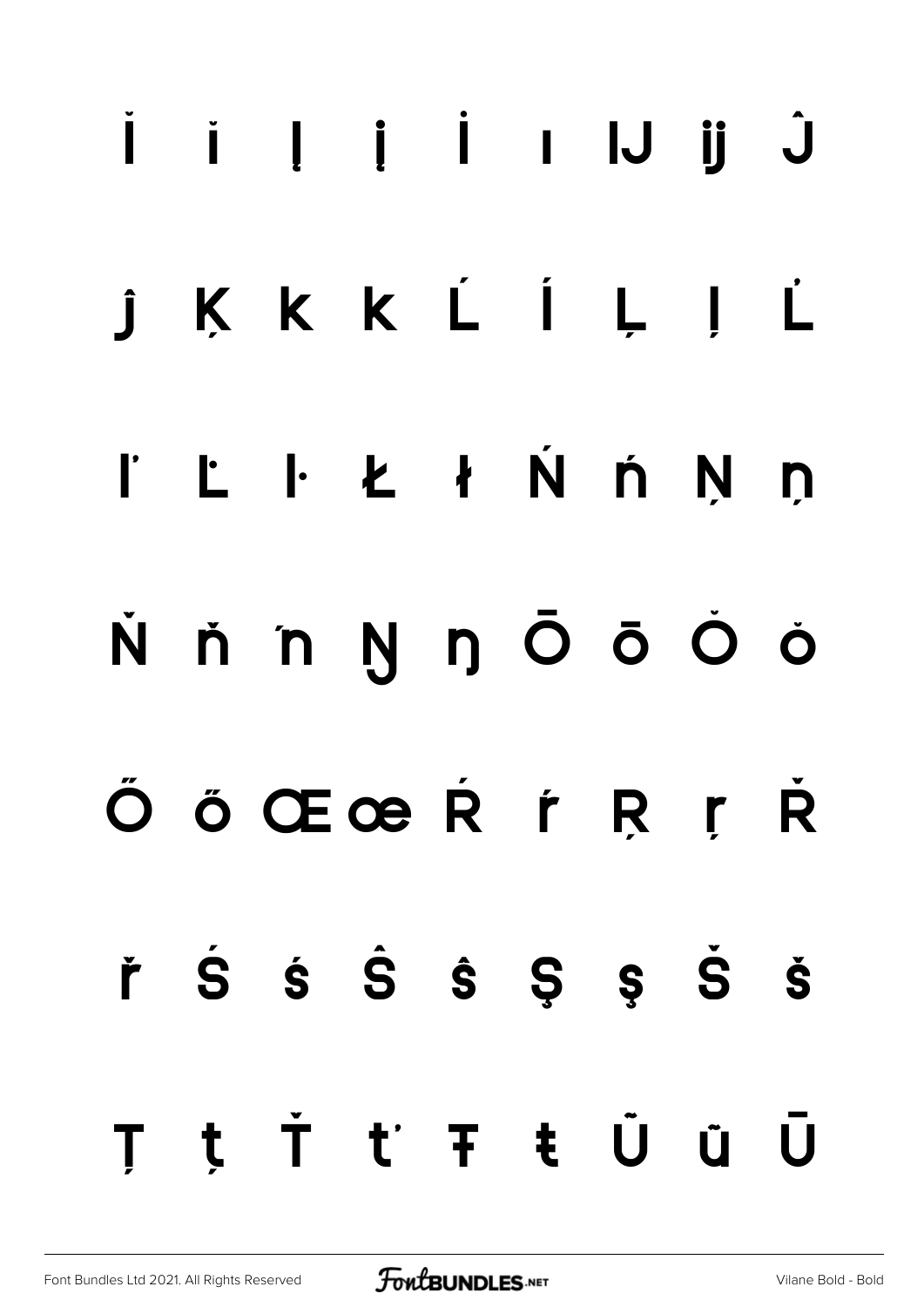## **ū Ŭ ŭ Ů ů Ű ű Ų ų Ŵ ŵ Ŷ ŷ Ÿ Ź ź Ż ż Ž ž ſ ƒ Ș ș Ț ț ˆ ˇ ˉ ˘ ˙ ˚ ˛ ˜ ˝ ̦ Δ Ω μ π Ѐ Ё Ђ Ѓ Є Ѕ І Ї Ј Љ Њ Ћ Ќ Ѝ Џ А Б В Г Д Е Ж З**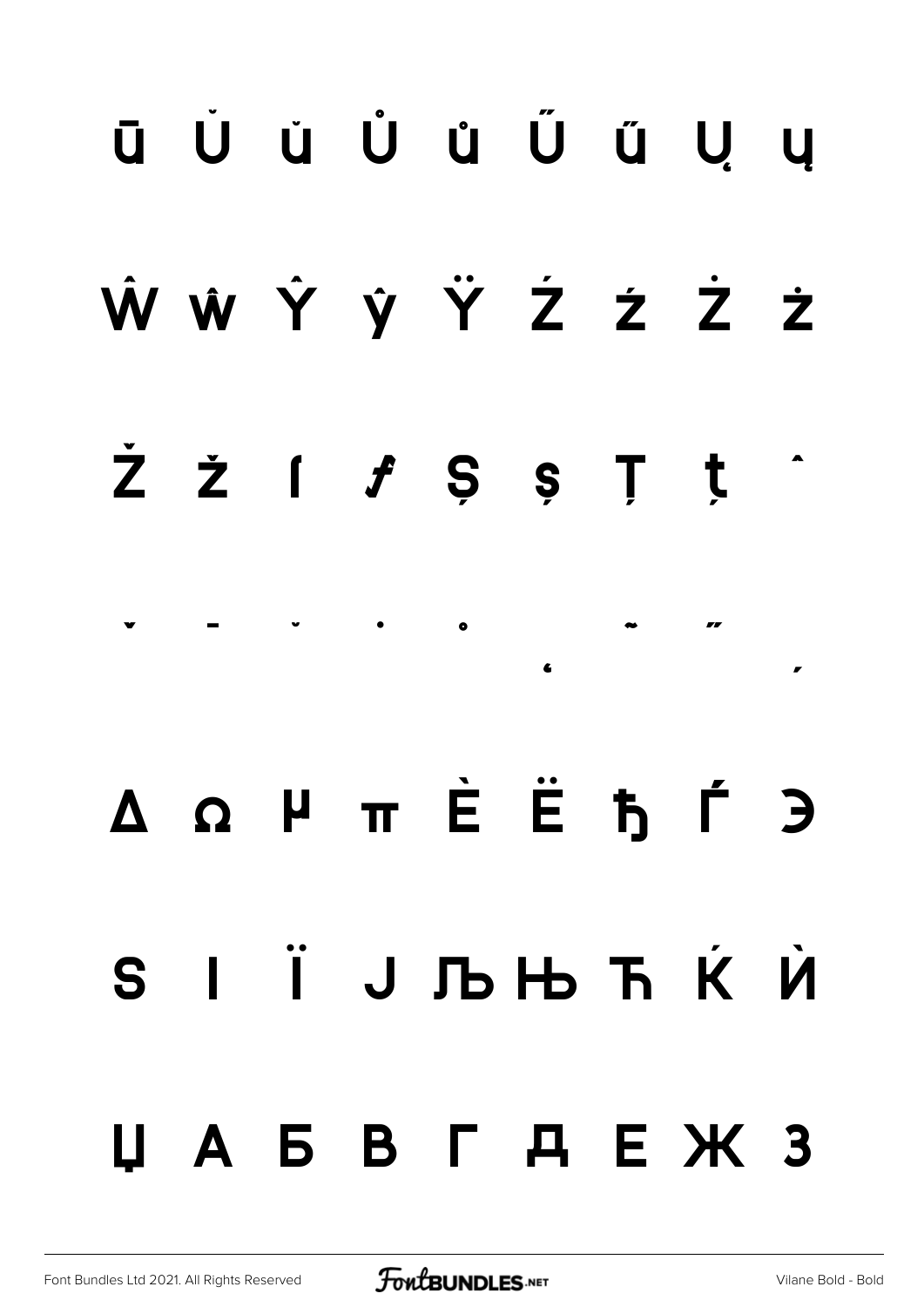## ИЙКЛМНО ПР **СТФХЦЧШЩЬ**  $H$   $\Theta$   $\overline{A}$   $\overline{A}$   $\overline{A}$   $\overline{C}$   $\overline{C}$   $\overline{C}$   $\overline{C}$   $\overline{C}$ W W W W W W Y y -66  $+$   $+$ · ... ‰ < > / F £ Pts  $\epsilon$  No  $\mathsf{M}$   $\lambda$   $\mathsf{M}$   $\mathsf{\Sigma}$  -  $\mathsf{\Lambda}$  .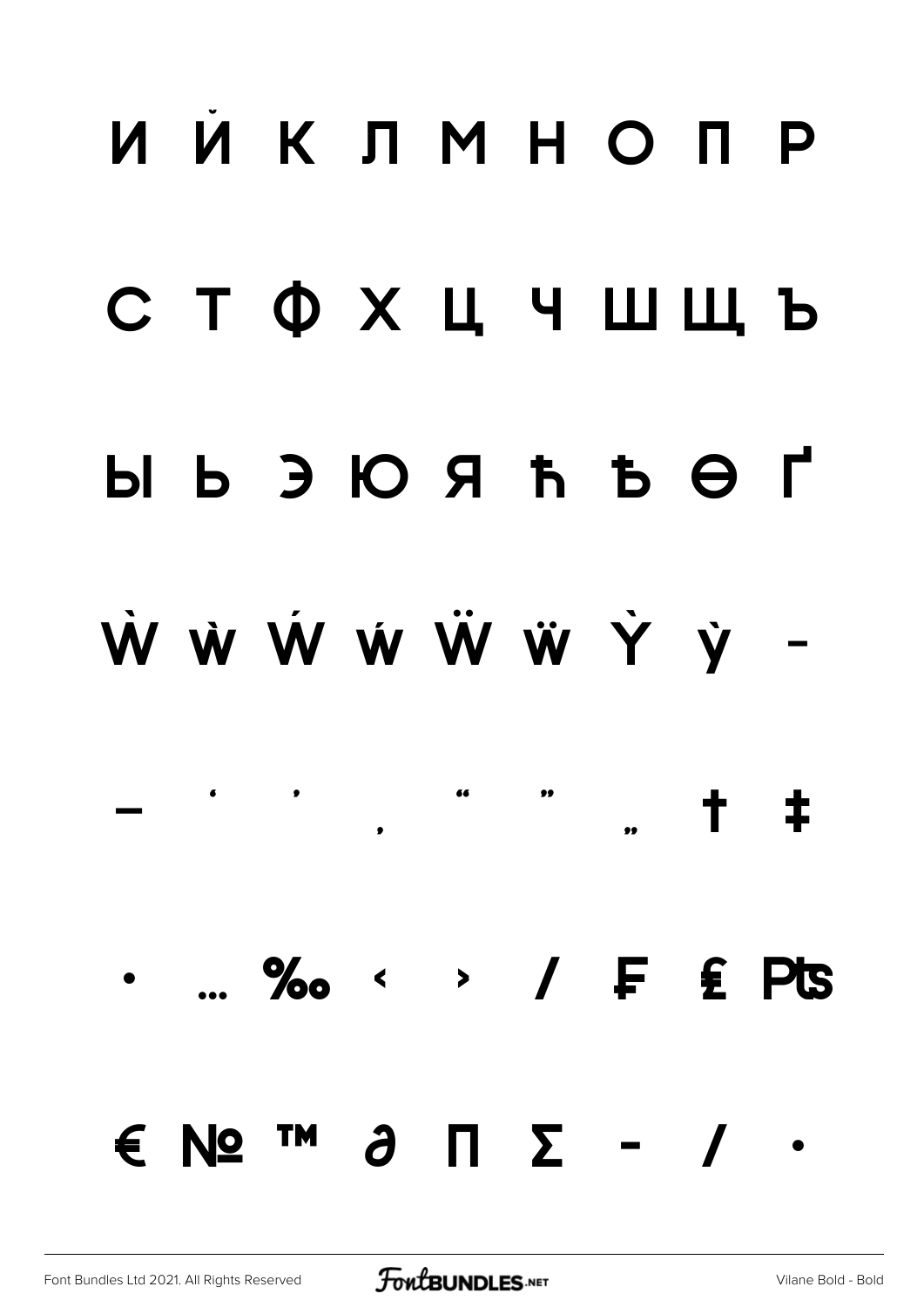|                |            |        |              | # $$ \% 8$ $1$ $1$                                                                                   |  |                                           |  |
|----------------|------------|--------|--------------|------------------------------------------------------------------------------------------------------|--|-------------------------------------------|--|
|                |            |        |              |                                                                                                      |  |                                           |  |
|                |            |        |              | $1 - 1 - 1 - i \phi$                                                                                 |  |                                           |  |
|                |            |        |              | £ ¤ ¥ ¦ § " © " «                                                                                    |  |                                           |  |
| $\blacksquare$ | $\bigcirc$ |        |              | $\begin{array}{ccccccccccccccccc} - & & & \circ & & & \pm & & ^2 & & ^3 & & ^\prime & & \end{array}$ |  |                                           |  |
|                |            | $\P$ . | $\mathbf{1}$ |                                                                                                      |  | $\frac{1}{4}$ $\frac{1}{2}$ $\frac{3}{4}$ |  |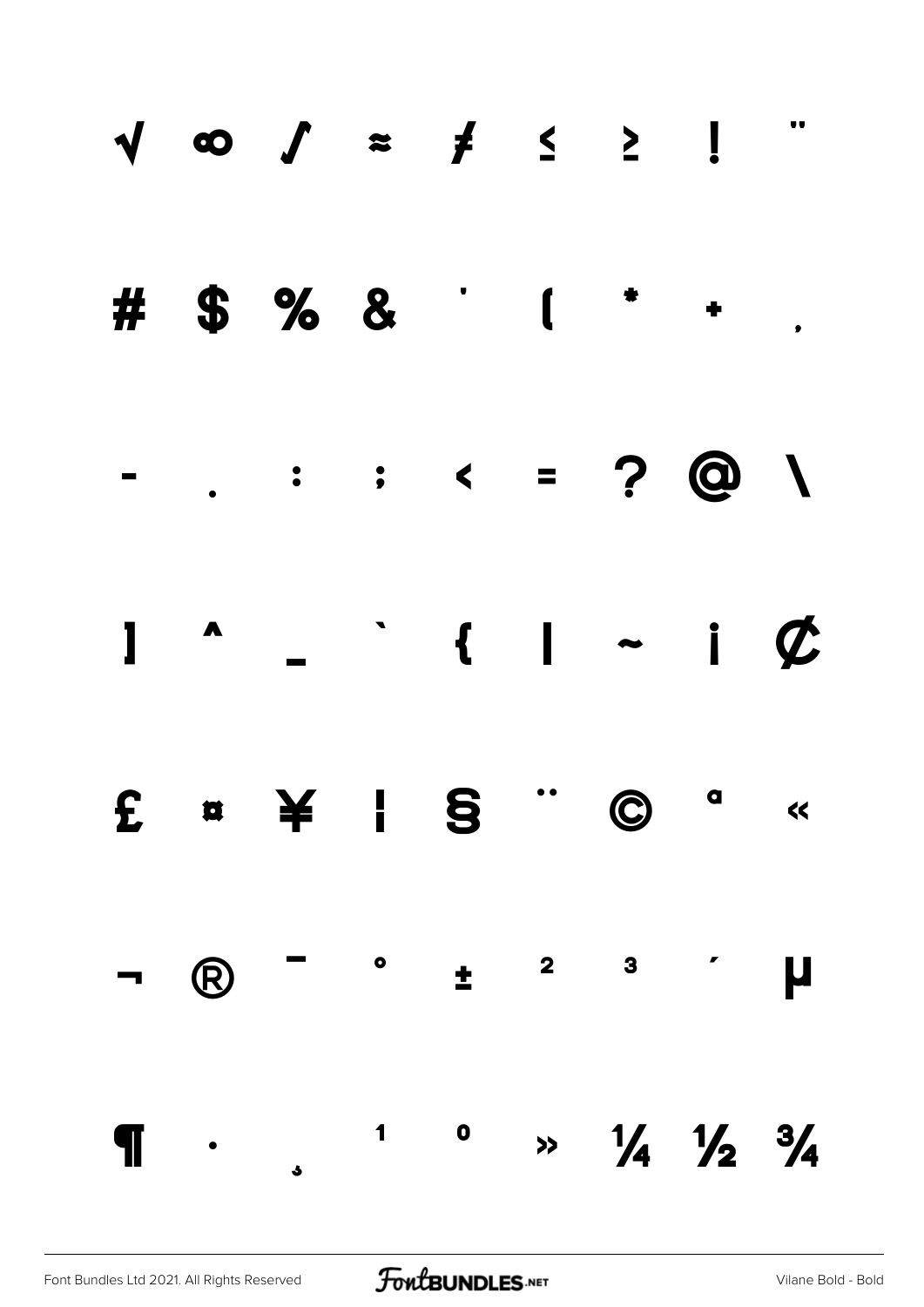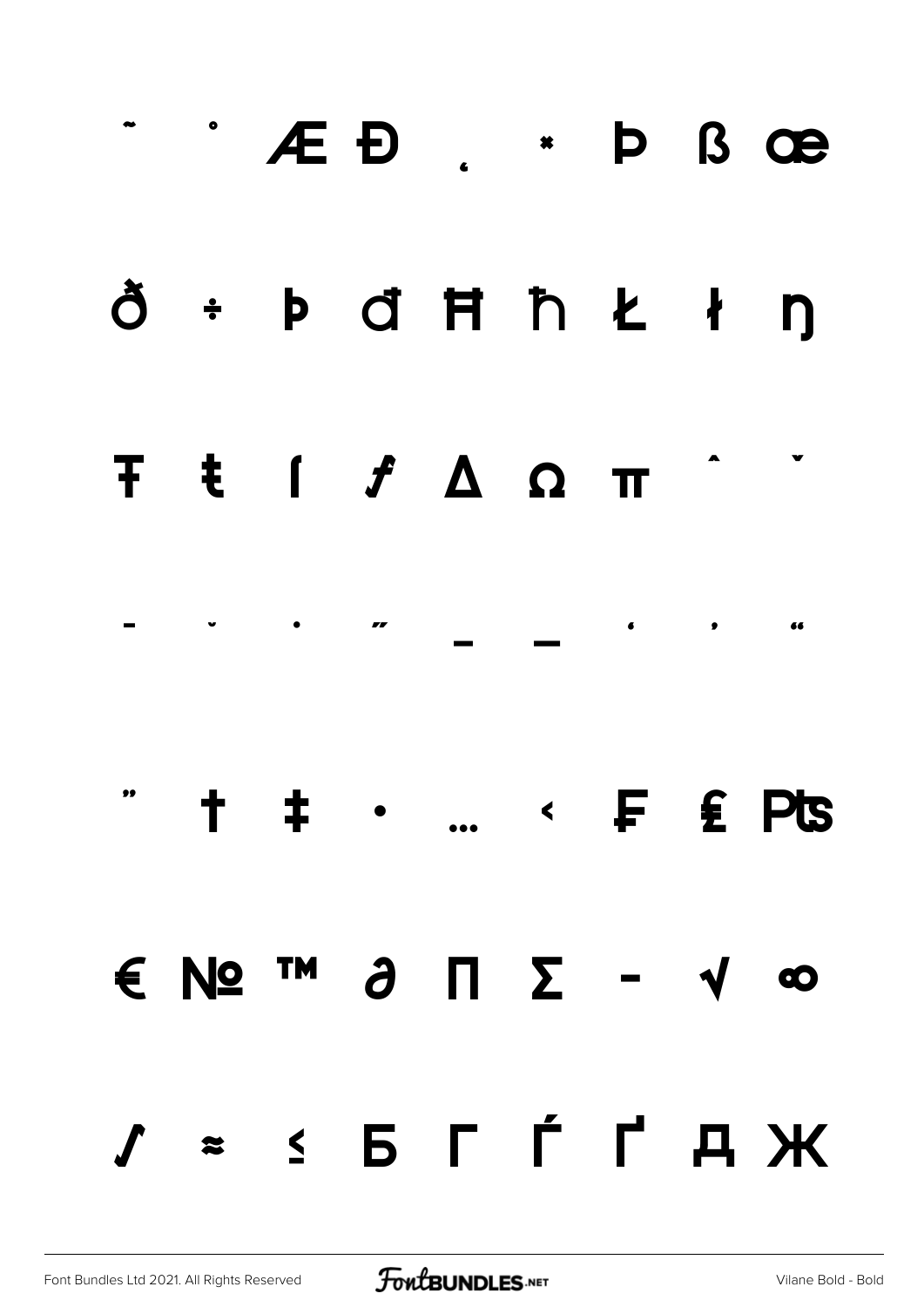## ЗИКЛМНОПР

## СТФЧЦШЩЏЬ

### $b$   $b$   $c$   $d$   $d$   $d$   $d$   $d$   $e$

### ħ ђ Ѣ Œœ ff fi fl ffi

## ffl *ft*

Font Bundles Ltd 2021. All Rights Reserved

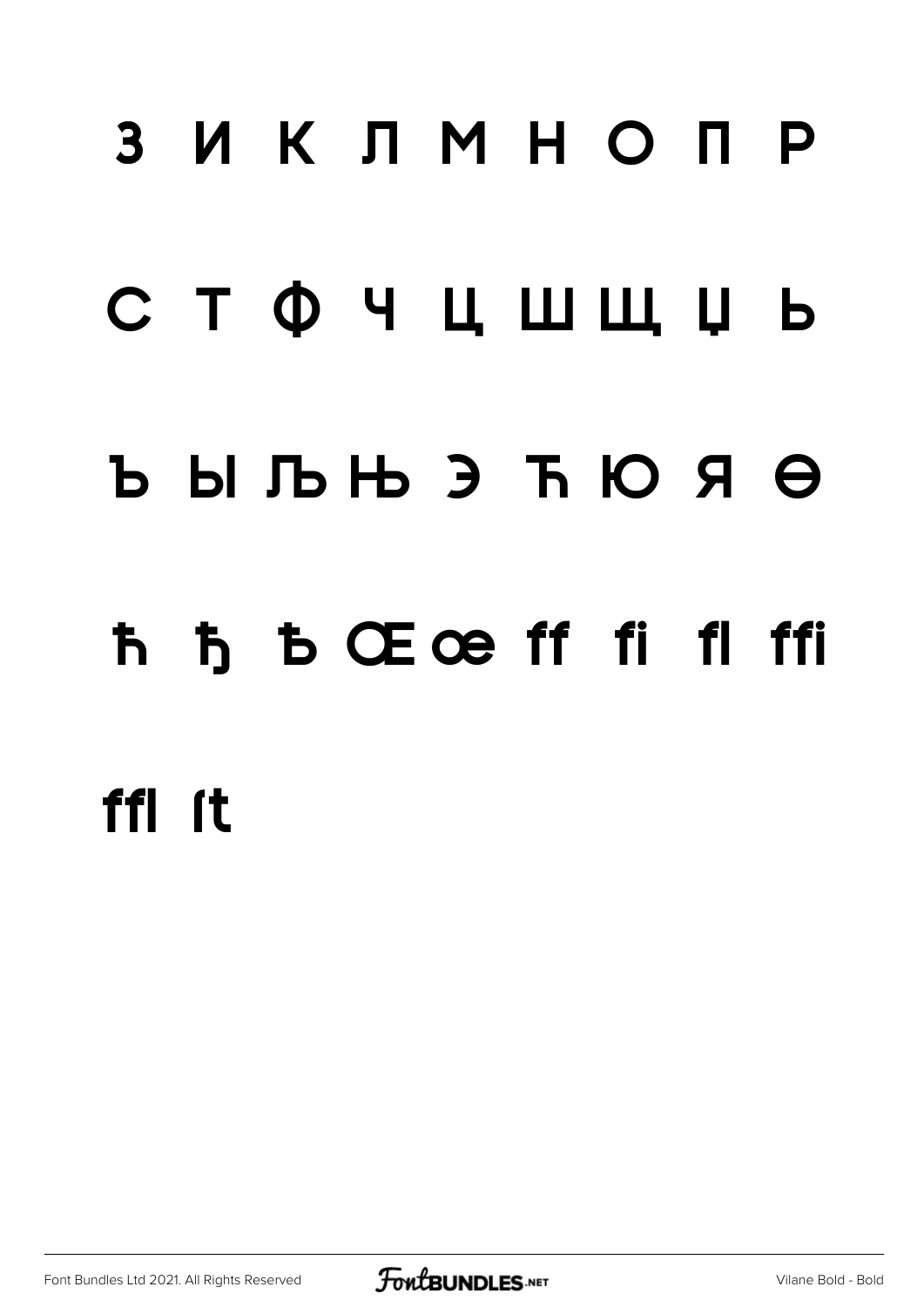#### Vilane Light - Regular

**Uppercase Characters** 

### ABCDEFGHIJKLMNOP QRSTUVWXYZ

Lowercase Characters

## abcdefghijklmnopgr stuvwxyz

**Numbers** 

### 0123456789

Punctuation and Symbols

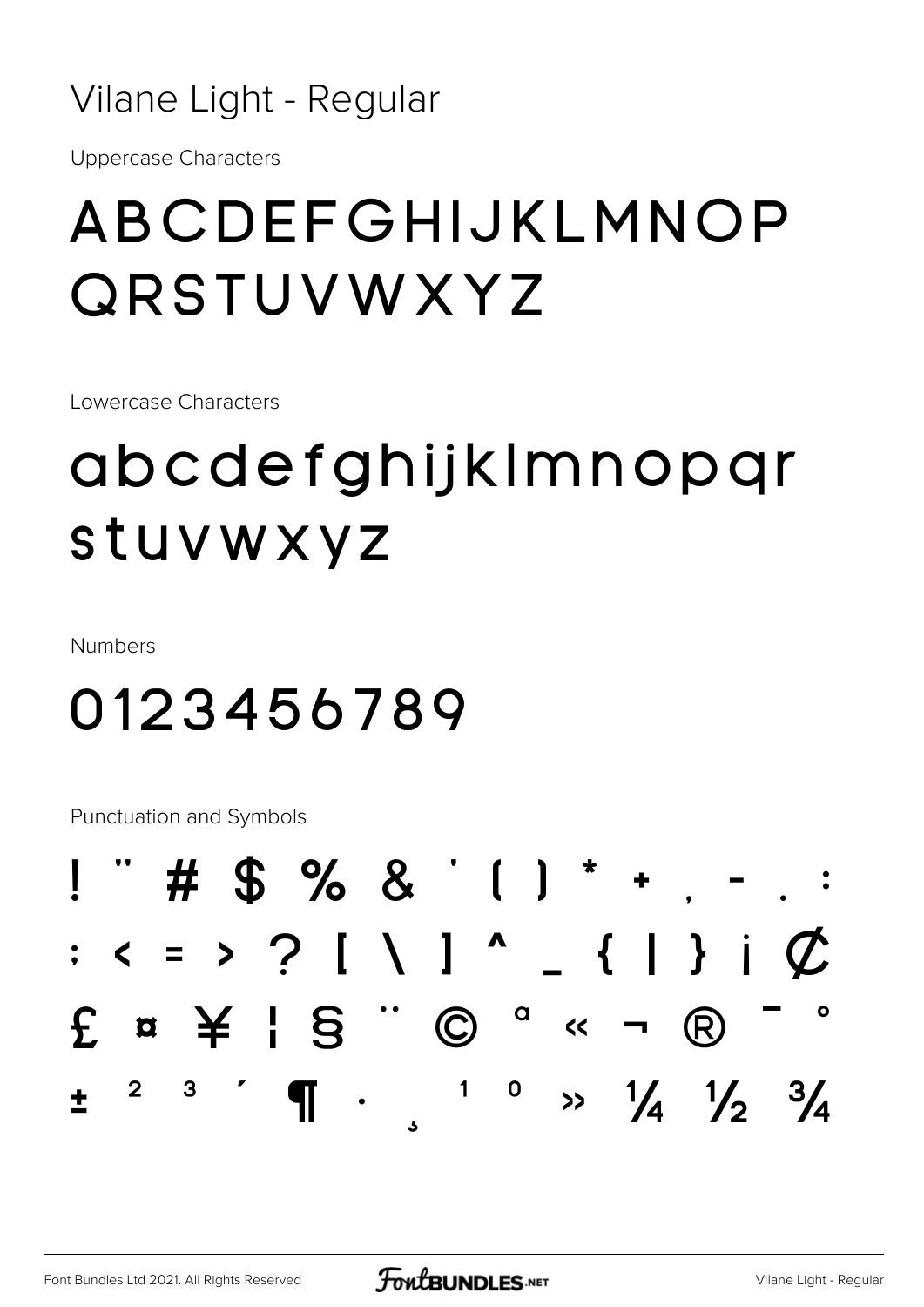All Other Glyphs

# À Á Â Ã Ä Å Æ Ç È É Ê Ë Ì Í Î Ï Ð Ñ Ò Ó Ô Õ Ö × Ø Ù Ú Û Ü Ý Þ ß à á å å ä å æ ç è é ê ë ì í î ï ð ñ ò ó ô õ

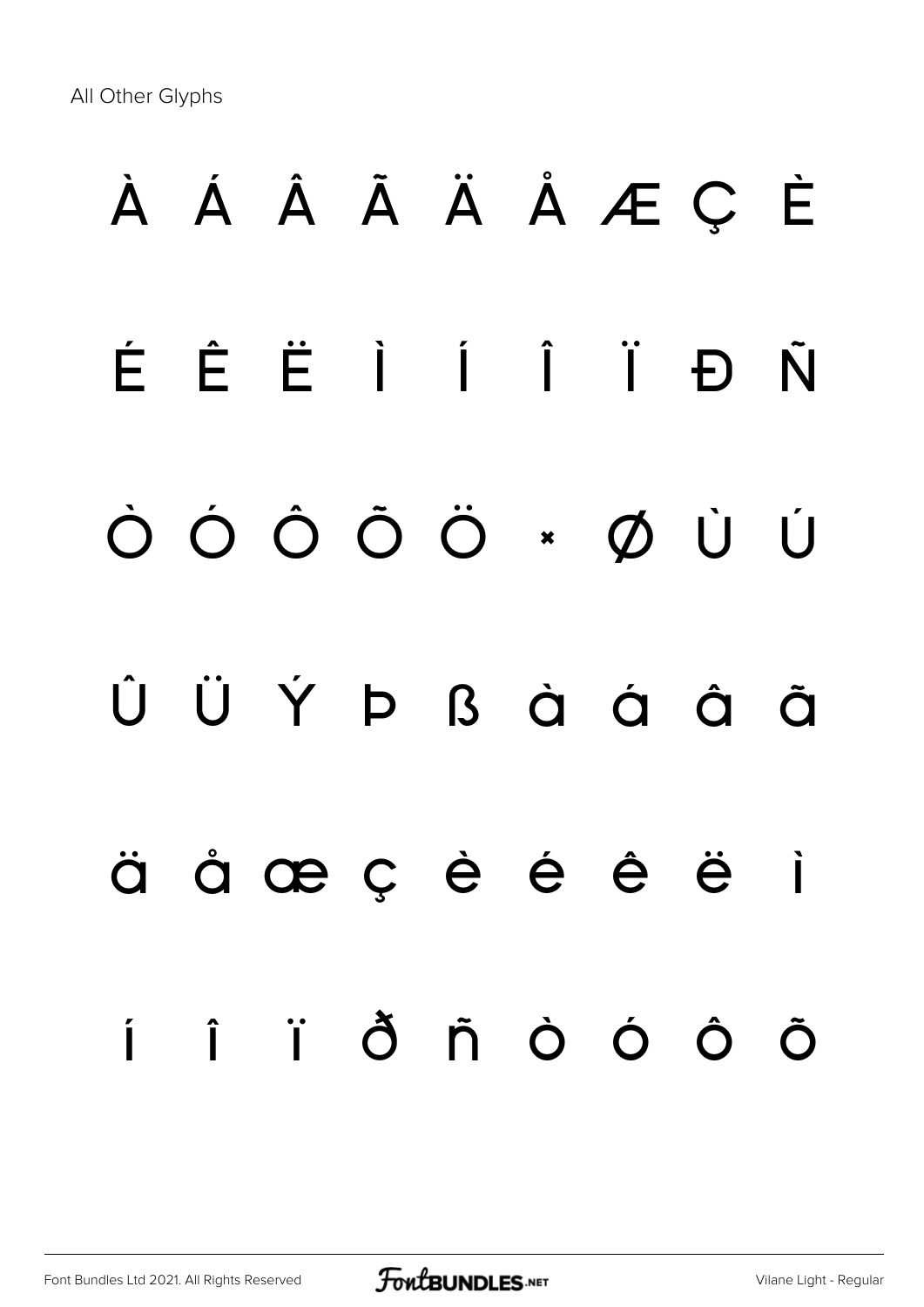## Ö ÷ Ø Ù Ú Û Ü Ý Þ ŸĀ ā Ă ă Ą ą Ć Ć Ĉ ĉ Č ċ Č č Ď ď Đ d Ē ē Ě ě É ė E ę ĚěĜĝĞğĠġĢ Hh Hh Ï Ï ġ  $\overline{1}$ *i* | *i* | 1 | J  $\check{\mathsf{I}}$  $\dot{\bigcup}$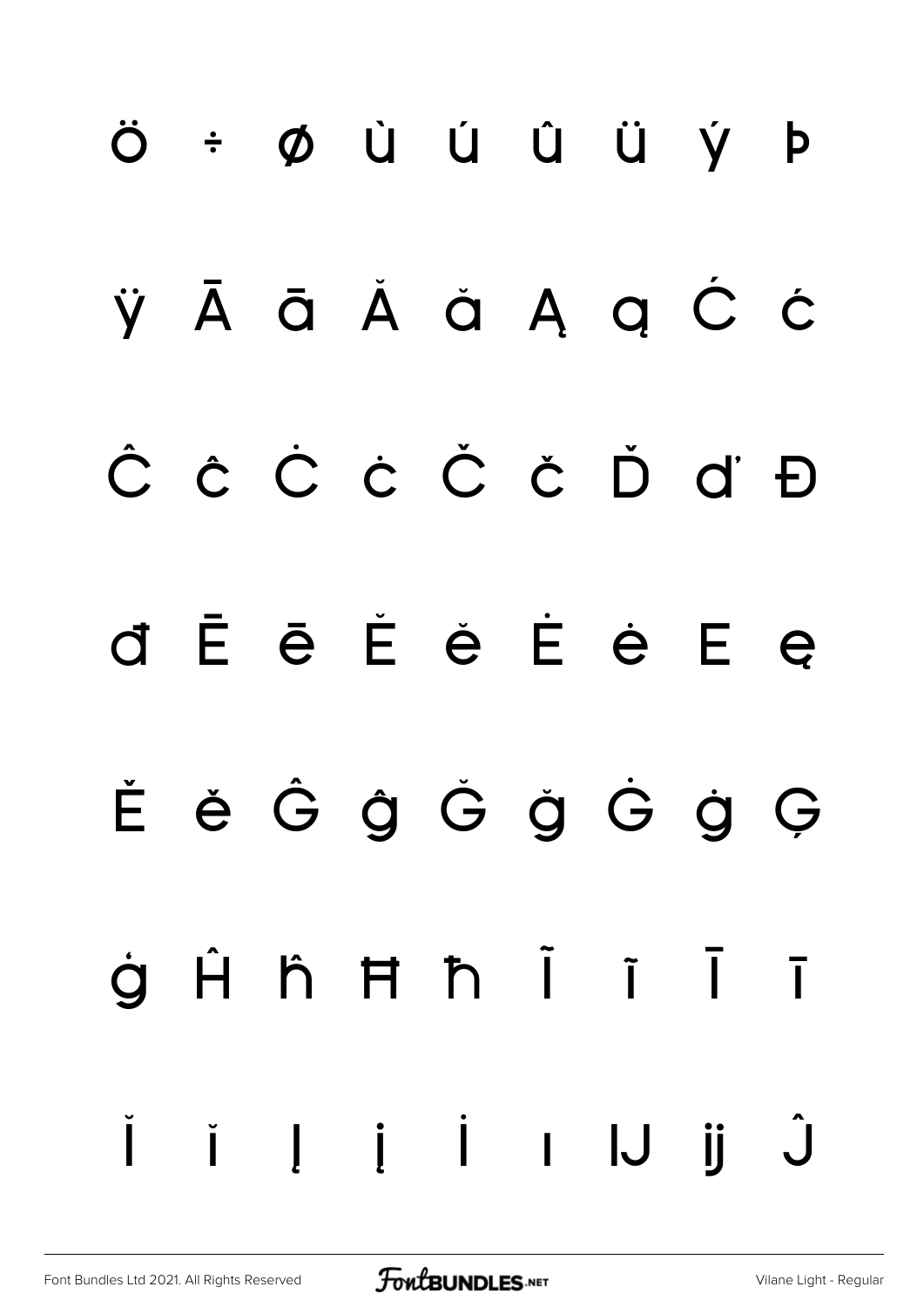## j K K K L Í L J L  $k + N$   $n$   $N$  $\mathbf{r}$  $\mathsf{L}$  $\Box$ ň n Ŋ ŋ Ō Ō Ŏ Ŏ Ň ÖÖŒœRŕŖŗ **R** řŚŚŜŜŜŞŞŠŠ t Ť ť Ŧ ŧ Ũ ũ Ū T Ŭ Ŭ Ů Ů Ű Ű Ŭ Ū  $\overline{u}$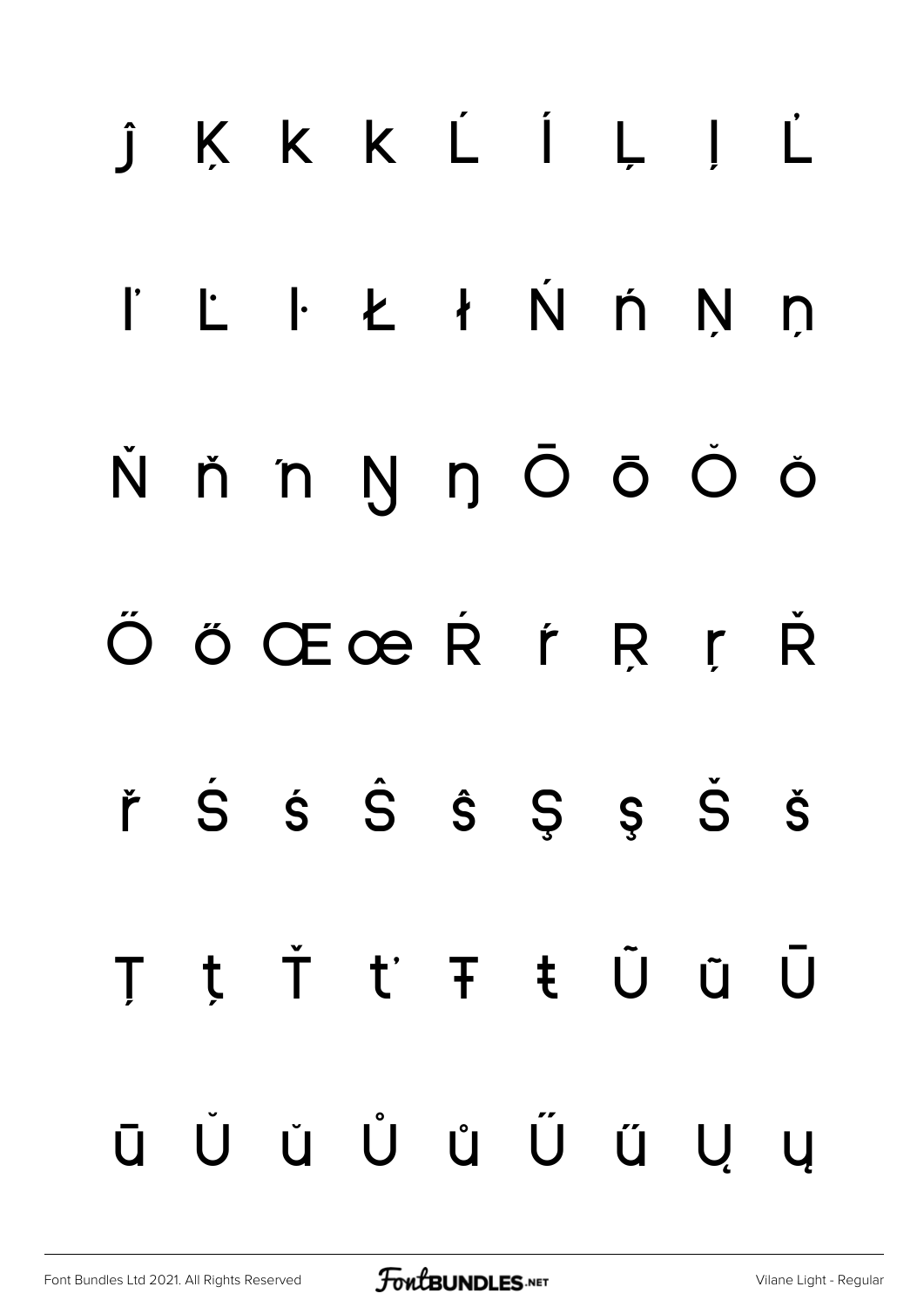## Ŵ ŵ Ŷ ŷ Ÿ Ź ź Ż ż  $\check{Z}$   $\check{Z}$   $\vdots$   $\check{J}$   $\check{S}$   $\check{S}$   $\check{J}$   $\check{J}$ ˇ ˉ ˘ ˙ ˚  $\overline{a}$   $\overline{a}$   $\overline{a}$ Δ Ω μ π Ѐ Ё Ђ Ѓ Є Ѕ І Ї Ј Љ Њ Ћ Ќ Ѝ Џ А Б В Г Д Е Ж З И Й К Л М Н О П Р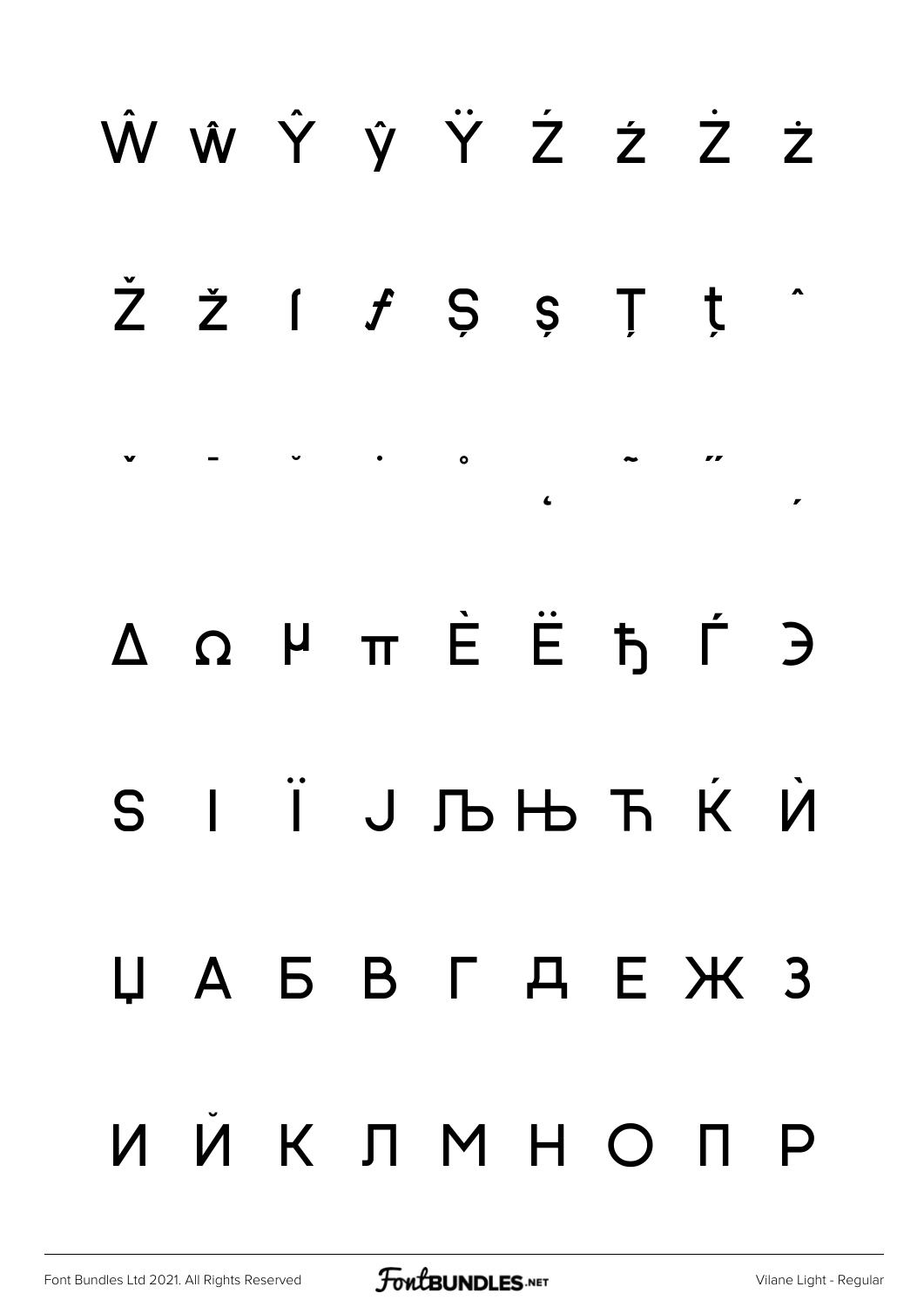## С Т Ф Х Ц Ч Ш Ш Ъ  $H$   $\vdash$   $\vdash$   $\vdash$   $\vdash$   $\vdash$   $\vdash$   $\vdash$   $\vdash$   $\vdash$   $\vdash$   $\vdash$   $\vdash$ W W W W W W Y V - $+$   $+$  $\ldots$  ‰ < > /  $F$   $\epsilon$  Pts  $\epsilon$  No  $\mathsf{M}$  and  $\mathsf{M}$  and  $\mathsf{M}$  and  $\mathsf{M}$  $\sqrt{\infty}$   $\int$  =  $\neq$   $\leq$   $\geq$   $\frac{1}{2}$  $\bullet$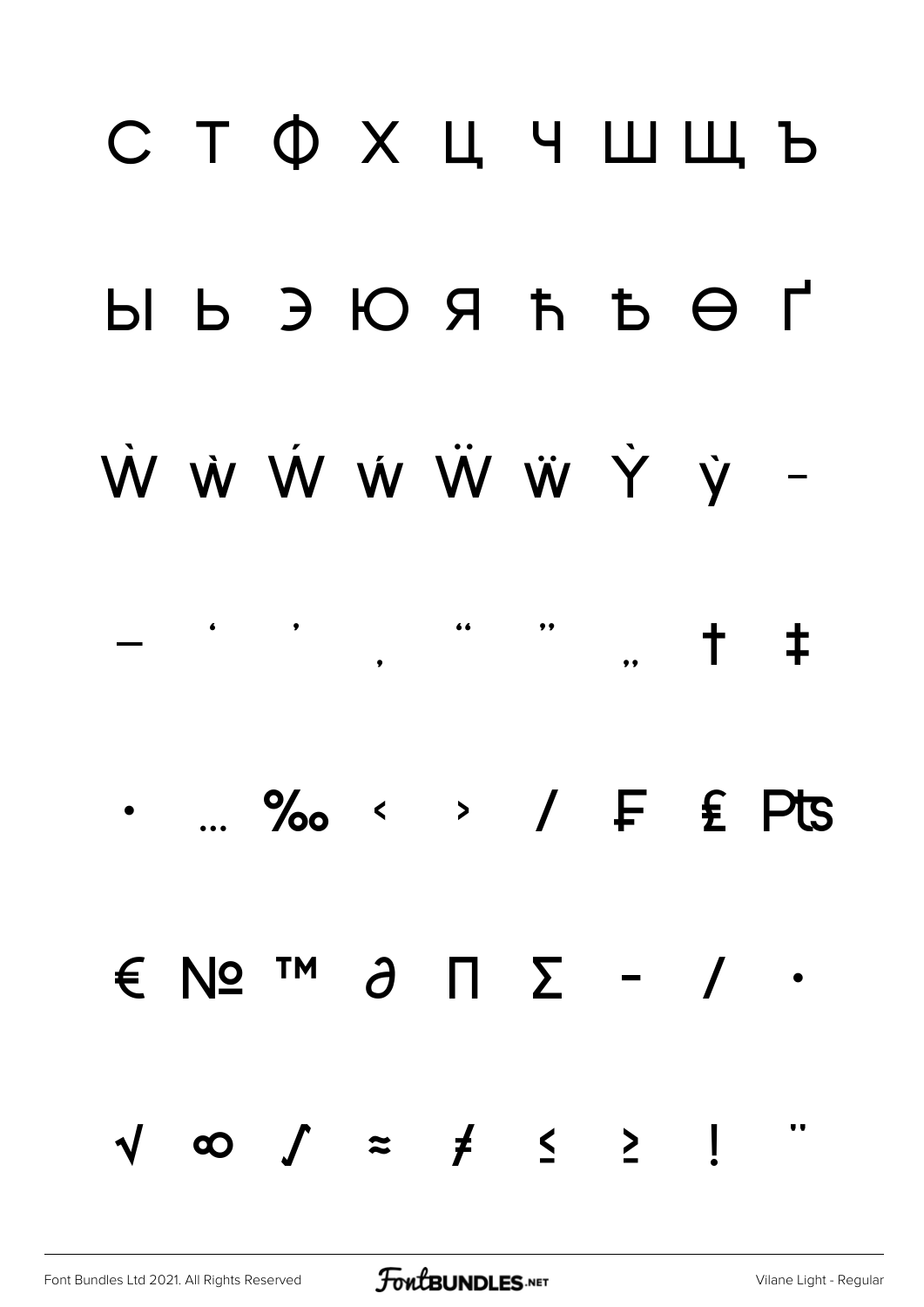|  | # \$ % & ' ( * + .                                                                               |  |  |  |
|--|--------------------------------------------------------------------------------------------------|--|--|--|
|  |                                                                                                  |  |  |  |
|  | $1$ $\sim$ $ 1$ $ 1$ $\sim$                                                                      |  |  |  |
|  | $E \quad a \quad \not\cong \quad I \quad S \quad \text{``}\quad \textcircled{c} \quad \text{``}$ |  |  |  |
|  |                                                                                                  |  |  |  |
|  | $\P$ . $1 \t 0 \t 1 \t 1 \t 1$                                                                   |  |  |  |
|  | $^{\circ}$ $\angle E$ D $_{\circ}$ $^{\circ}$ D $_{\circ}$ Oe                                    |  |  |  |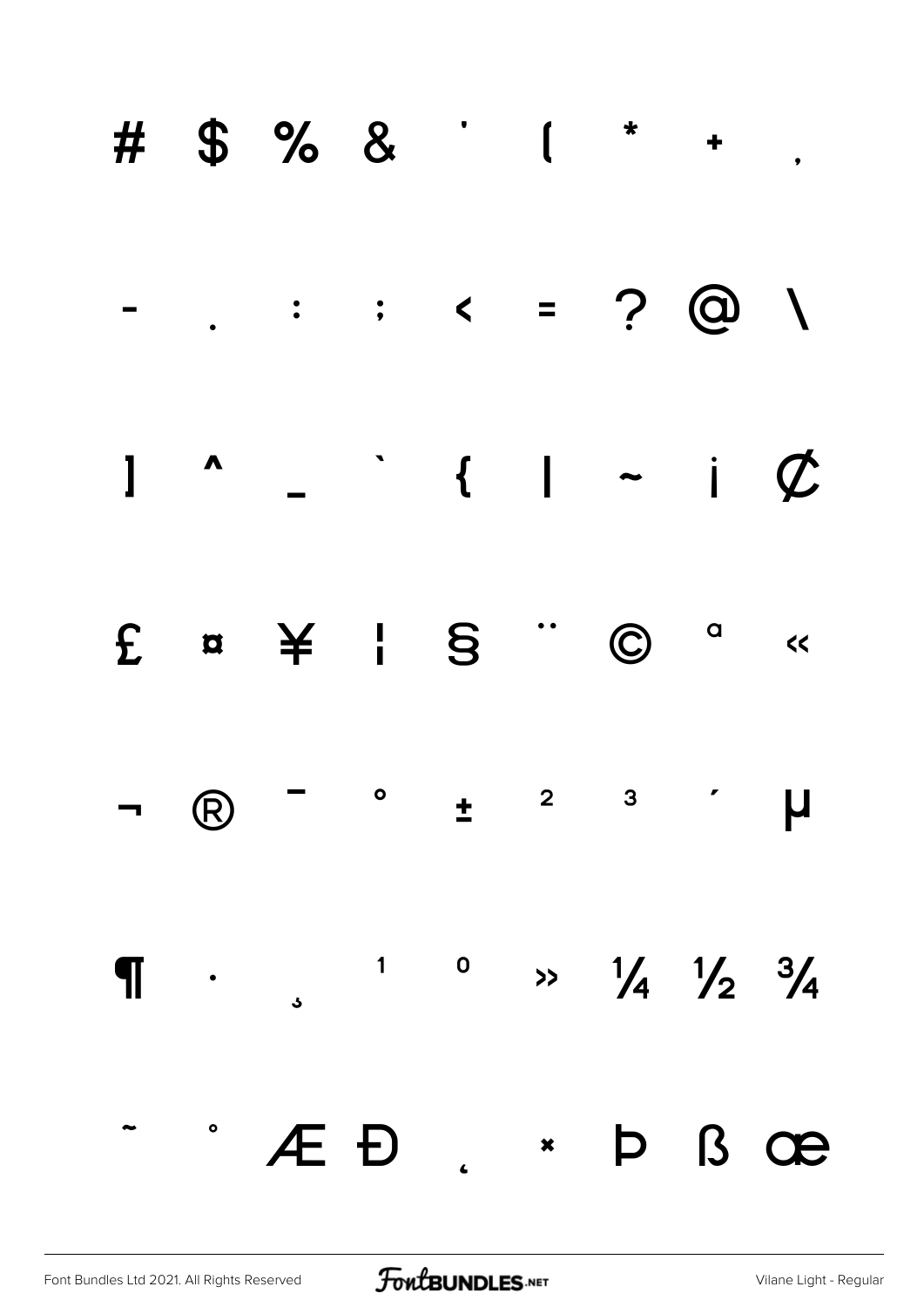|                | ð ÷ þ đ Ħ ħ Ł ł ŋ                                                                                                                                                                                                                                                                                                                                                                                                                                                                   |  |  |           |  |
|----------------|-------------------------------------------------------------------------------------------------------------------------------------------------------------------------------------------------------------------------------------------------------------------------------------------------------------------------------------------------------------------------------------------------------------------------------------------------------------------------------------|--|--|-----------|--|
|                | <b>Τ ŧ ſ ƒ Δ Ω π</b>                                                                                                                                                                                                                                                                                                                                                                                                                                                                |  |  |           |  |
|                |                                                                                                                                                                                                                                                                                                                                                                                                                                                                                     |  |  |           |  |
|                | $\qquad \qquad \, \texttt{+ + + \cdot } \quad \texttt{+} \quad \texttt{+} \quad \texttt{+} \quad \texttt{+} \quad \texttt{+} \quad \texttt{+} \quad \texttt{+} \quad \texttt{+} \quad \texttt{+} \quad \texttt{+} \quad \texttt{+} \quad \texttt{+} \quad \texttt{+} \quad \texttt{+} \quad \texttt{+} \quad \texttt{+} \quad \texttt{+} \quad \texttt{+} \quad \texttt{+} \quad \texttt{+} \quad \texttt{+} \quad \texttt{+} \quad \texttt{+} \quad \texttt{+} \quad \texttt{+} \$ |  |  |           |  |
|                | $\epsilon$ No $\epsilon$ $\theta$ $\Gamma$ $\delta$ - $\gamma$ $\infty$                                                                                                                                                                                                                                                                                                                                                                                                             |  |  |           |  |
|                | $J = S B T T A H$                                                                                                                                                                                                                                                                                                                                                                                                                                                                   |  |  |           |  |
| 3 <sup>1</sup> |                                                                                                                                                                                                                                                                                                                                                                                                                                                                                     |  |  | ИКЛМНО ПР |  |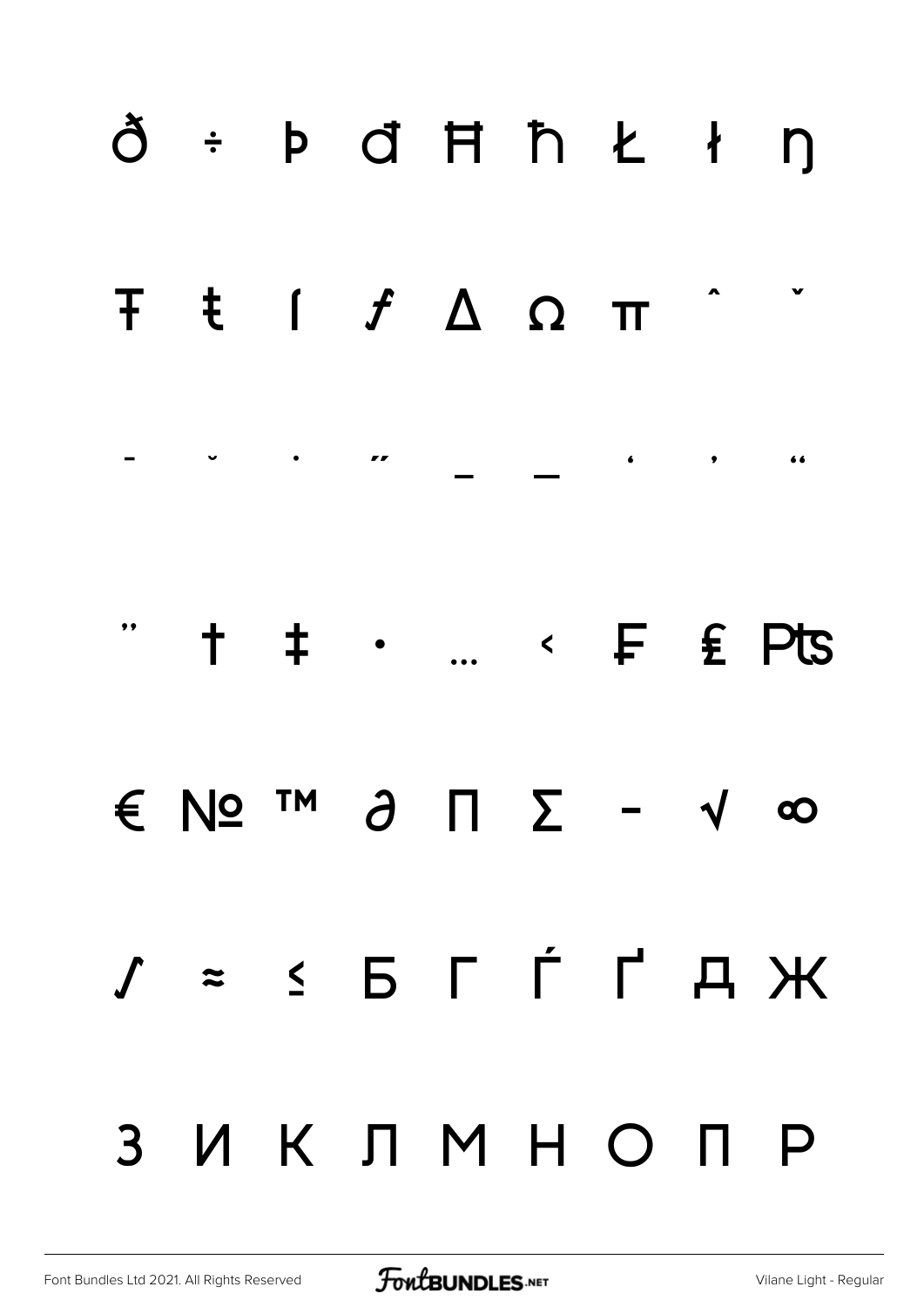# СТФЧЦШЩЏЬ  $b$   $b$   $b$   $b$   $b$   $c$   $d$   $d$   $d$ ħ ђ b Œœ ff fi fl ffi ffl (t

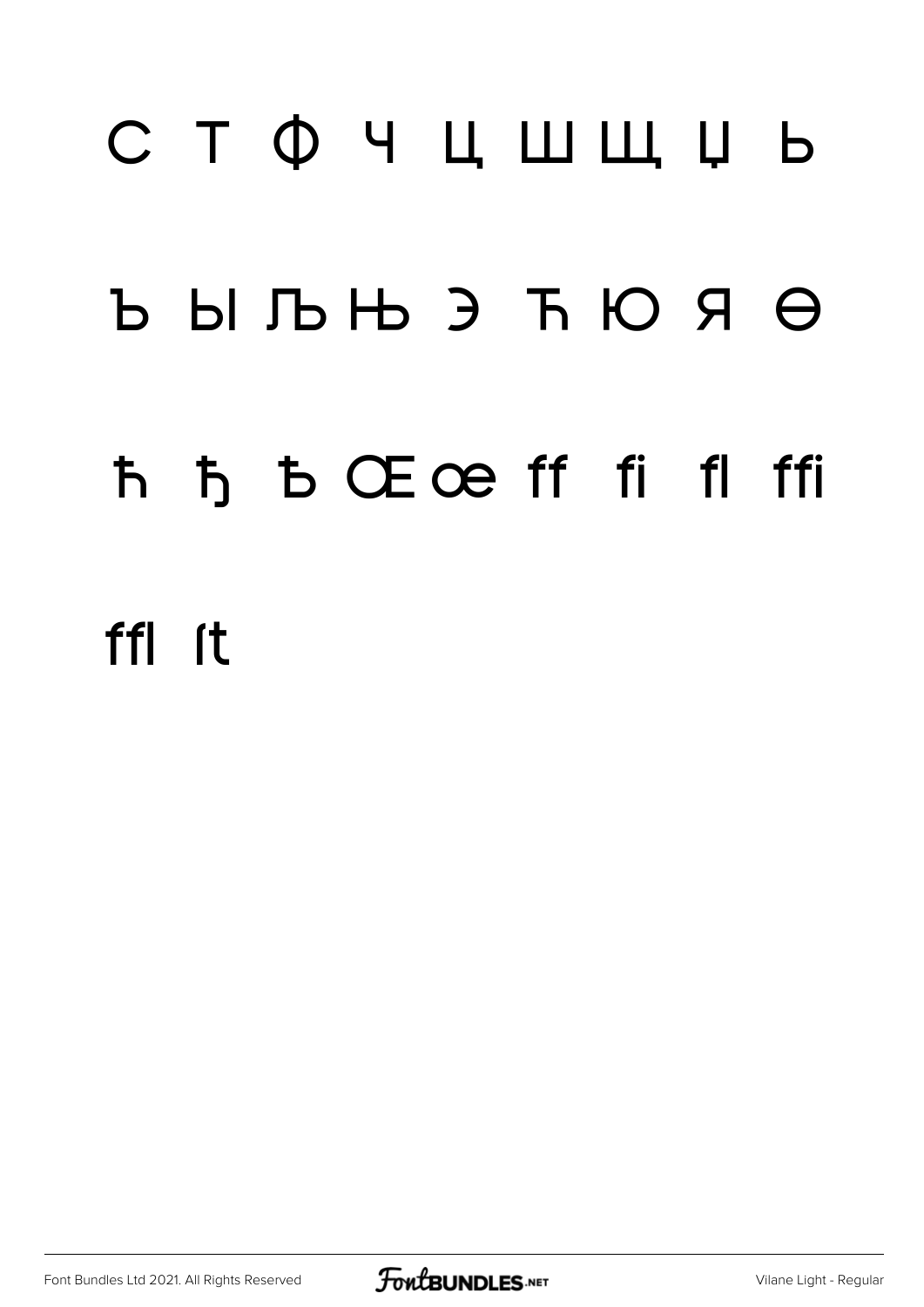#### Vilane ExtLt - Regular

**Uppercase Characters** 

### ABCDEFGHIJKLMNOP QRSTUVWXYZ

Lowercase Characters

## abcdefghijklmnopqr stuvwxyz

**Numbers** 

### 0123456789

Punctuation and Symbols

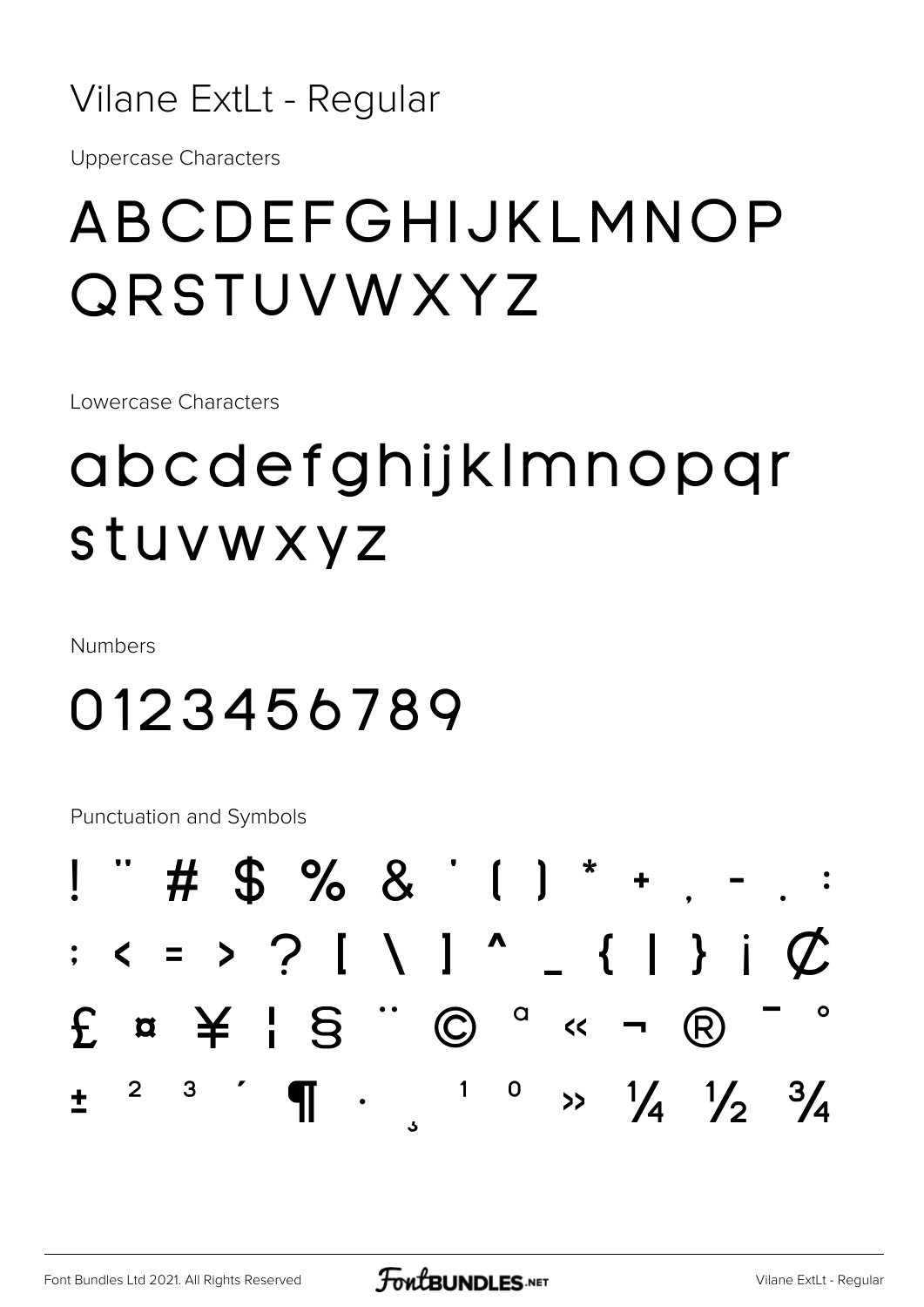All Other Glyphs

# À Á Â Ã Ä Å Æ Ç È É Ê Ë Ì Í Î Ï Ð Ñ Ò Ó Ô Õ Ö × Ø Ù Ú Û Ü Ý Þ ß à á â ã ä å æ ç è é ê ë ì í î ï ð ñ ò ó ô õ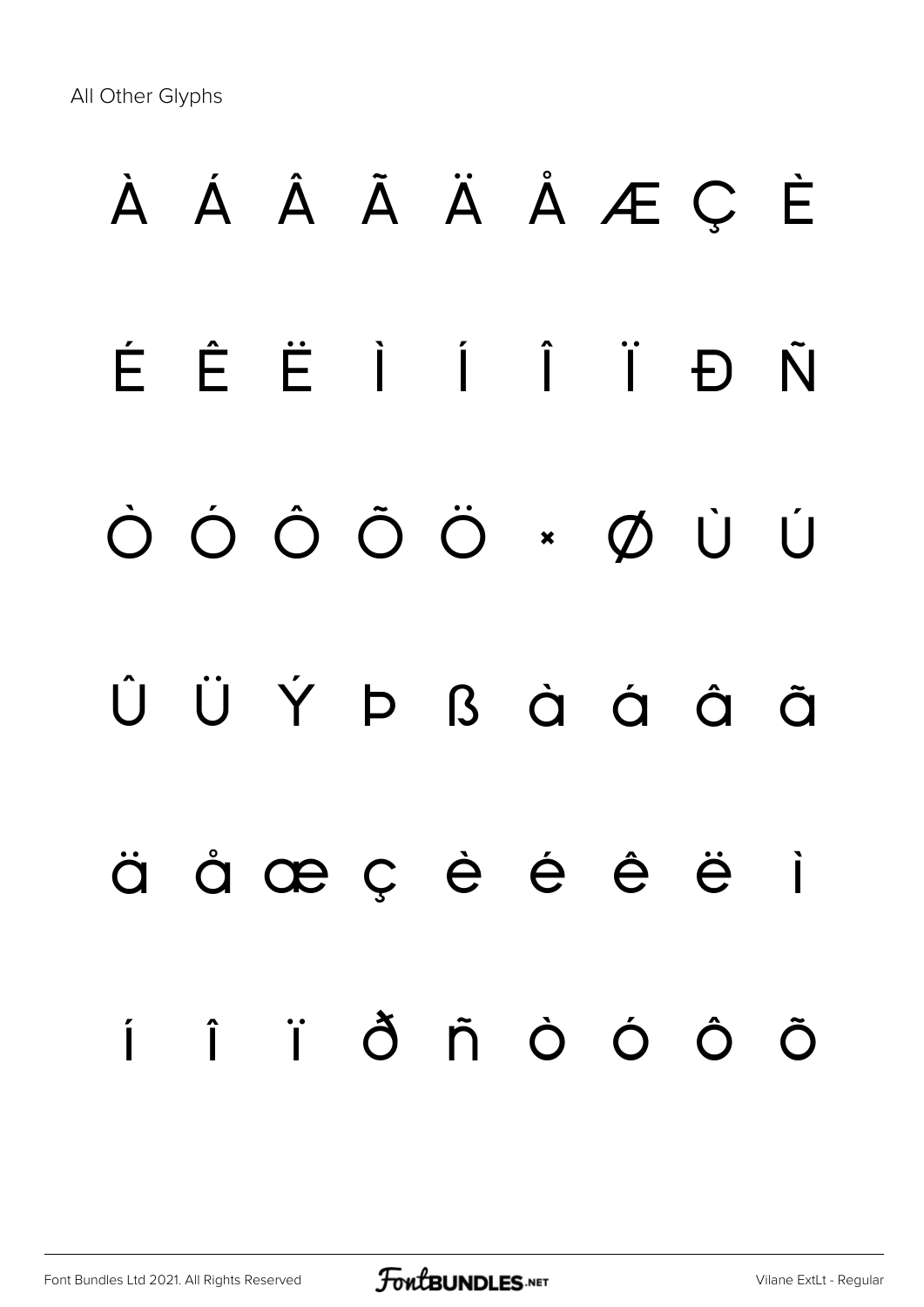## Ö ÷ Ø Ù Ú Û Ü Ý þ ŸĀ ā Ă ă Ą ą Ć Ć Ĉ ĉ Ċ ċ Č č Ď ď Đ d Ē ē Ě ě Ė ė E ę ĚěĜĝĞğĠġĢ Hh Hh Ï Ï ġ  $\overline{1}$ III i I IJ  $\hat{\mathsf{J}}$  $\check{\mathsf{I}}$  $\ddot{\mathbf{j}}$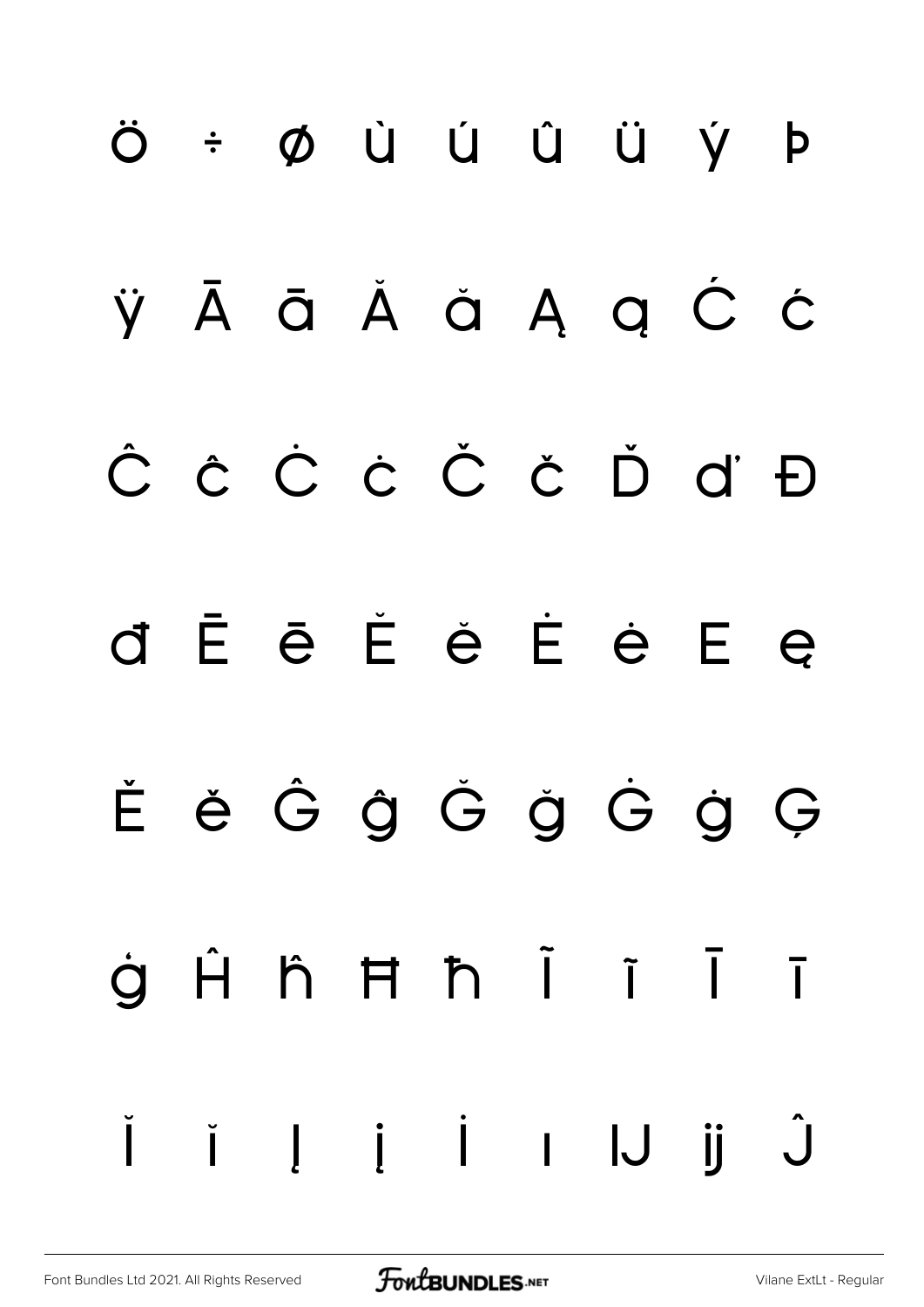## j K K K L Í L J L I'LIE KŃŃN  $\Box$ ňnynŌōŎŎ Ň ÖÖŒœŘŕŖŗ Ŕ řŚŚŜŜŜŞŞŠŠ t Ť ť Ŧ ŧ Ũ ũ Ū  $\top$ Ŭ ŭ Ů ů Ű ű Ų Ū  $\overline{u}$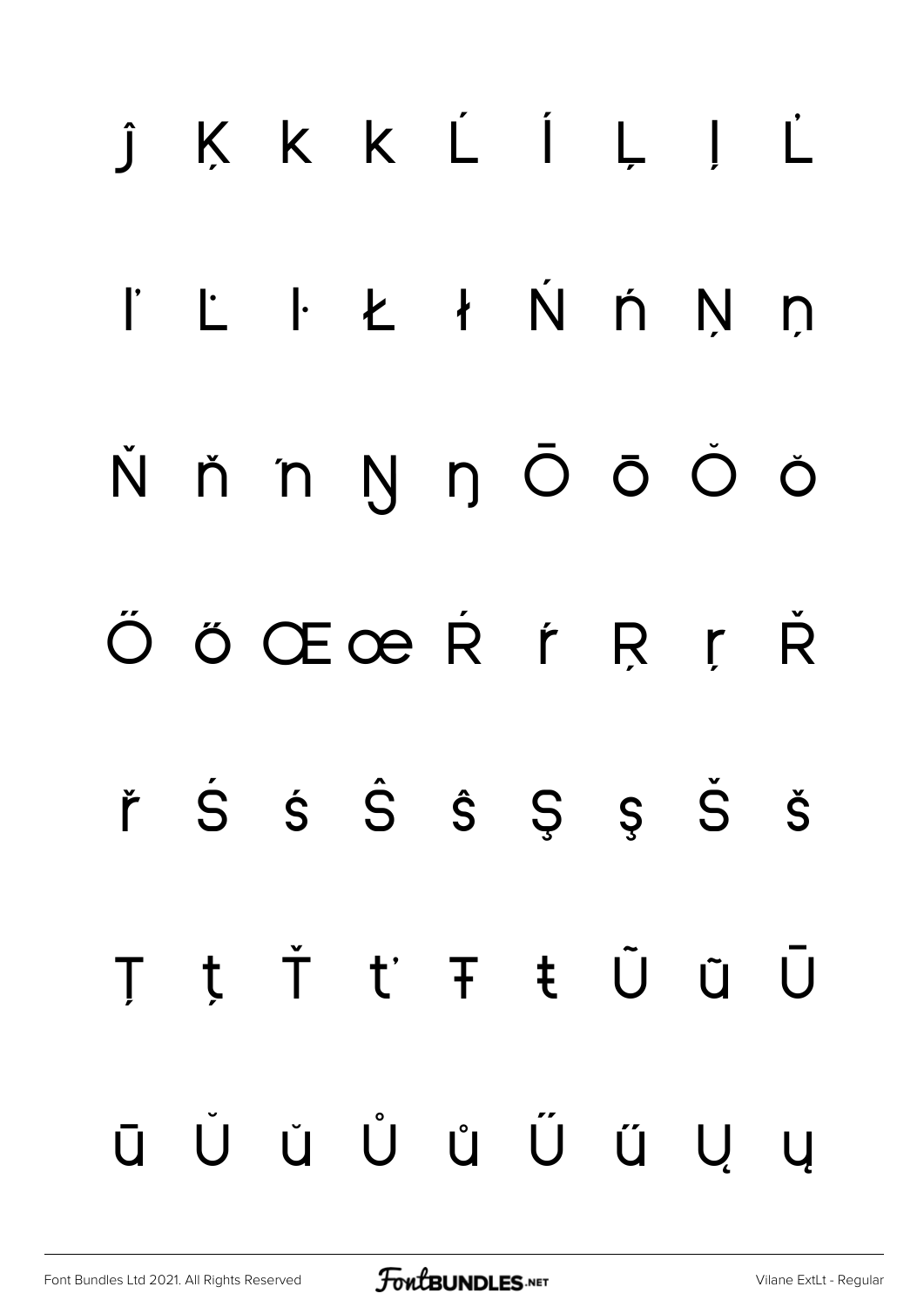## Ŵ ŵ Ŷ ŷ Ÿ Ź ź Ż ż  $\check{Z}$   $\check{Z}$   $\vdots$   $\check{J}$   $\check{S}$   $\check{S}$   $\check{J}$   $\check{J}$ ˇ ˉ ˘ ˙ ˚  $\overline{a}$   $\overline{a}$   $\overline{a}$ Δ Ω μ π Ѐ Ё Ђ Ѓ Є Ѕ І Ї Ј Љ Њ Ћ Ќ Ѝ Џ А Б В Г Д Е Ж З И Й К Л М Н О П Р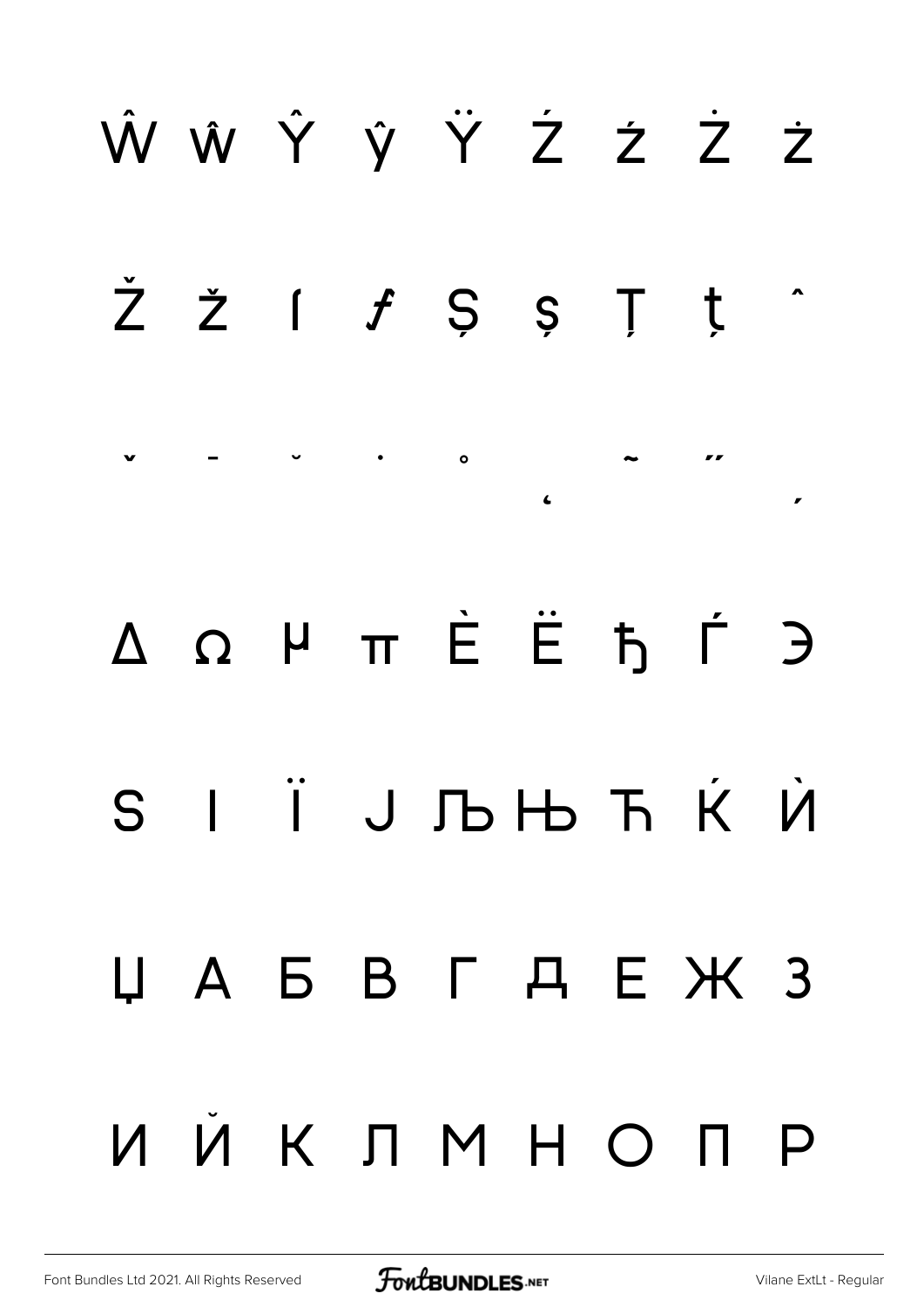## СТФХЦЧШШЬ W W W W W W Y y - $\begin{array}{ccc} \bullet & \bullet & \bullet & \bullet \end{array}$  $\dagger$   $\pm$ ... ‰ < > / F £ Pts  $\epsilon$  No  $\alpha$   $\alpha$   $\beta$   $\alpha$   $\beta$   $\alpha$   $\beta$   $\beta$  $\sqrt{\infty}$   $\int$  =  $\neq$   $\leq$   $\geq$   $\frac{1}{2}$  $\bullet$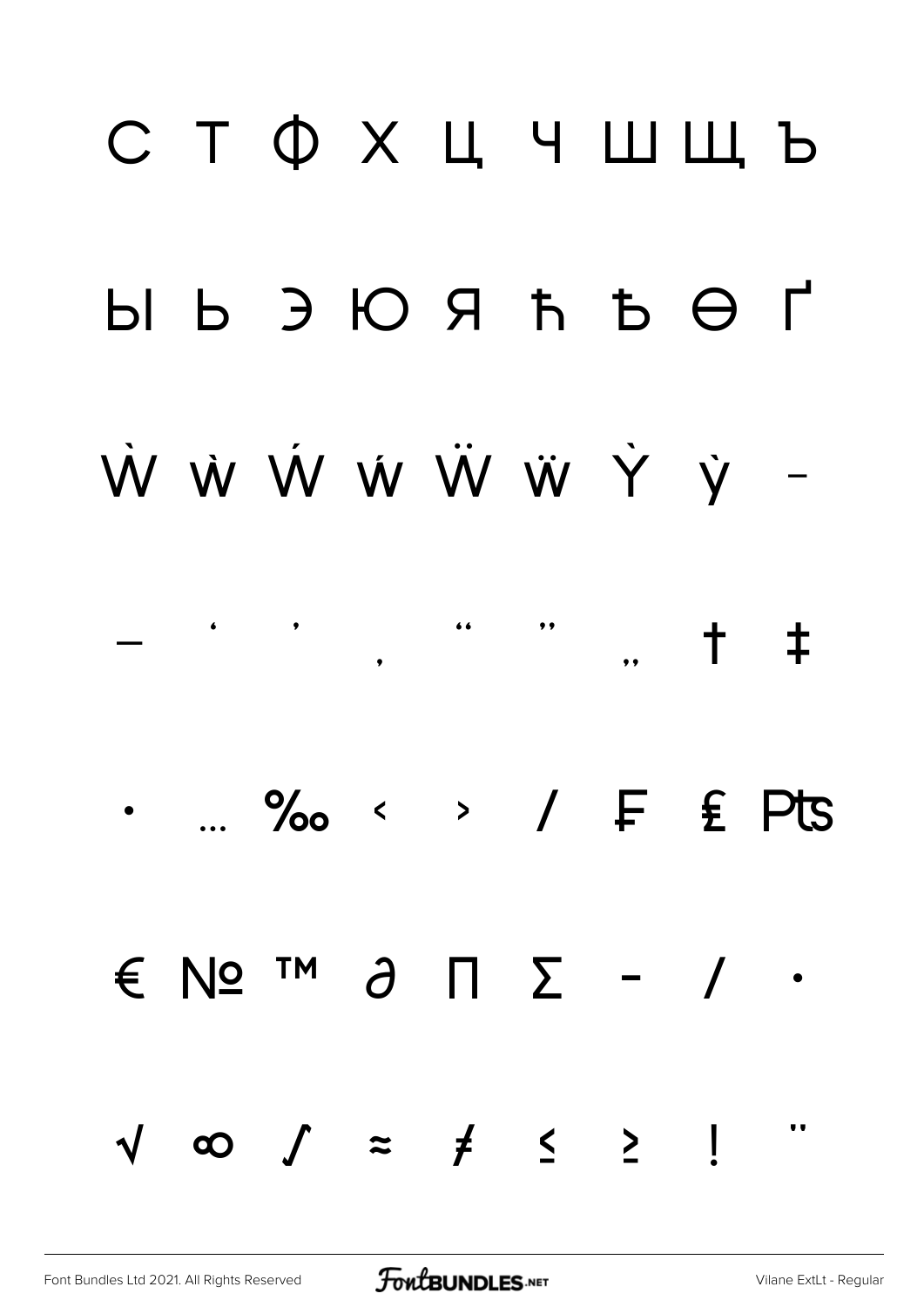|  | # \$ % & ' ( * + .                                                                                                                                                                                                                                                                                                                                                                                                                                            |  |  |  |
|--|---------------------------------------------------------------------------------------------------------------------------------------------------------------------------------------------------------------------------------------------------------------------------------------------------------------------------------------------------------------------------------------------------------------------------------------------------------------|--|--|--|
|  |                                                                                                                                                                                                                                                                                                                                                                                                                                                               |  |  |  |
|  | $1$ $\sim$ $ 1$ $ 1$ $\sigma$                                                                                                                                                                                                                                                                                                                                                                                                                                 |  |  |  |
|  | $E \quad \text{a} \quad \frac{1}{2} \quad \frac{1}{2} \quad \frac{1}{2} \quad \frac{1}{2} \quad \frac{1}{2} \quad \frac{1}{2} \quad \frac{1}{2} \quad \frac{1}{2} \quad \frac{1}{2} \quad \frac{1}{2} \quad \frac{1}{2} \quad \frac{1}{2} \quad \frac{1}{2} \quad \frac{1}{2} \quad \frac{1}{2} \quad \frac{1}{2} \quad \frac{1}{2} \quad \frac{1}{2} \quad \frac{1}{2} \quad \frac{1}{2} \quad \frac{1}{2} \quad \frac{1}{2} \quad \frac{1}{2} \quad \frac{$ |  |  |  |
|  |                                                                                                                                                                                                                                                                                                                                                                                                                                                               |  |  |  |
|  | $\P$ . $\frac{1}{3}$ . $\frac{1}{3}$ . $\frac{1}{2}$ . $\frac{1}{4}$ . $\frac{1}{2}$ . $\frac{3}{4}$                                                                                                                                                                                                                                                                                                                                                          |  |  |  |
|  | - AED. * P B OB                                                                                                                                                                                                                                                                                                                                                                                                                                               |  |  |  |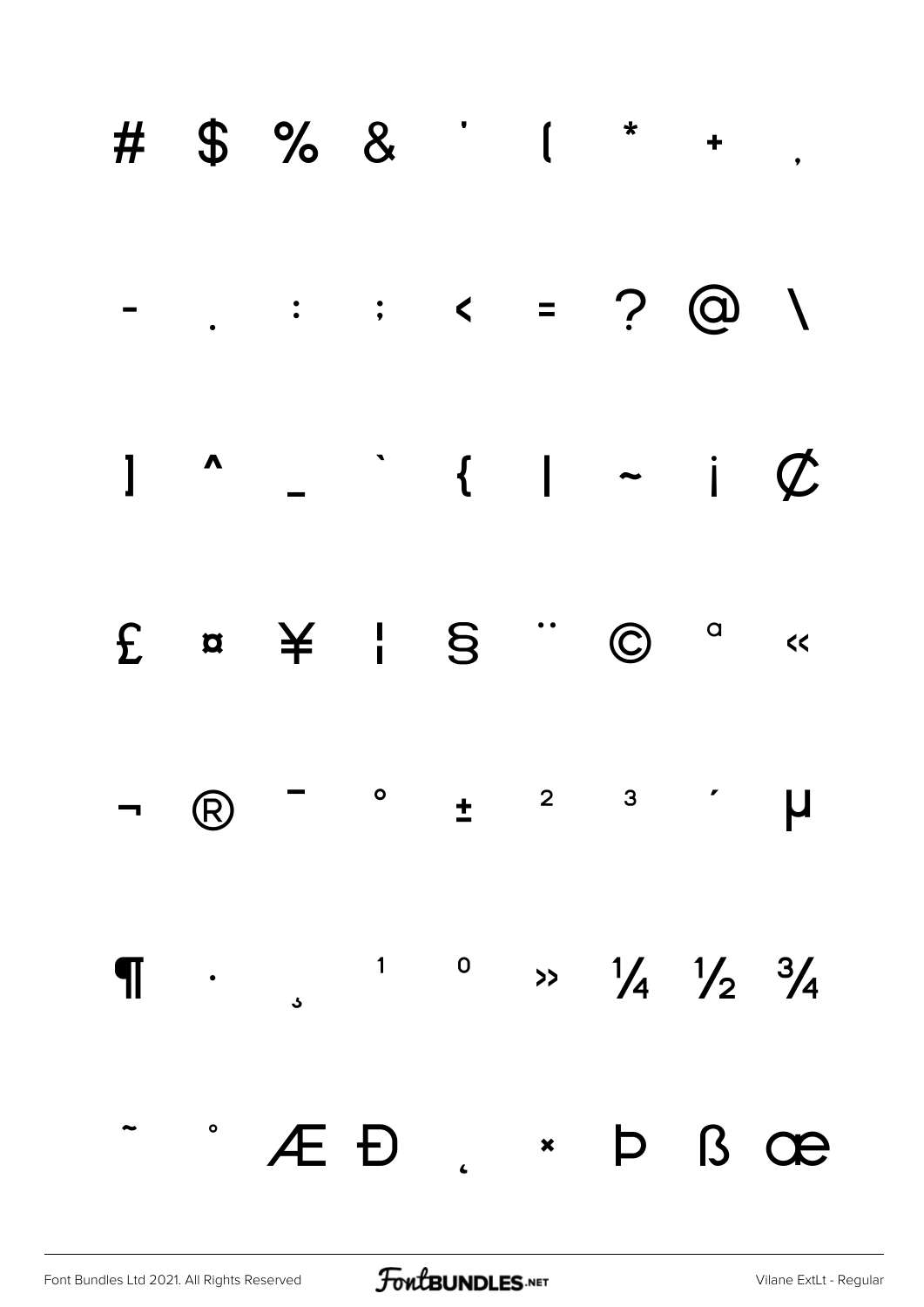|                         | ð ÷ þ đ Ħ ħ Ł ł ŋ |  |  |          |                  |
|-------------------------|-------------------|--|--|----------|------------------|
|                         | F ŧ ſ ƒ Δ Ω π     |  |  |          |                  |
|                         |                   |  |  |          |                  |
| $\overline{\mathbf{H}}$ |                   |  |  |          | t ‡ ·  < F £ Pts |
|                         | € № ™ ∂ ∏ ∑ - √ ∞ |  |  |          |                  |
|                         | $J = S F T T A H$ |  |  |          |                  |
| 3 <sup>1</sup>          |                   |  |  | ИКЛМНОПР |                  |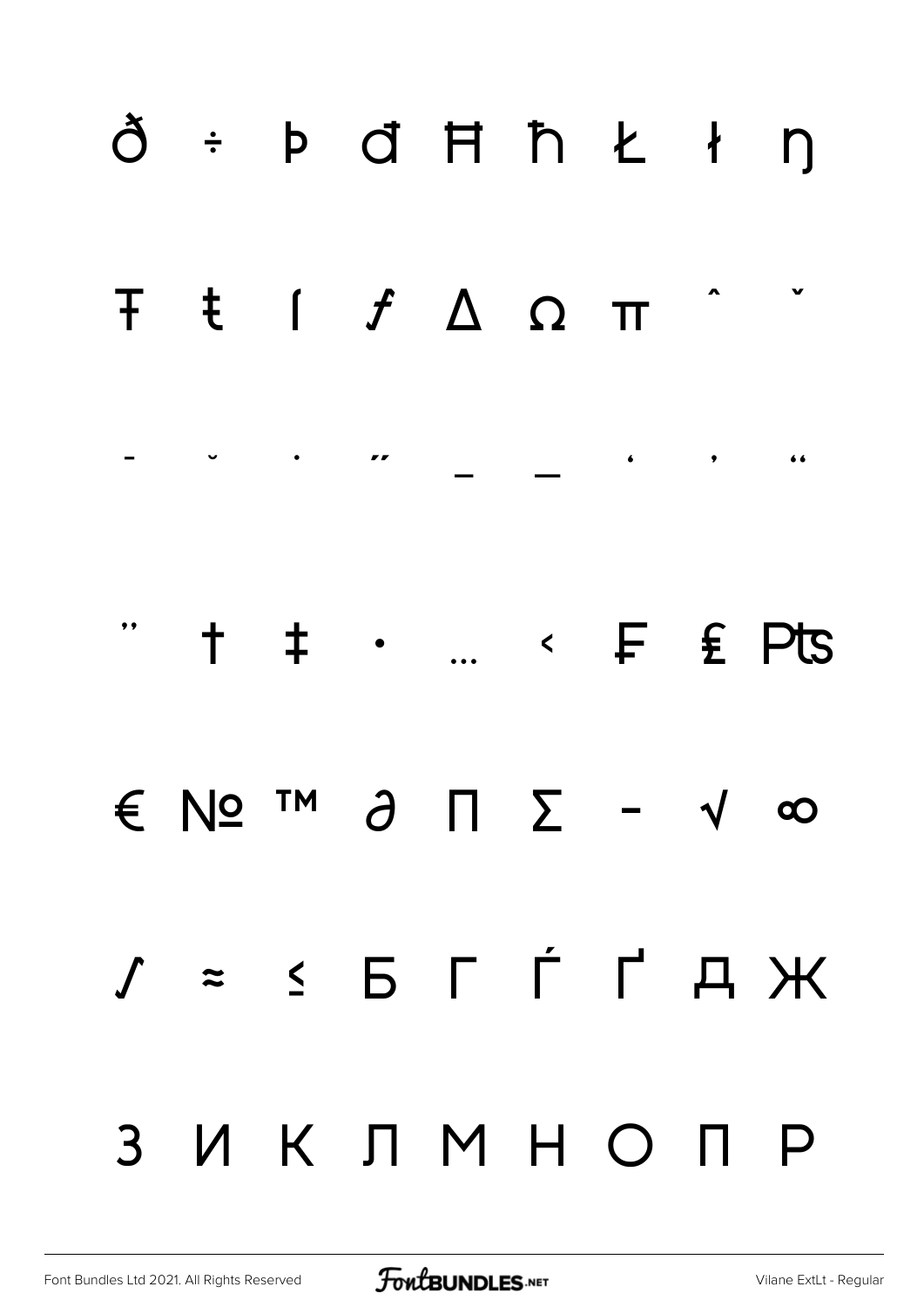# СТФЧЦШЩЏЬ  $\begin{matrix} \text{D} & \text{D} & \text{D} & \text{D} & \text{D} & \text{D} & \text{D} & \text{D} & \text{D} & \text{D} & \text{D} & \text{D} & \text{D} & \text{D} & \text{D} & \text{D} & \text{D} & \text{D} & \text{D} & \text{D} & \text{D} & \text{D} & \text{D} & \text{D} & \text{D} & \text{D} & \text{D} & \text{D} & \text{D} & \text{D} & \text{D} & \text{D} & \text{D} & \text{D} & \text{D} & \text{D}$ ħ ђ b Œœ ff fi fl ffi ffl <sub>It</sub>

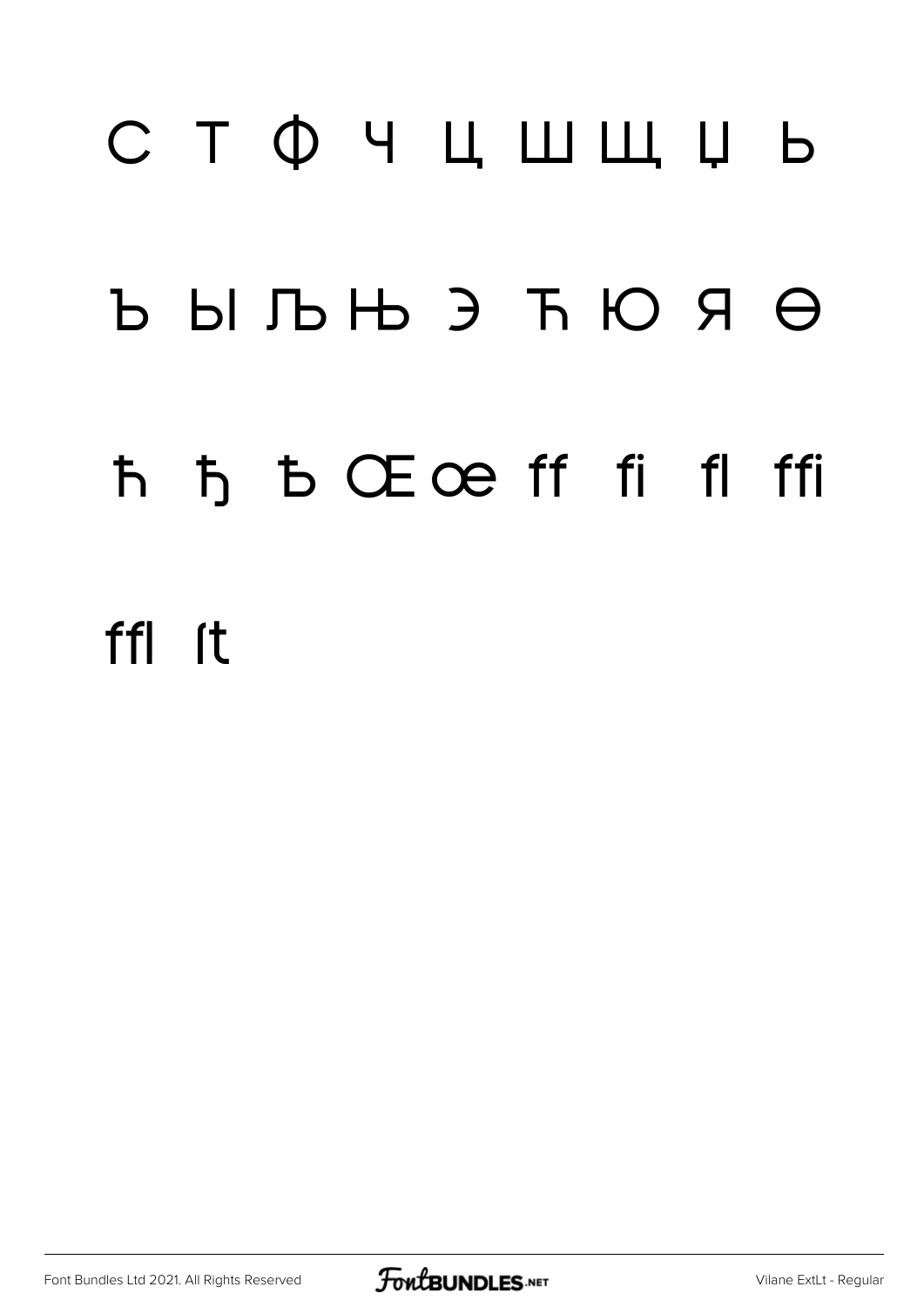

**Uppercase Characters** 

### ABCDEFGHIJKLMNOP QRSTUVWXYZ

Lowercase Characters

## abcdefghijkImnopqr stuvwxyz

**Numbers** 

### 0123456789

Punctuation and Symbols

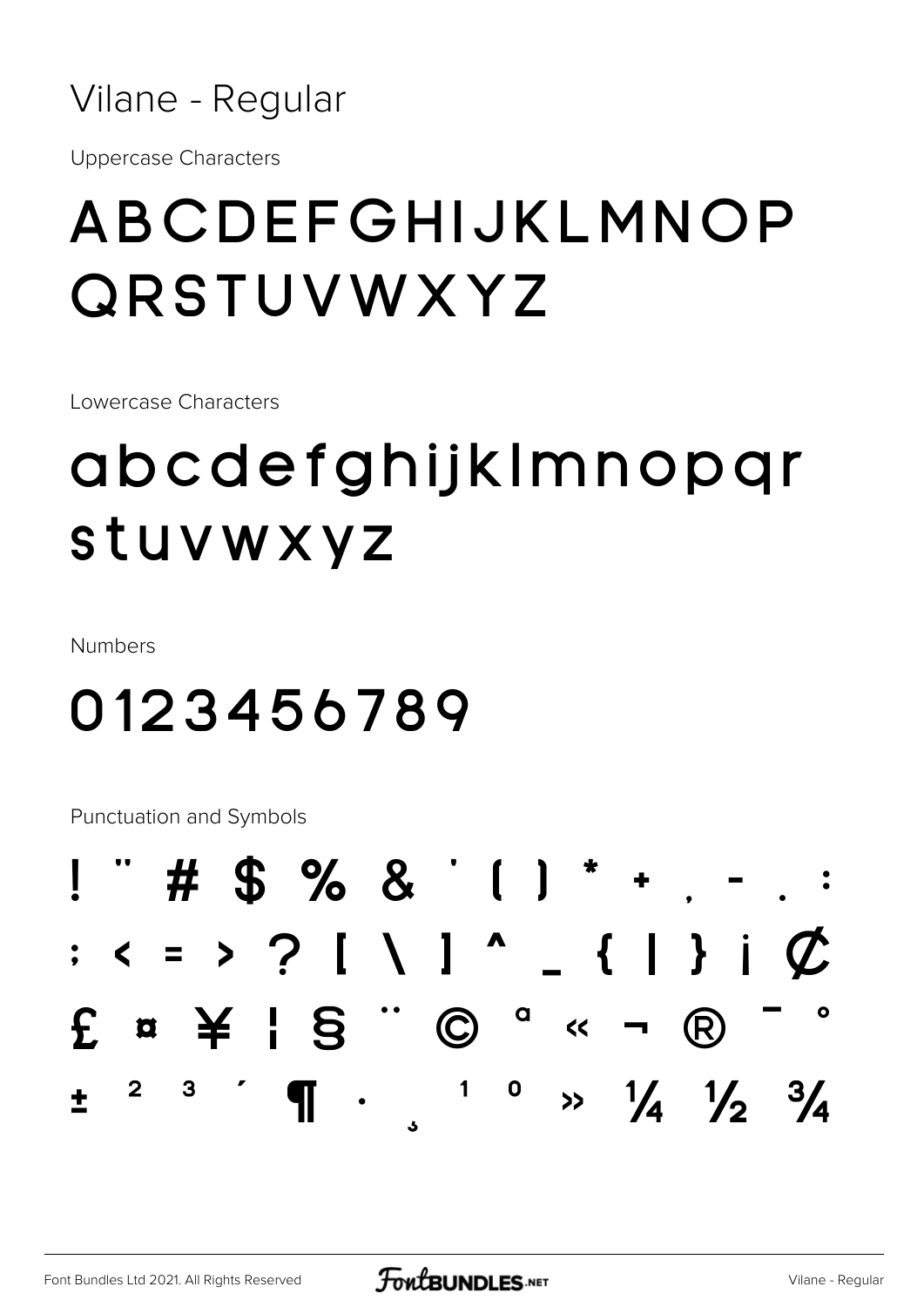All Other Glyphs

# À Á Â Ã Ä Å Æ Ç È É Ê Ë Ì Í Î Ï Ð Ñ Ò Ó Ô Õ Ö × Ø Ù Ú Û Ü Ý Þ ß à á â ã ä å æ ç è é ê ë ì í î ï ð ñ ò ó ô õ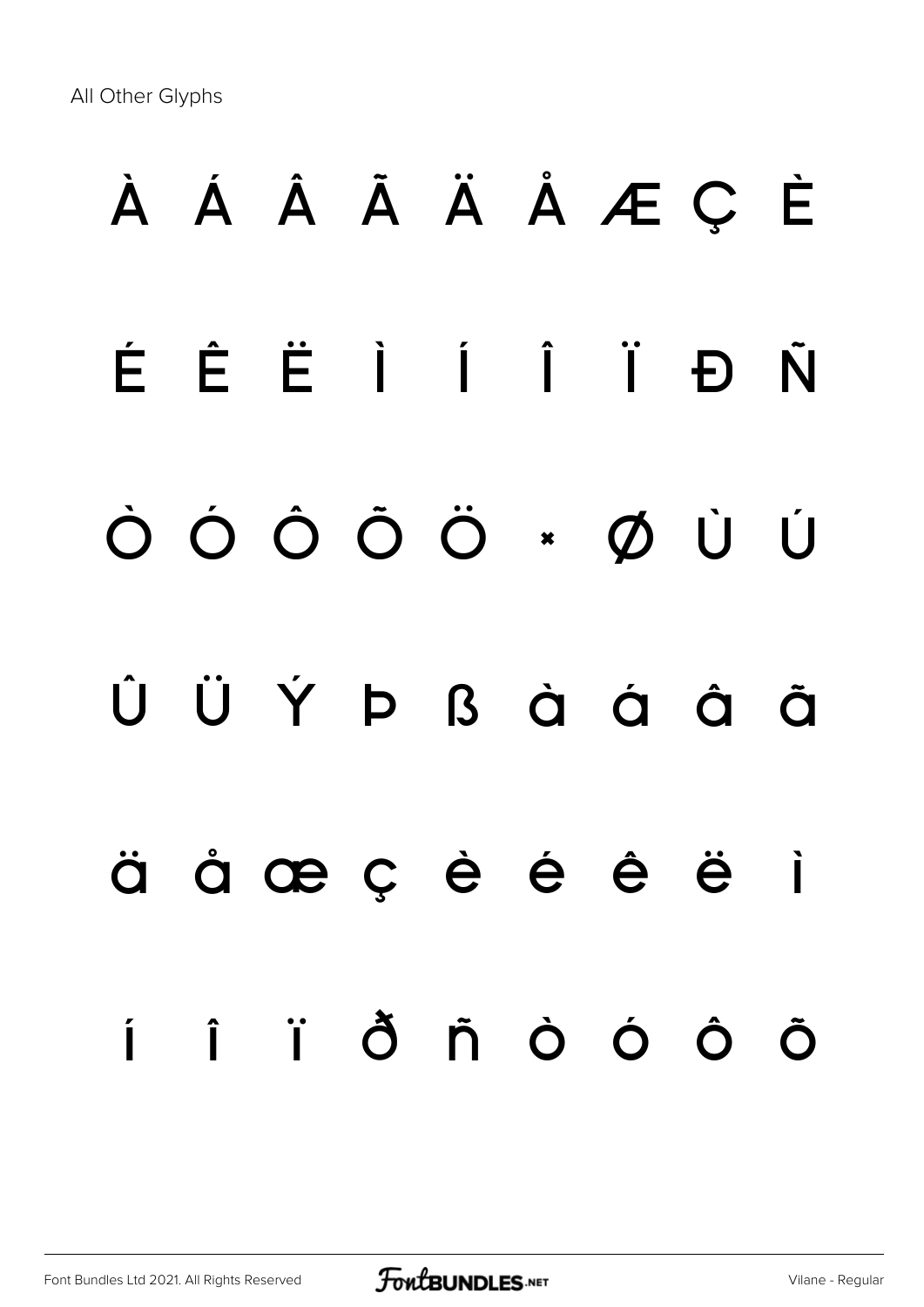## Ö ÷ Ø Ù Ú Û Ü Ý Þ ŸĀ ā Ă ă Ą ą Ć Ć Ĉ ĉ Č ċ Č č Ď ď Đ d Ē ē Ě è É è E e ĚěĜĝĞğĜġĢ Hh Hh İ i Ī  $\dot{\mathbf{Q}}$  $\blacksquare$  $\hat{\mathsf{J}}$ i li i lJ ij  $\overline{1}$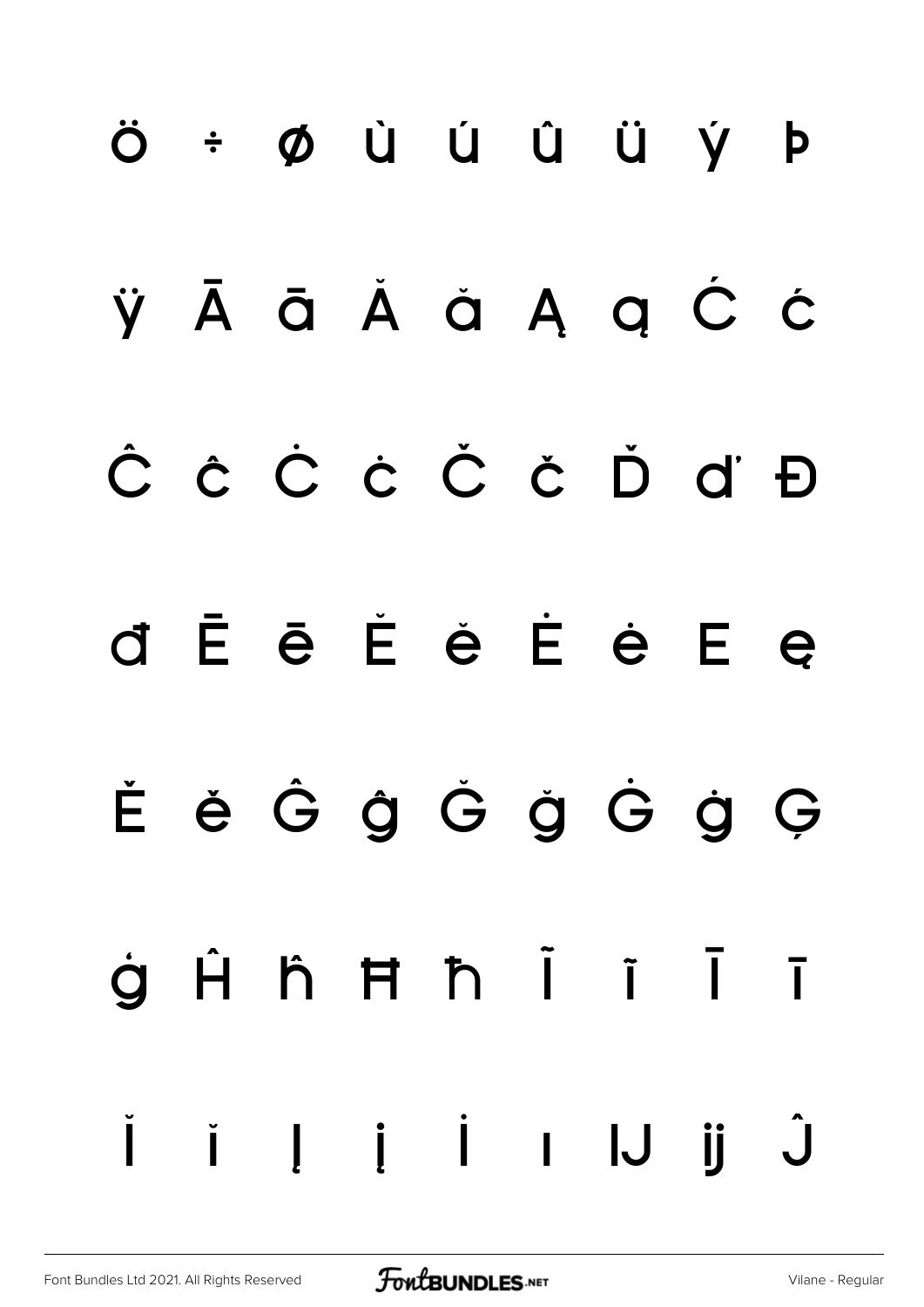## KKKLÍLIL  $\int$ I Ł ł Ń ń Ņ ņ  $\mathbf{L}$ N n Ō ō Ŏ Ŏ ň 'n Ň ÖÖŒœRFRF R řŚŚŜŜŜŞŞŠŠ t Ť ť Ŧ ŧ Ũ ũ Ū T Ŭ Ŭ Ů Ů Ű Ű Ų Ū **U**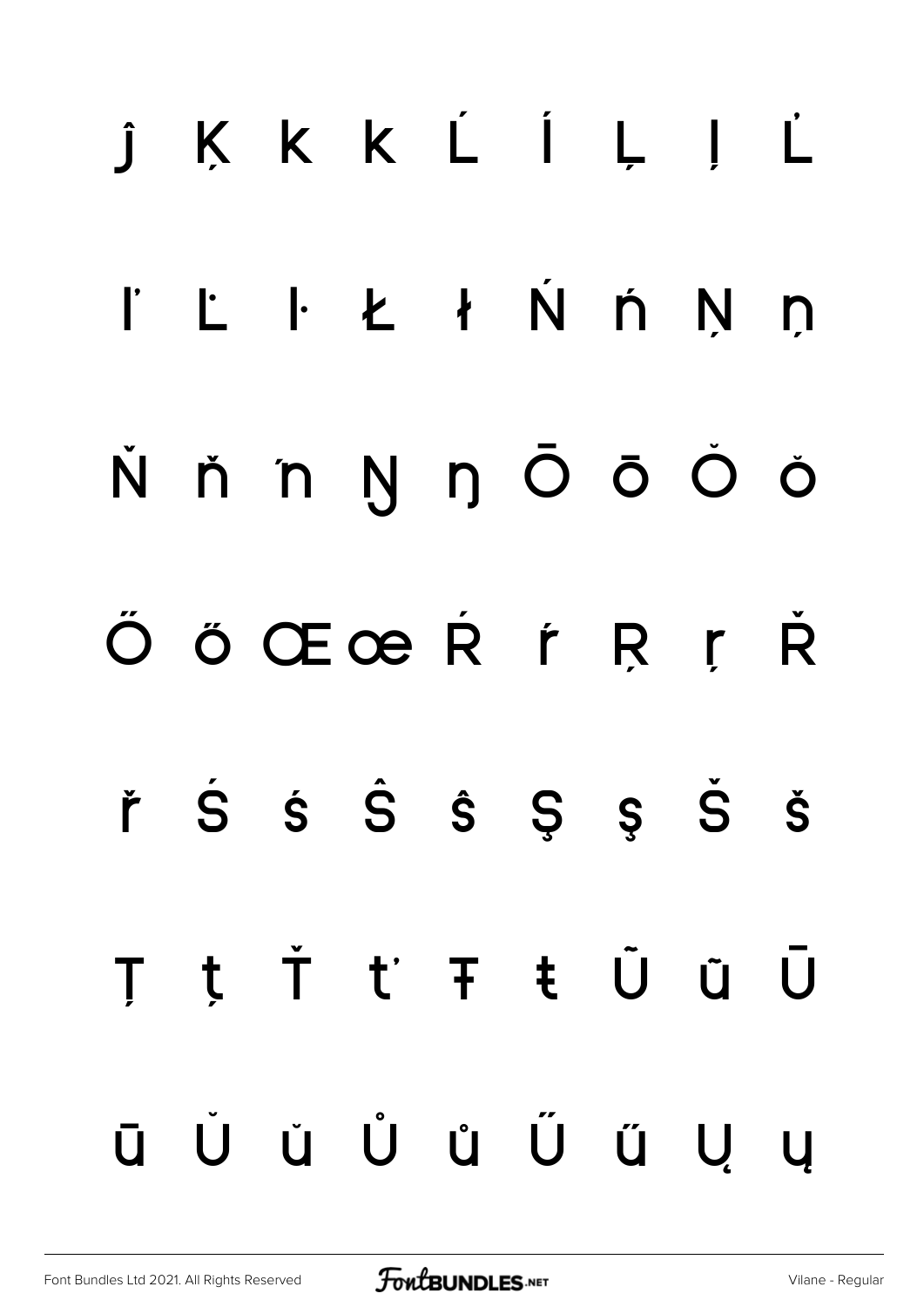## Ŵ ŵ Ŷ ŷ Ÿ Ź ź Ż ż  $\dot{Z}$   $\dot{Z}$   $\dot{f}$   $\dot{S}$   $\dot{S}$   $\ddot{J}$   $\dot{t}$ ˇ ˉ ˘ ˙ ˚  $\overline{a}$   $\overline{a}$   $\overline{a}$ Δ Ω μ π Ѐ Ё Ђ Ѓ Є Ѕ І Ї Ј Љ Њ Ћ Ќ Ѝ Џ А Б В Г Д Е Ж З И Й К Л М Н О П Р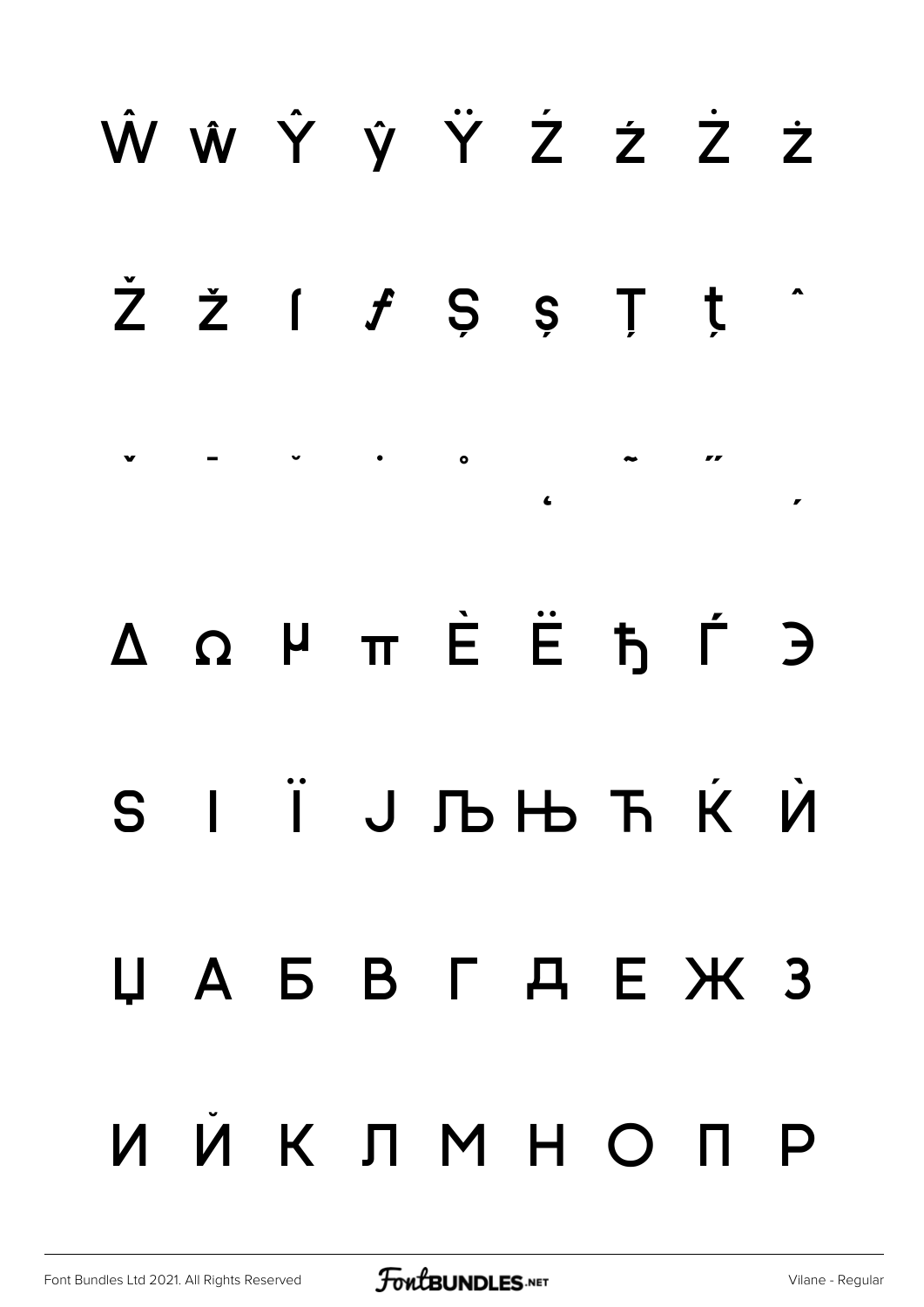## **СТФХЦЧШЩЬ**  $H$   $\Theta$   $\overline{H}$   $\overline{H}$   $\overline{H}$   $\overline{H}$   $\overline{H}$   $\overline{H}$   $\overline{H}$   $\overline{H}$   $\overline{H}$ W W W W W W Y y - $\frac{1}{2}$  $+$   $+$  $\ldots$  ‰ < > /  $F$   $\epsilon$  Pts  $\epsilon$  No  $\mathsf{M}$  and  $\mathsf{M}$  and  $\mathsf{M}$  and  $\mathsf{M}$  $\sqrt{\infty}$   $\int$  =  $\neq$   $\leq$   $\geq$   $\frac{1}{2}$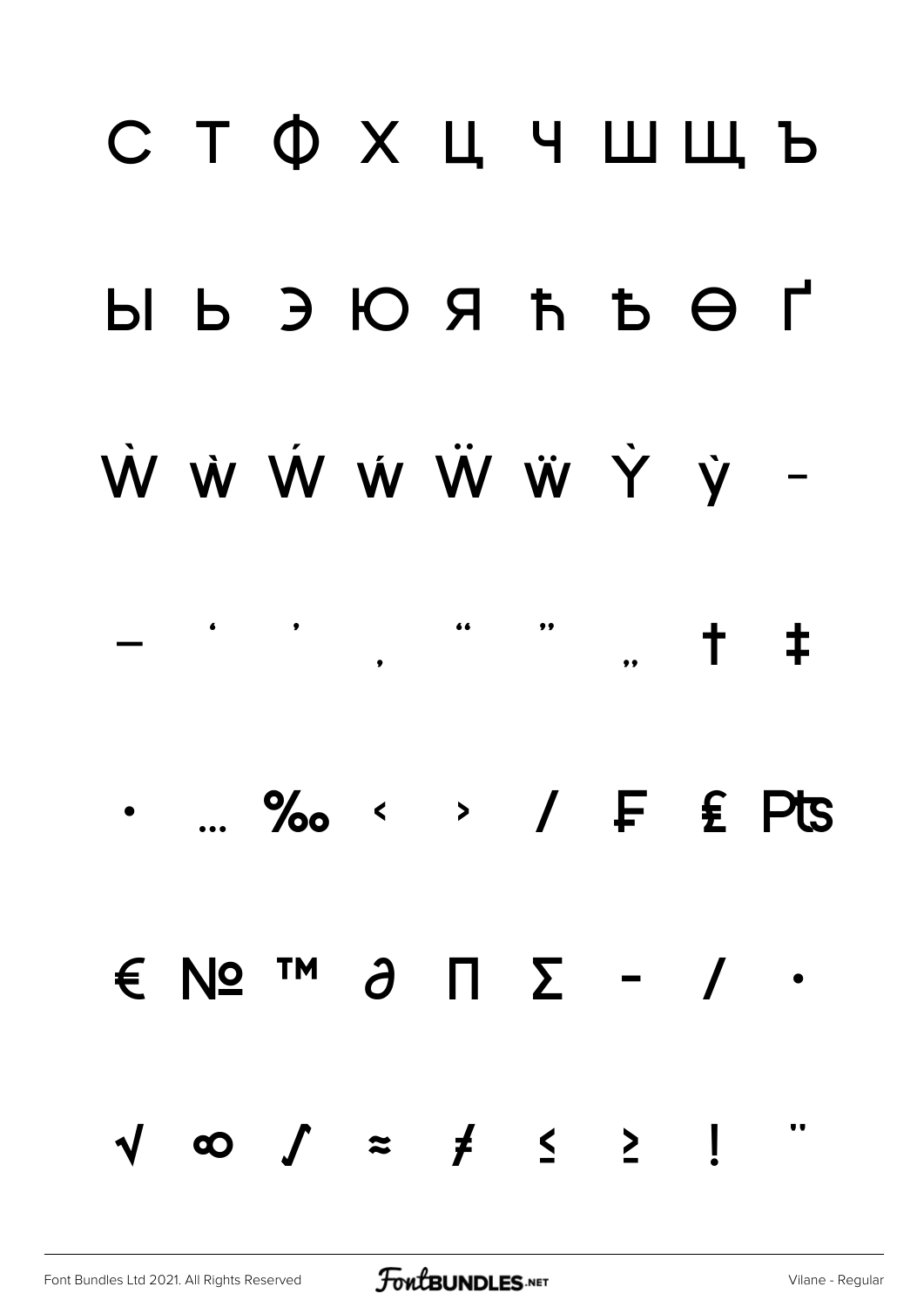|  | # \$ % & ' ( * + .                                                                                                                                                                                                                                                                                                                                                                                                                                            |  |  |  |
|--|---------------------------------------------------------------------------------------------------------------------------------------------------------------------------------------------------------------------------------------------------------------------------------------------------------------------------------------------------------------------------------------------------------------------------------------------------------------|--|--|--|
|  |                                                                                                                                                                                                                                                                                                                                                                                                                                                               |  |  |  |
|  | $1$ $\sim$ $\sim$ $1$ $\sim$ $i$ $\phi$                                                                                                                                                                                                                                                                                                                                                                                                                       |  |  |  |
|  | $E \quad \text{m} \quad \frac{1}{2} \quad \frac{1}{2} \quad \frac{1}{2} \quad \frac{1}{2} \quad \frac{1}{2} \quad \frac{1}{2} \quad \frac{1}{2} \quad \frac{1}{2} \quad \frac{1}{2} \quad \frac{1}{2} \quad \frac{1}{2} \quad \frac{1}{2} \quad \frac{1}{2} \quad \frac{1}{2} \quad \frac{1}{2} \quad \frac{1}{2} \quad \frac{1}{2} \quad \frac{1}{2} \quad \frac{1}{2} \quad \frac{1}{2} \quad \frac{1}{2} \quad \frac{1}{2} \quad \frac{1}{2} \quad \frac{$ |  |  |  |
|  |                                                                                                                                                                                                                                                                                                                                                                                                                                                               |  |  |  |
|  | $\P$ . , 1 0 >> $1/4$ $1/2$ $3/4$                                                                                                                                                                                                                                                                                                                                                                                                                             |  |  |  |
|  | - · Æ Ð . · Þ ß œ                                                                                                                                                                                                                                                                                                                                                                                                                                             |  |  |  |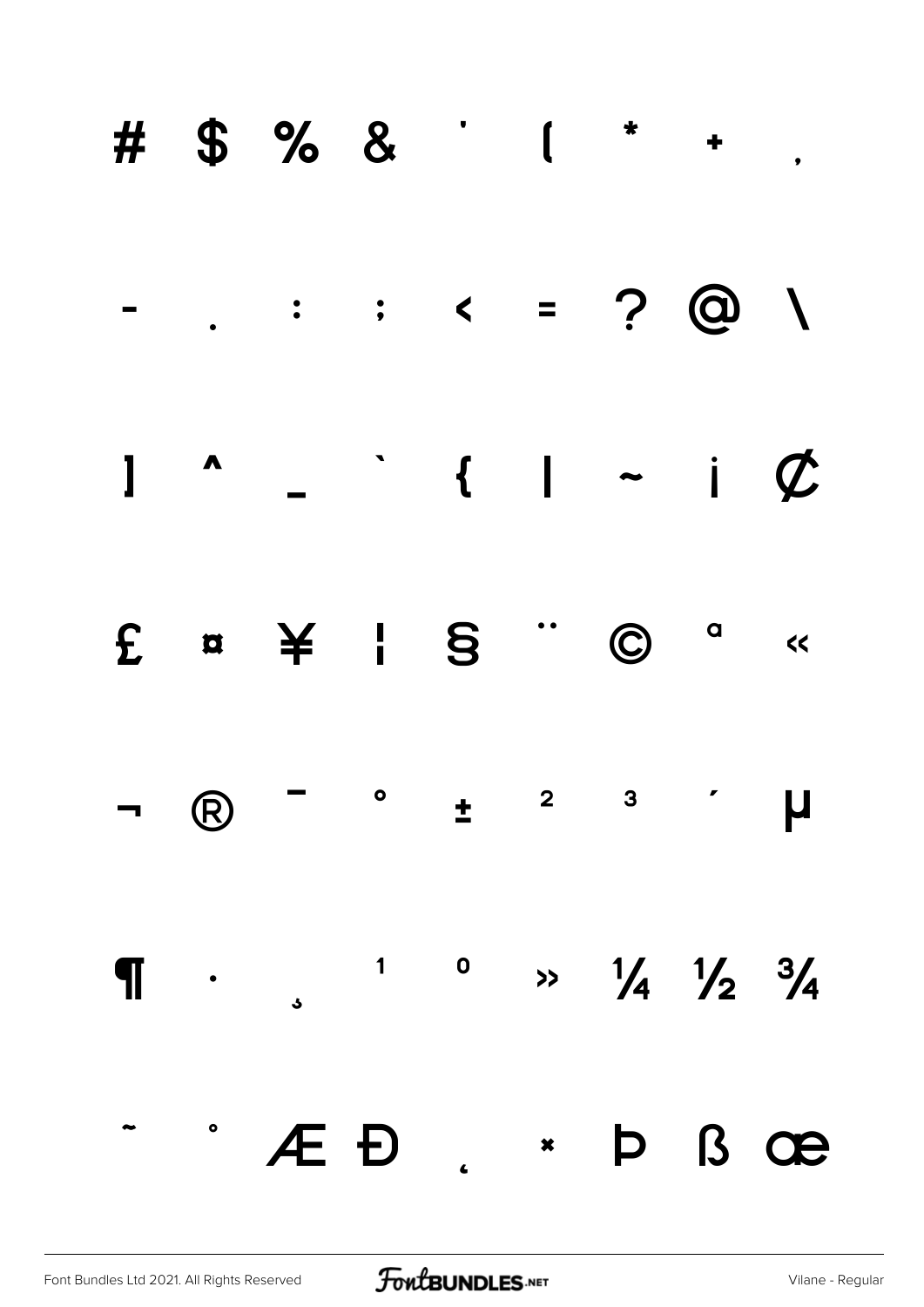|                         | ð + þ đ Ħ ħ Ł ł ŋ    |  |  |           |                  |
|-------------------------|----------------------|--|--|-----------|------------------|
|                         | <b>Τ ŧ ſ ƒ Δ Ω π</b> |  |  |           |                  |
|                         |                      |  |  |           |                  |
| $\overline{\mathbf{H}}$ |                      |  |  |           | + + ·  < F £ Pts |
|                         | € Nº ™ ∂ ∏ ∑ - √ ∞   |  |  |           |                  |
|                         | $J = S F T T A H$    |  |  |           |                  |
| 3 <sup>1</sup>          |                      |  |  | ИКЛМНО ПР |                  |